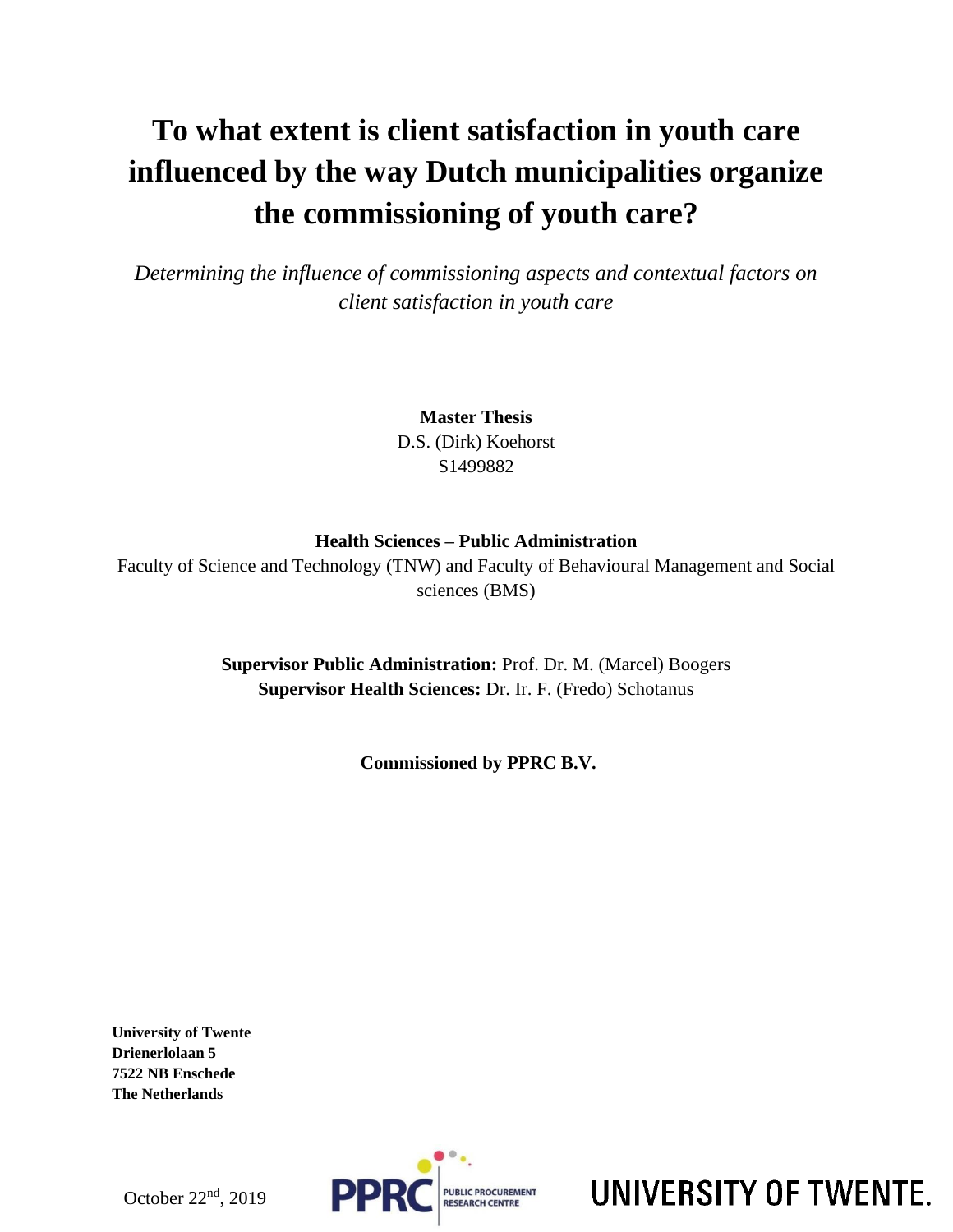## **Summary**

#### *Introduction*

Since 2015 Dutch municipalities are responsible for commissioning youth care services. Municipalities were made responsible to improve the provision of youth care. However, the number of complaints regarding youth care increased with 42% in 2016 compared to 2015. The increase in complaints in 2016 could be an indication that client satisfaction in youth care was declining. An increasing number of complaints could be linked to the way municipalities organize the commissioning of youth care. Dutch municipalities could choose to deliver youth care services themselves (in-house procurement) or contract another party for service delivery (outsourcing). Almost all Dutch municipalities outsourced these services and used the director model for the commissioning of youth care. This model consists of various aspects, including, reimbursement structure, contract duration/extension, inter-municipal cooperation, the extent to which clients can choose their preferred provider and municipal expenses.

#### *Research objective*

The objective of this research project was to determine to what extent client satisfaction in youth care was influenced by the way Dutch municipalities organize the commissioning of youth care. In addition, contextual factors were examined to gain insight into other possible determinants of client satisfaction in youth care. Literature was used to formulate hypotheses for commissioning aspects such as contract duration, reimbursement structure and inter-municipal cooperation. Furthermore, literature was used to identify additional determinants of client satisfaction in youth care. Based on this literature study a conceptual model of client satisfaction in youth care was constructed.

#### *Method*

The conceptual model of client satisfaction in youth care was tested using the results of four semistructured interviews with professionals involved in the commissioning process of youth care and multiple regression analyses. For the analyses, datasets about commissioning aspects and client satisfaction from the Public Procurement Research Centre (PPRC) and I&O Research were used.

#### *Results*

In the multiple regression analysis of the contextual factors, a significant equation was found. Age and municipal size appeared to be significant predictors of client satisfaction in youth care. The results of the interviews showed that most of the respondents expected that the commissioning aspect would only have an indirect effect on client satisfaction and that the aspects mostly affect the care provider. The average client satisfaction was calculated to examine whether differences were present within the commissioning aspects. The results showed no major differences in average client satisfaction for any commissioning aspect. However, data on the commissioning aspects was insufficient and therefore no statistical analysis could be conducted.

#### *Conclusion*

Based on the results of this study, it is difficult to state precisely to what extent the way municipalities organize the commissioning of youth care influences client satisfaction. Little variance in client satisfaction was explained by the contextual factors. Although no statistical analysis of the commissioning aspects could be conducted, this research does provide more insight into their expected effects on client satisfaction. The interviews show that commissioning aspects are expected to have an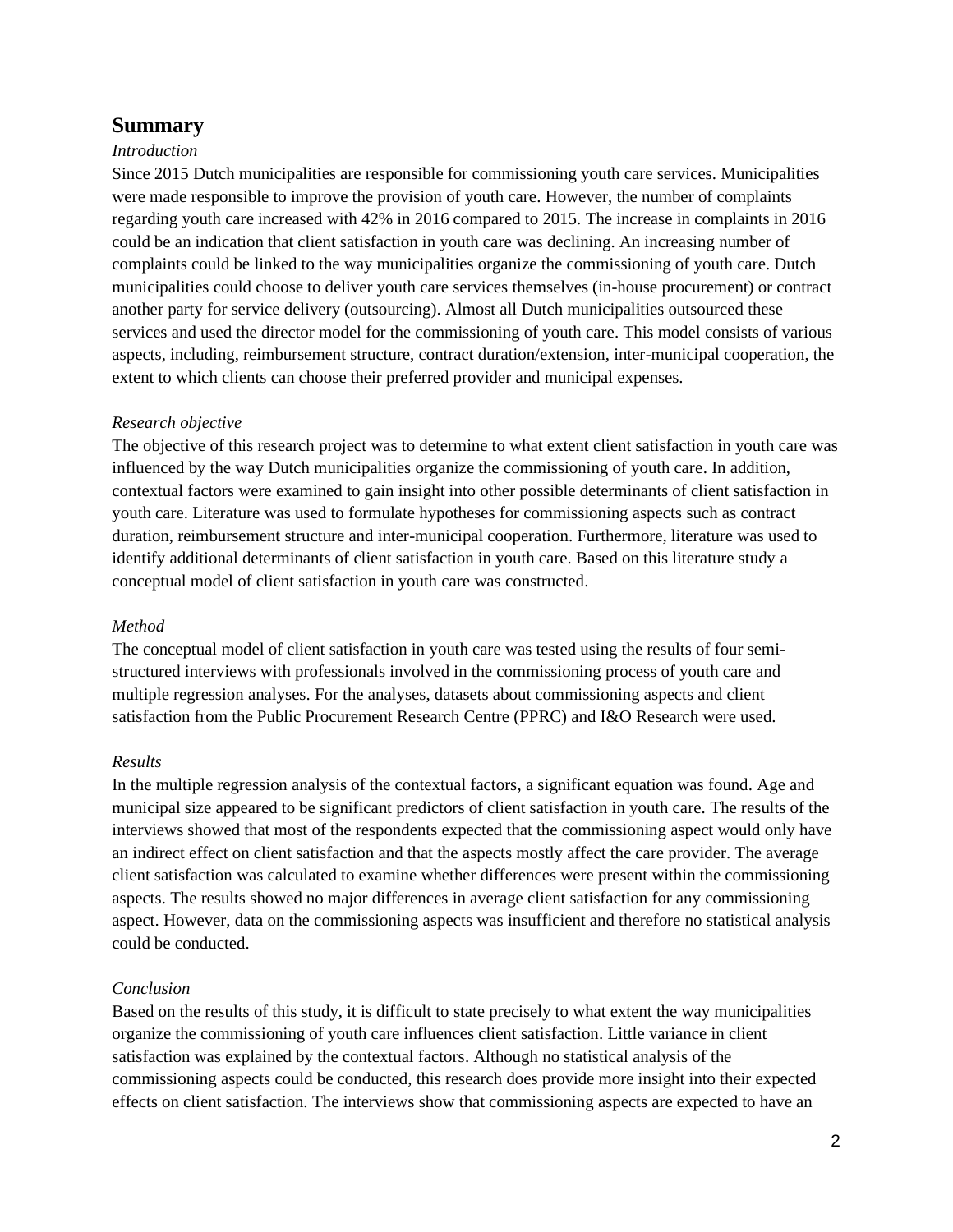indirect effect on client satisfaction and a direct effect on the care provider. In addition, the refined conceptual model for client satisfaction in youth care provides a good foundation for further research.

#### *Discussion*

Based on the results of the interviews and the statistical analysis of the contextual factors we were able to construct a refined conceptual model of client satisfaction in youth care. Only client satisfaction is included as an outcome measure in this model. However, other indicators could be included such as time, lower costs and prevention.



*Refined conceptual model of client satisfaction in youth care.*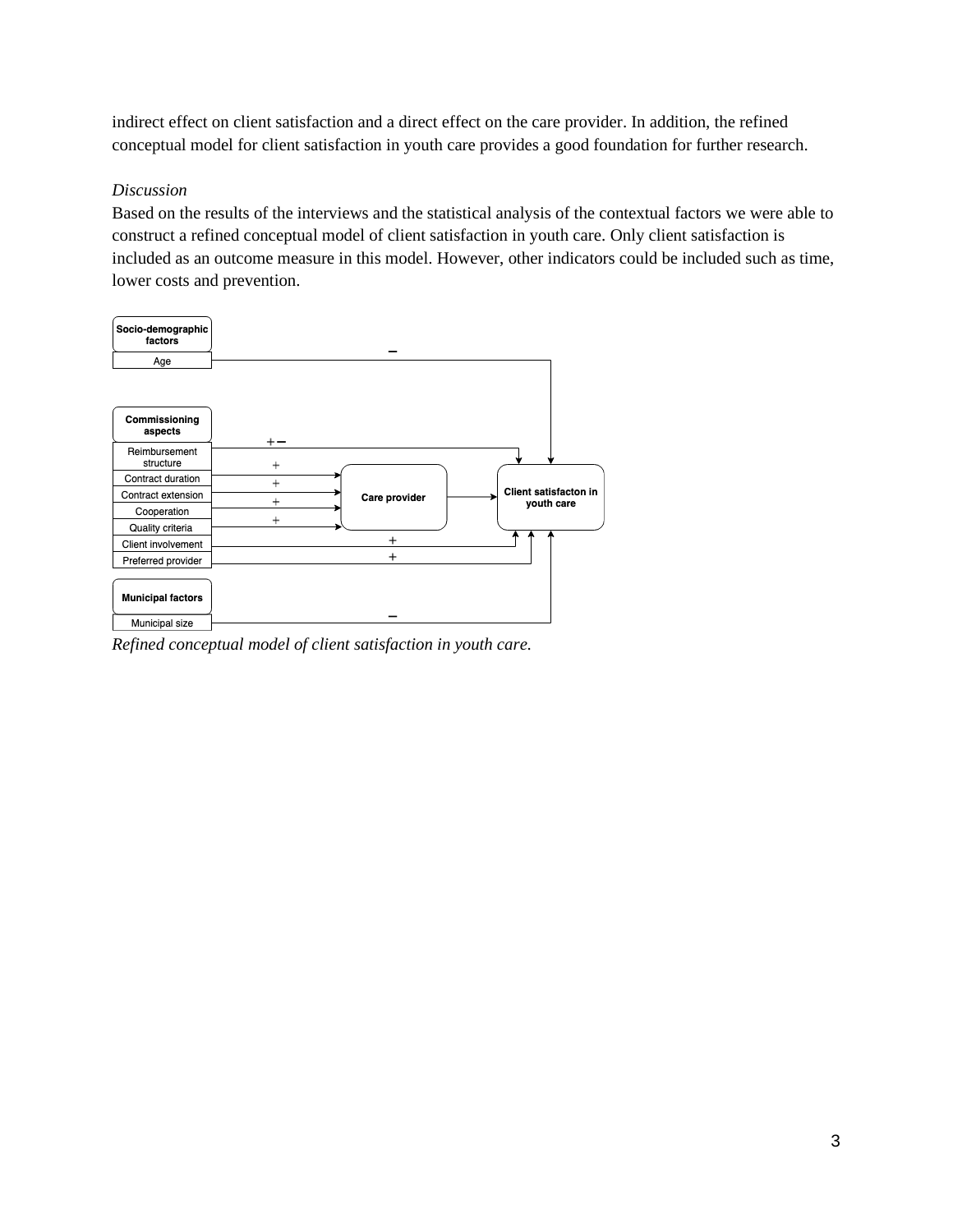## **Preface**

Just over a year ago I was looking for a master assignment to conclude the masters Health Sciences and Public Administration at the University of Twente. During the master health sciences, I came into contact with finance and healthcare purchasing. This immediately caught my interest and I soon realized that I wanted to write a thesis on this subject. After taking the courses in Health Sciences, I also started taking the master's courses in Public Administration. Within this master, I chose to specialize in local and regional government. For my master assignment, I wanted to combine this specialization with my interest in healthcare purchasing. An old roommate brought me into contact with the Public Procurement Research Center (PPRC). After a conversation at the PPRC office with Prof. Dr. Telgen and Madelon Wind they offered me the opportunity to research the commissioning of youth care by Dutch municipalities. Within this research, my interest in healthcare purchasing and the local and regional government was perfectly combined.

At this moment I am busy processing the final comments and completing my thesis. Looking back at the past year, I notice that I have learned a lot from this experience. I have come across both the good and the bad sides of myself. Overall, I believe that I have developed myself on a personal level and that I am ready for the next step. Of course, I could not have done this on my own. First of all, I would like to thank PPRC for making my master assignment possible. In particular, I would like to thank Madelon Wind of PPRC for all the helpful suggestions and guidance during this period. Secondly, I would like to thank my supervisors from both courses Prof. Dr. Boogers and Dr. Ir. Schotanus. Your guidance and feedback helped me raise my thesis to a higher level. I would also like to thank I&O Research for making the data I needed for my research available. In particular, Leon Heuzels from I&O Research for his help whenever I had problems with my SPSS syntax. Finally, I would like to thank my family and friends who supported me during this sometimes difficult period.

Enjoy reading.

With kind regards,

Dirk Koehorst

Student Master Health Sciences and Public Administration

Enschede, October 22<sup>nd</sup> 2019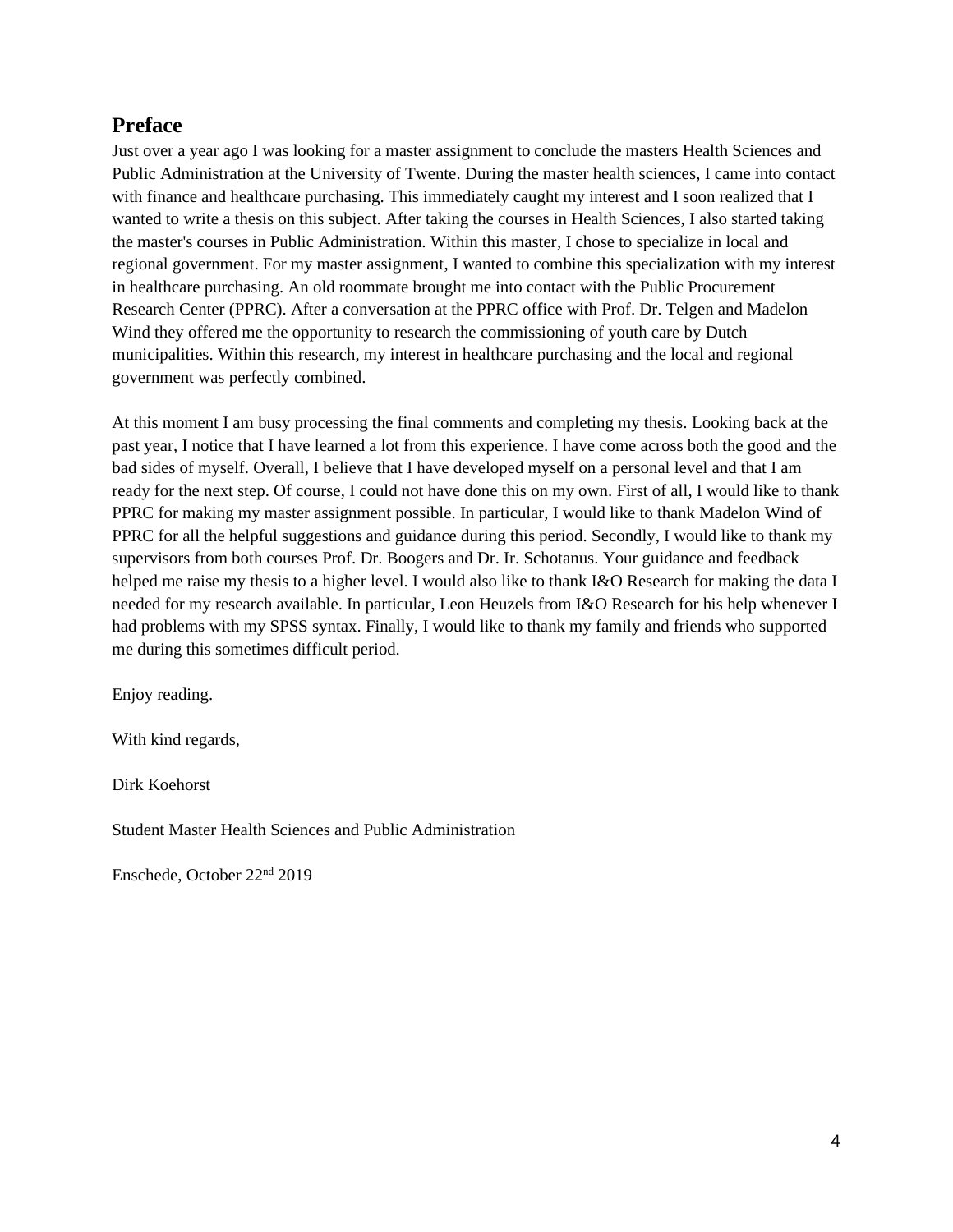## **Table of Contents**

| 1. Introduction                                               | $\tau$ |
|---------------------------------------------------------------|--------|
| 1.1. Background                                               | $\tau$ |
| 1.2 Aim of the study                                          | 8      |
| 2. Problem description                                        | 9      |
| 2.1 Dutch healthcare market                                   | 9      |
| 2.2 Current process of providing youth care by municipalities | 9      |
| 2.3 Research questions                                        | 11     |
| 2.4 Outline of the research                                   | 11     |
| 3. Theoretical Framework                                      | 12     |
| 3.1 Service triads                                            | 12     |
| 3.2 Agency theory                                             | 13     |
| 3.3 Commissioning model: the director model                   | 14     |
| 3.4 Commissioning aspects                                     | 15     |
| 3.5 Outcome variables                                         | 17     |
| 3.6 Conceptual model                                          | 21     |
| 4. Methodology                                                | 23     |
| 4.1 Data collection                                           | 23     |
| 4.2 Data analysis                                             | 25     |
| 5. Results                                                    | 28     |
| 5.1 Socio-demographic and municipal factors                   | 28     |
| 5.2 Commissioning aspects                                     | 31     |
| 6. Conclusion                                                 | 35     |
| 6.1 Main research question                                    | 35     |
| 6.2 Effect of socio-demographic and municipal factors         | 35     |
| 6.3 Effect of commissioning aspects                           | 36     |
| 7. Discussion                                                 | 37     |
| 7.1 Contextual factors                                        | 37     |
| 7.2 Commissioning aspects                                     | 38     |
| 7.4 Strengths and limitations                                 | 41     |
| 7.5 Propositions for future research                          | 42     |
| References                                                    | 43     |
| Appendix                                                      | 47     |

5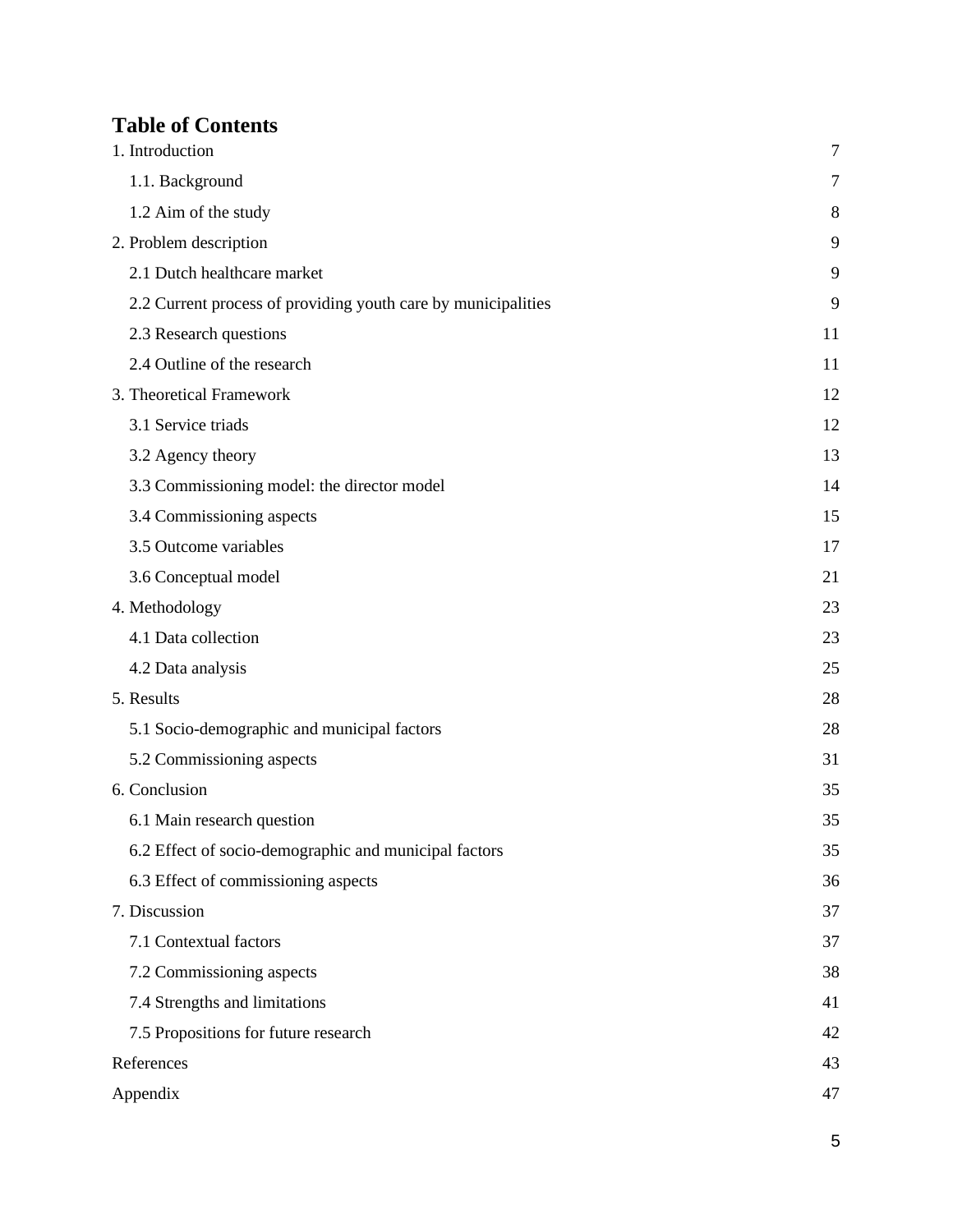| Appendix I Commissioning models                                              | 47 |
|------------------------------------------------------------------------------|----|
| Appendix II Survey I&O research                                              | 49 |
| Appendix III Semi-structured interviews format                               | 51 |
| Appendix IV Informed consent                                                 | 52 |
| Appendix V Exploratory factor analysis                                       | 55 |
| Appendix VI Scatterplot of the relation between age and client satisfaction. | 56 |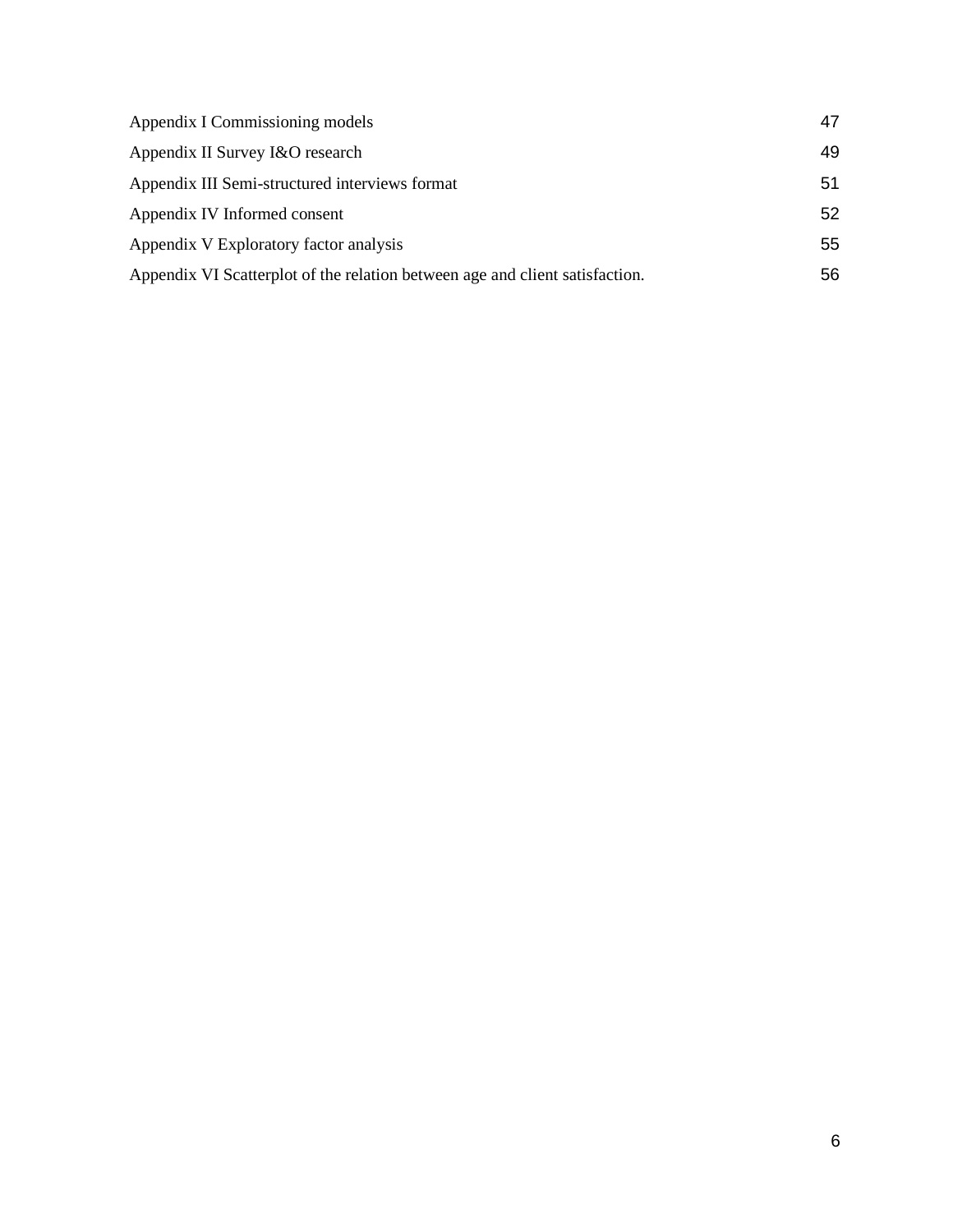## <span id="page-6-0"></span>**1. Introduction**

## <span id="page-6-1"></span>**1.1. Background**

Municipalities in the Netherlands took over the responsibilities of the provinces for all youth care services in 2015. This transition resulted in more tasks for the municipalities that needed to be carried out with a reduced budget (PPRC & NJi, 2018a). The initial goal of this transition was to make the youth care system more coherent and efficient (Bosscher, 2012). To achieve this the Dutch youth institute (NJI) identified five segments where municipalities had to focus on:

- Strengthen the problem-solving capacity of children and young people, their parents and social environment
- Enhance the parenting skills of the parents and the social environment
- Stimulate prevention and early detection
- Ensure timely provision of customized care
- Establish effective and efficient cooperation around families

The transition created a new situation for municipalities, in which they had to provide youth care services to their citizens. Municipalities could choose to deliver the services themselves (in-house procurement) or contract another party for service delivery (outsourcing). In the case of outsourcing, municipalities act as principals and contract healthcare providers to provide youth care services. Municipalities were able to choose various options for the design and the implementation of these contracts. This was made possible through the amendment of the 'Aanbestedingswet' in 2016. The amendment enabled municipalities to design tenders for social services (PPRC & NJi, 2018a).

As mentioned in the first paragraph the decentralization was intended to improve the provision of youth care. However, the number of complaints regarding youth care increased with 42% in 2016 compared to 2015 (Zorgvisie, 2017). In 2016, 10.862 clients contacted the 'Advies- en Klachtenbureau Jeugdzorg'' (AKJ) and 21.552 complaints were handled. In 2017, the total number of complaints remained almost at the same level (22.006). On the one hand, based on the increase of complaints in 2016 the assumption can be made that the satisfaction of the people that make use of youth care could be declining. On the other hand, the increase in complaints could be explained by the increasing demand for youth care. In 2015, 365.900 Dutch youths received youth care, wherein 2016 this number was 393.000 an increase of 7,4% (CBS, 2018). However, since the growth in demand was minor, in comparison to the substantial increase in complaints, this explanation seems unlikely.

An increasing number of complaints and the assumption that satisfaction among clients is decreasing could be linked to the way municipalities organize the commissioning of youth care. Municipalities need to establish agreements regarding the responsibilities and roles of healthcare providers. For example, municipalities need to determine the scope, content and funding of contracts for healthcare providers. These choices result in a certain commissioning model. According to the Public Procurement Research Center (PPRC), commissioning models can differ in focus. For example, they can purchase (contract) youth care based on an area, hours or results. These commissioning models are comparable with population-based funding (Naylor, 1999) and Performance-Based Contracting (Selviaridis & Wynstra, 2015).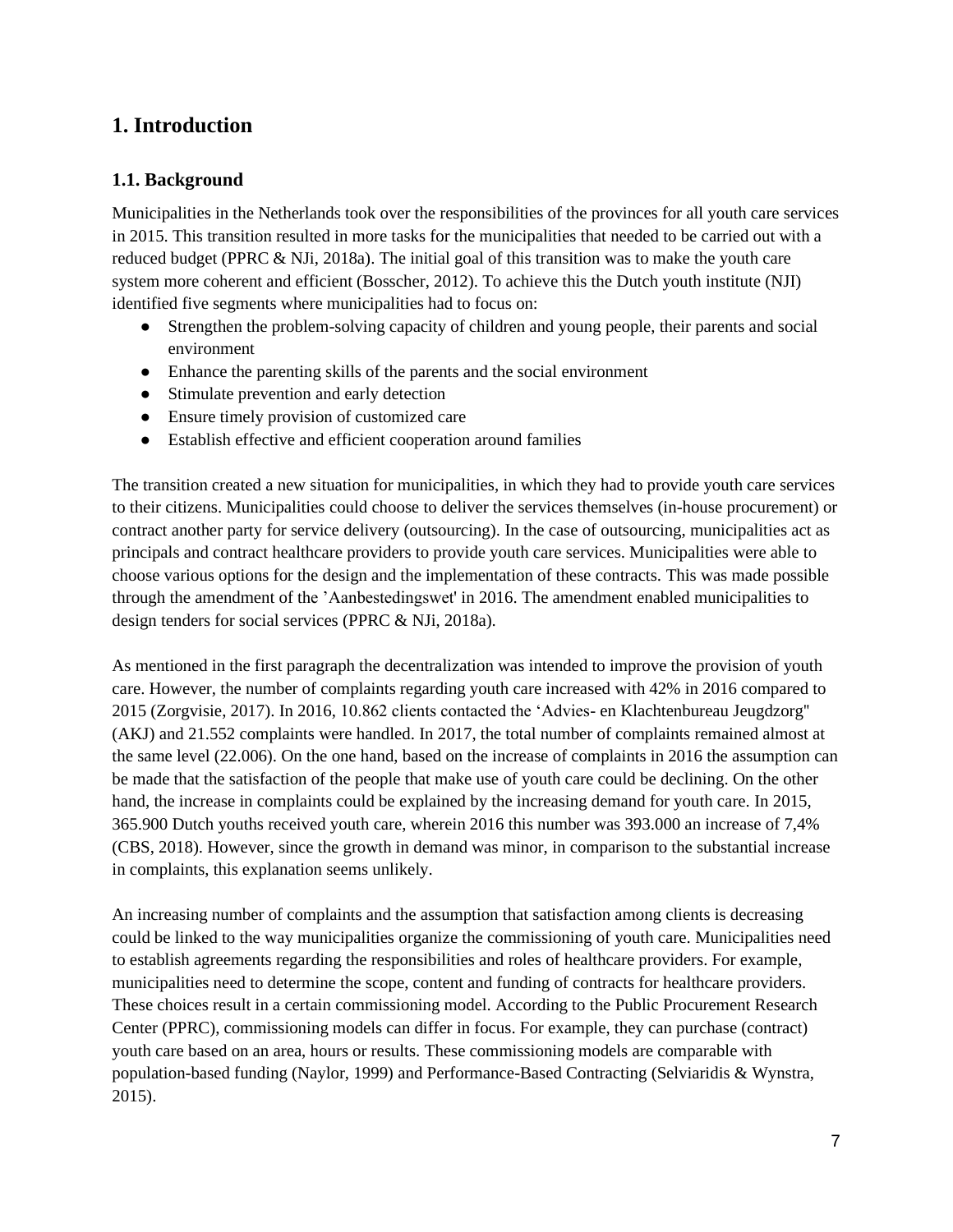PPRC researched which commissioning models are used by municipalities for purchasing customized services regarding the Social Support Act 2015 (in Dutch: Wet maatschappelijke ondersteuning [Wmo]) and individual services regarding the Youth Law (in Dutch: Jeugdwet). Additionally, PPRC looked at how municipalities organized this procedurally. PPRC found that the following models were used for the purchasing of Wmo and youth care services: the AWBZ model, population-based commissioning, the auction model, neighborhood teams and the director model. The focus of this thesis is on the purchasing of youth care and will not discuss the earlier mentioned Social Support Act. PPRC made a distinction between seven forms of youth care: dyslexia, mental health care, other outpatient help, daycare, foster care, residential care and forced frame. The research of PPRC was based on an integral analysis of purchasing documents of all Dutch municipalities (PPRC & NJi, 2018a). The results of the study showed that almost all Dutch municipalities use the director model for the commissioning of youth care. This model consists of various aspects and the effect of these aspects on client satisfaction in youth care will be examined in this study.

As mentioned earlier the content of a commissioning model used by a municipality can differ. For example, the way municipalities organize the commissioning of youth care may differ in the degree of freedom of choice for the client, the reimbursement structure, inter-municipal cooperation, municipal expenses and contract duration. There could also be other contextual factors that need to be included to identify possible determinants for client satisfaction, such as the size of municipalities, age, gender, the average income in a municipality, the degree of urbanity and the cultural background in a municipality (Batbaatar et al, 2017; Fitzgerald & Durant, 1980; Swianiewicz, 2002). These factors will be further discussed in Chapter 3.

## <span id="page-7-0"></span>**1.2 Aim of the study**

The decentralization of youth care in the Netherlands has not yet achieved the desired goals (ZonMw, 2018). Furthermore, clients have more complaints compared to previous years (Zorgvisie, 2017). This may be related to the way municipalities organize the commissioning of youth care. Heuzels (2017) conducted a study, where municipal commissioning approaches for social care were examined. The procedures used by municipalities for the commissioning of youth care and social care is the same, but the provision of youth care is much more complex compared to social care. The results from Heuzels (2017) indicate that there are differences between commissioning approaches for social care. However, not all differences between the approaches were statistically significant. This indicates that there might be other confounding variables. Where Heuzels (2017) examined differences between commissioning models, this study aims to gain insight into whether aspects of a certain commissioning model affect client satisfaction in youth care. Within certain frameworks, municipalities are free to choose how they organize youth care commissioning. It can be expected that this administrative freedom leads to differences between municipalities and that this directly or indirectly affects client satisfaction. Therefore, this study contributes to identifying the aspects that influence client satisfaction in youth care. In addition, by examining contextual factors this study aims to gain insight into other possible determinants of client satisfaction in youth care.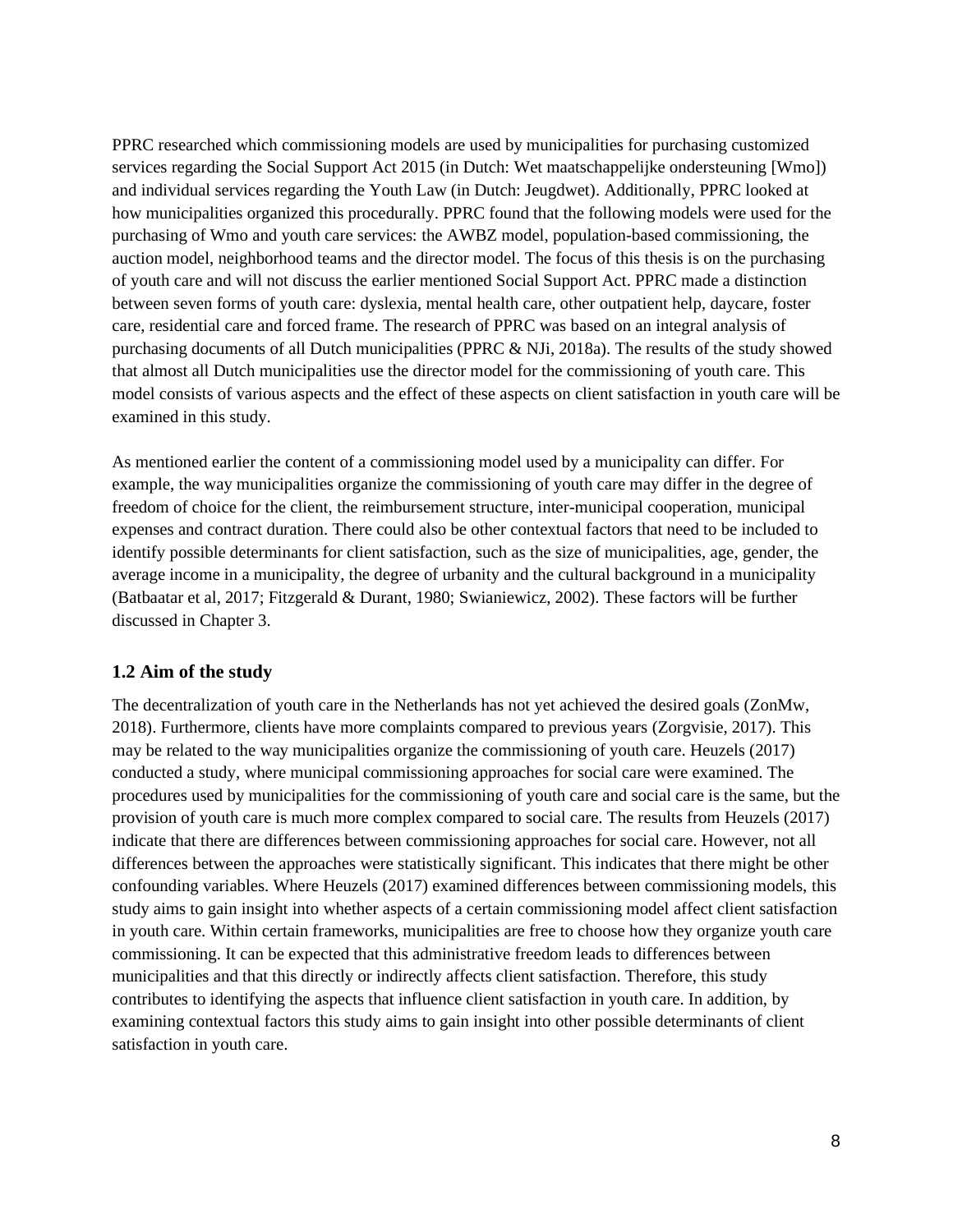## <span id="page-8-0"></span>**2. Problem Description**

Before presenting the research question, a description of the Dutch healthcare market and the provision of youth care by municipalities is given to help understand these processes.

## <span id="page-8-1"></span>**2.1 Dutch healthcare market**

The healthcare market differs in many aspects from other markets (for example, manufacturing markets). Besides the fact that the other sectors mainly operate in the commercial market, some additional differences are related to the production processes. These differences mainly relate to the specific nature of the health care service, the special structure of the market and the role of actors active in the health market (Lapré & Van Montfort, 1999). There are sectors where the demand side of the market is both customer and buyer, but in the healthcare market, a third actor takes the place of the buyer. This is because clients in the healthcare market do not pay for service directly, but are insured for medical expenses. So, the buyer purchases care from the healthcare provider to ensure that the client will receive care. This interaction has been graphically displayed below (Heuzels, 2017).



*Figure 1. Three-market model for social care, based on Lapré and van Montfort (1999) (Source: Heuzels, 2017).*

The figure shows a triadic relationship between the caregiver/administrator, client/insured and the funder/insurer. In the original model of Lapré and van Montfort (1999), the financing part is fulfilled by the funders/insurers and they operate on the insurance and funding market. The funder is actively involved with the caregiver and the client. The funder often does not pay the invoice to the client (insured), but the caregiver (hospital, home care organization). When this model is applied to youth care, the role of the funder is now occupied by the municipality and the funding market is replaced by the commissioning market. The three actors in the model function as a service triad. This triadic relationship implies that the choices made by one of the actors affect the other parties involved in the triad. This means that the choices municipalities make regarding the commissioning aspects will affect healthcare providers and clients.

## <span id="page-8-2"></span>**2.2 Current process of providing youth care by municipalities**

The first choice Dutch municipalities have to make is whether they want to provide this service themselves or if they want to outsource it to a third party. If Dutch municipalities opt to outsource, they can choose between a variety of instruments for contracting youth care providers. Instruments in this light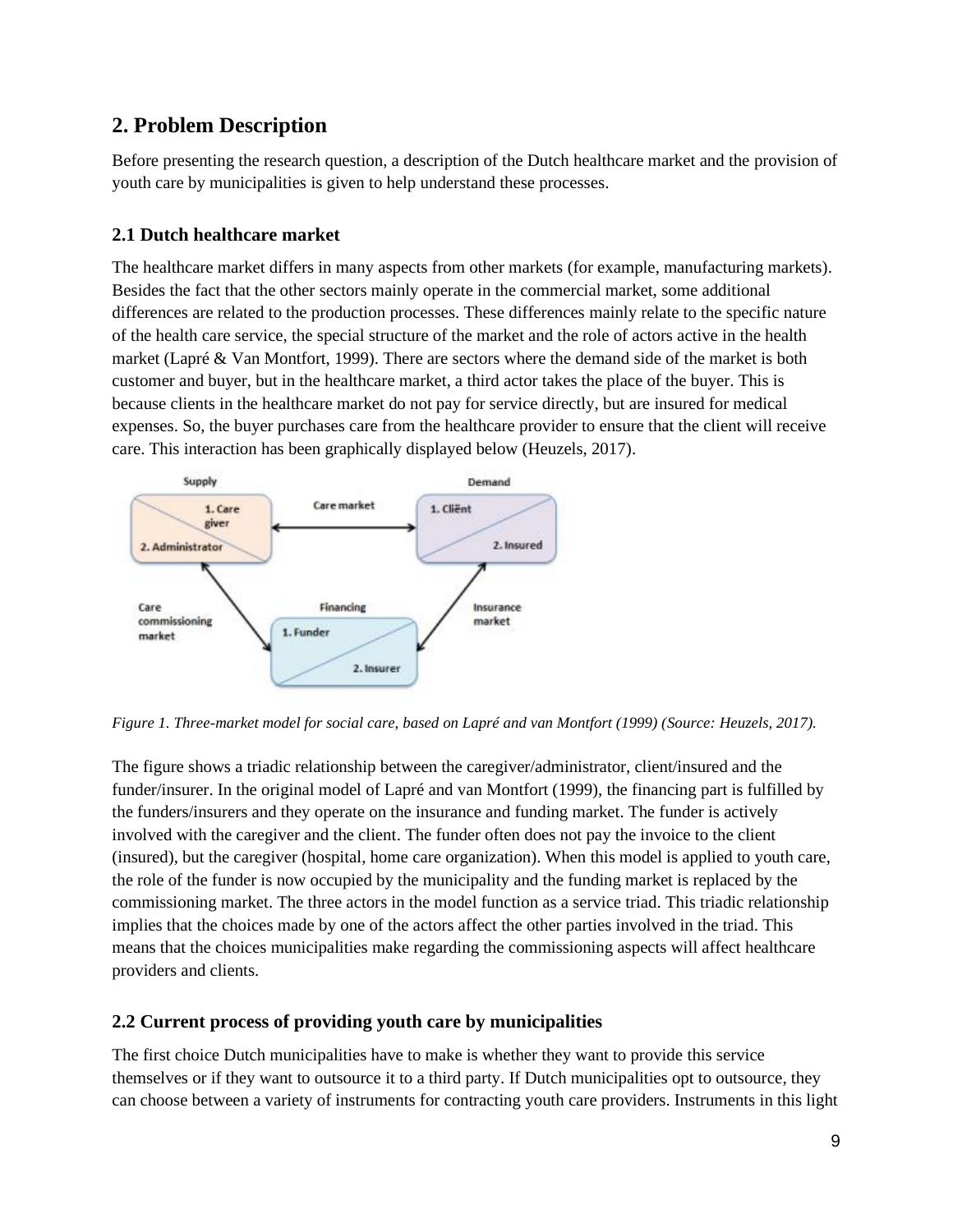refer to how agreements between municipalities and youth care providers are established. Municipalities can choose from three instruments: government contract, open house and subsidy. Municipalities are only obliged to tender when they opt for a government contract (PPRC & NJi, 2018b).

If municipalities opt for a government contract or open house as an instrument, different procedures can be used for the selection of youth care providers. Municipalities most often use the following procedures: the multiple private tender, the classic tender, the dynamic purchasing system, the 'Zeeuws model', the dialogue focused procedure and performance purchasing. More procedures exist, but since these are hardly used, they will not be taken into consideration (PIANOo, 2018). The 'Zeeuws model', the dialogue focused procedure and the classic tender are most used by Dutch municipalities. Of these procedures, only the classical tender is a legally established procedure. The 'Zeeuws model' and the dialogue focused procedure are not legally established but in practice developed as an interpretation of the existing possibilities within the public procurement law (PPRC & NJi, 2018b). If municipalities choose subsidy as an instrument, other procedures are in place. Only 3% of the outsourcing is conducted through a subsidy and is therefore not taken into consideration (PPRC & NJi, 2018b).

After municipalities established which procedure they want to use, they must make choices on how they want to organize youth care. This includes agreements on the role and responsibilities of healthcare providers. For example, they need to determine the content, scope, responsibilities and funding of the contracts. This is called the model of commissioning and the results from the study of PPRC showed that for the purchasing of youth care the director model is mostly used by municipalities. However, municipalities can organize this model in different ways. For example, in terms of the reimbursement structure, freedom of choice by clients, inter-municipal cooperation and contract duration. The process of providing youth care by municipalities can be displayed graphically (Figure 2).



*Figure 2. Process of providing youth care by municipalities.*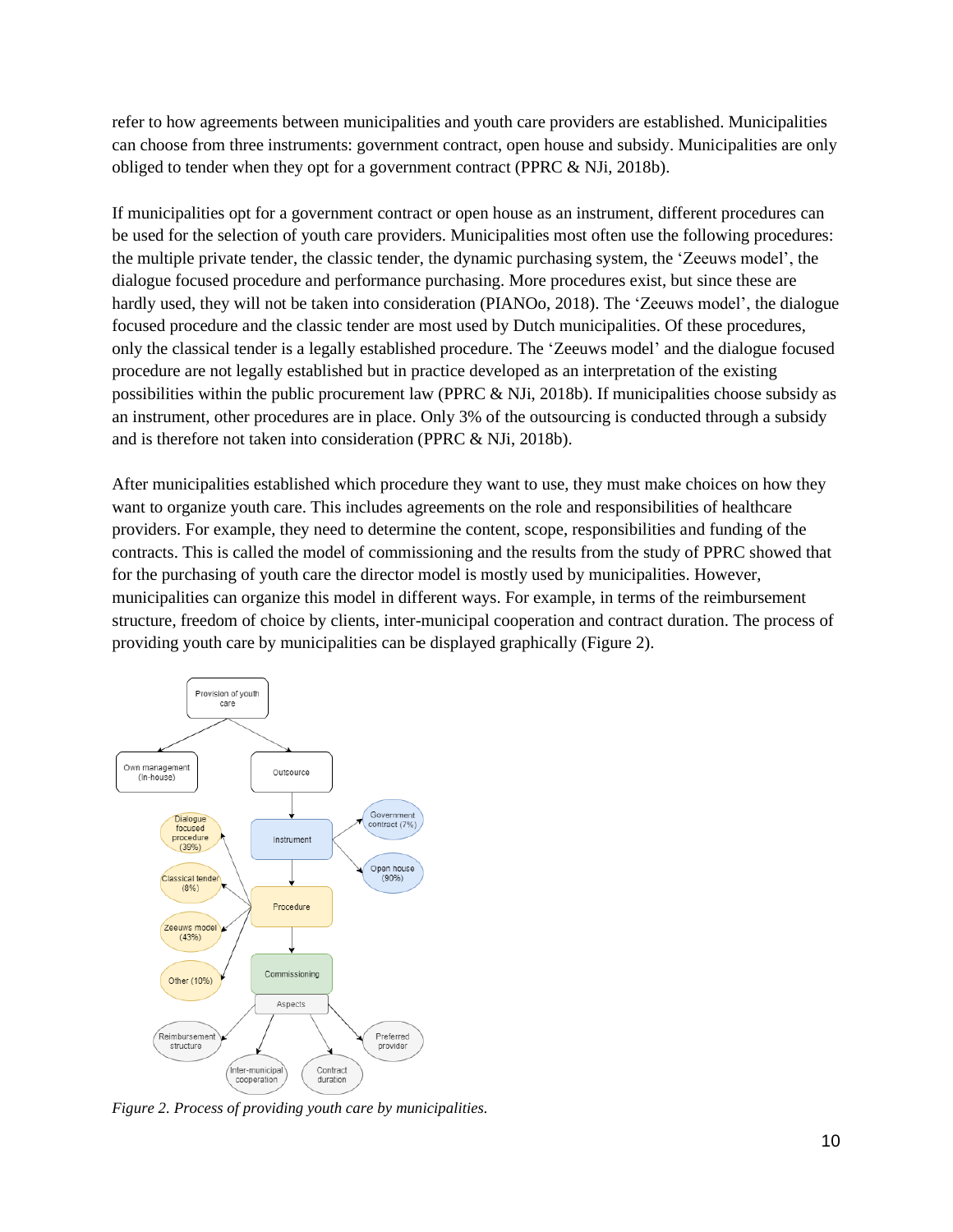## <span id="page-10-0"></span>**2.3 Research questions**

Given the information above, the following research questions have been formulated.

The main research question is described as follows: *To what extent is client satisfaction in youth care influenced by the way Dutch municipalities organize the commissioning of youth care?* 

To answer the main research question, the following six sub-questions are formulated:

- 1. How can we describe the concept of client satisfaction in youth care from literature?
- 2. How do municipalities organize the various commissioning aspects?
- 3. What is the level of satisfaction for each client?
- 4. What values do the contextual factors have for each client?
- 5. What is the effect of the commissioning aspects on client satisfaction in youth care?
- <span id="page-10-1"></span>6. What is the effect of the contextual factors on client satisfaction in youth care?

## **2.4 Outline of the research**

In this section, a short description is given of the methods that were used to answer the research questions.

To answer sub-question one determinants of client satisfaction were derived from literature. Together with relevant aspects of the commissioning model, they formed a conceptual model for client satisfaction in youth care. To determine relevant aspects of the commissioning model, a literature study was conducted. In addition, four semi-structured interviews were conducted to ensure that every important aspect was taken into account. The respondents were professionals that were involved in the purchasing process of youth care. Based on their input and the literature, a selection of relevant aspects was made.

To answer sub-question two data on commissioning aspects was required. PPRC conducted an integral analysis of the purchasing documents of all Dutch municipalities and this data was used to see how municipalities organize commissioning aspects.

To determine the level of satisfaction for each client, and answer the third sub-question, a dataset of I&O Research was used. I&O Research conducted client satisfaction surveys in several Dutch municipalities in 2015, 2016 and 2017 regarding the provision of youth care.

To answer the fourth sub-question relevant contextual factors and their values needed to be included in the analysis. Data on these factors was collected by the researcher using available online data sources.

To answer sub-questions five and six descriptive statistics and multiple linear regression analyses were used. These analyses examined whether differences in commissioning aspects and contextual factors had a significant effect on client satisfaction. The results of these analyses were used to adjust the conceptual model of client satisfaction in youth care.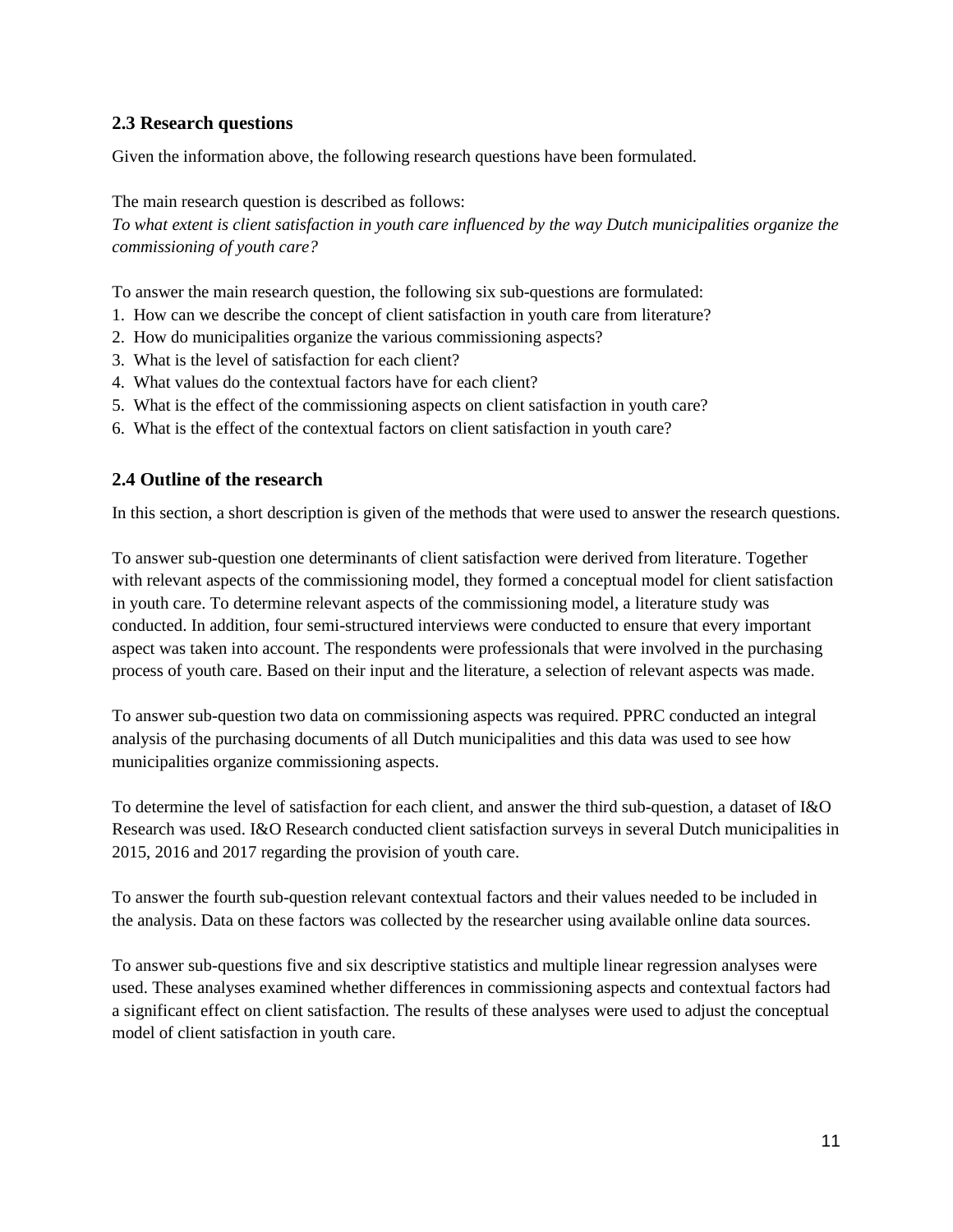## <span id="page-11-0"></span>**3. Theoretical Framework**

This chapter elaborates on the theoretical perspectives that are used to analyse the research problem, the commissioning model that Dutch municipalities use and which outcome measures are used to determine the level of client satisfaction. This chapter concludes with a description of the commissioning aspects and contextual factors that have been investigated. For each aspect and factor, hypotheses have been formulated that serve as a foundation for the conceptual model.

## <span id="page-11-1"></span>**3.1 Service triads**

Through describing the Dutch healthcare market and the process of providing youth care (Chapter 2) it already became clear that municipalities outsource this service. This section will briefly discuss the concept of service triads to provide more context for the outsourcing of youth care services by Dutch municipalities. Li & Choi (2009) illustrate how service outsourcing differs from outsourcing in manufacturing. When outsourcing takes place in a manufacturing context, customers are typically not in contact with the buyer's supplier, but in a service context customers have direct contact with the buyer and supplier (Figure 3).



*Figure 3. Comparison of Supply Chain Triadic Relationship Structures in Manufacturing vs. Services (Source: Li & Choi, 2009).*

Within service triads, the problem may arise that the buyer cannot oversee the interaction between customer and supplier. It is therefore difficult for the buyer to monitor the quality of the provided services. Li & Choi (2009) proposed a solution for this situation in which, the buyer needs to maintain close communication with its customer and evaluate the performance of their supplier. Figure 4 shows a graphical representation of what this solution would look like.



*Figure 4. A proposed solution for monitoring problems in service triads (Source: Li & Choi, 2009).*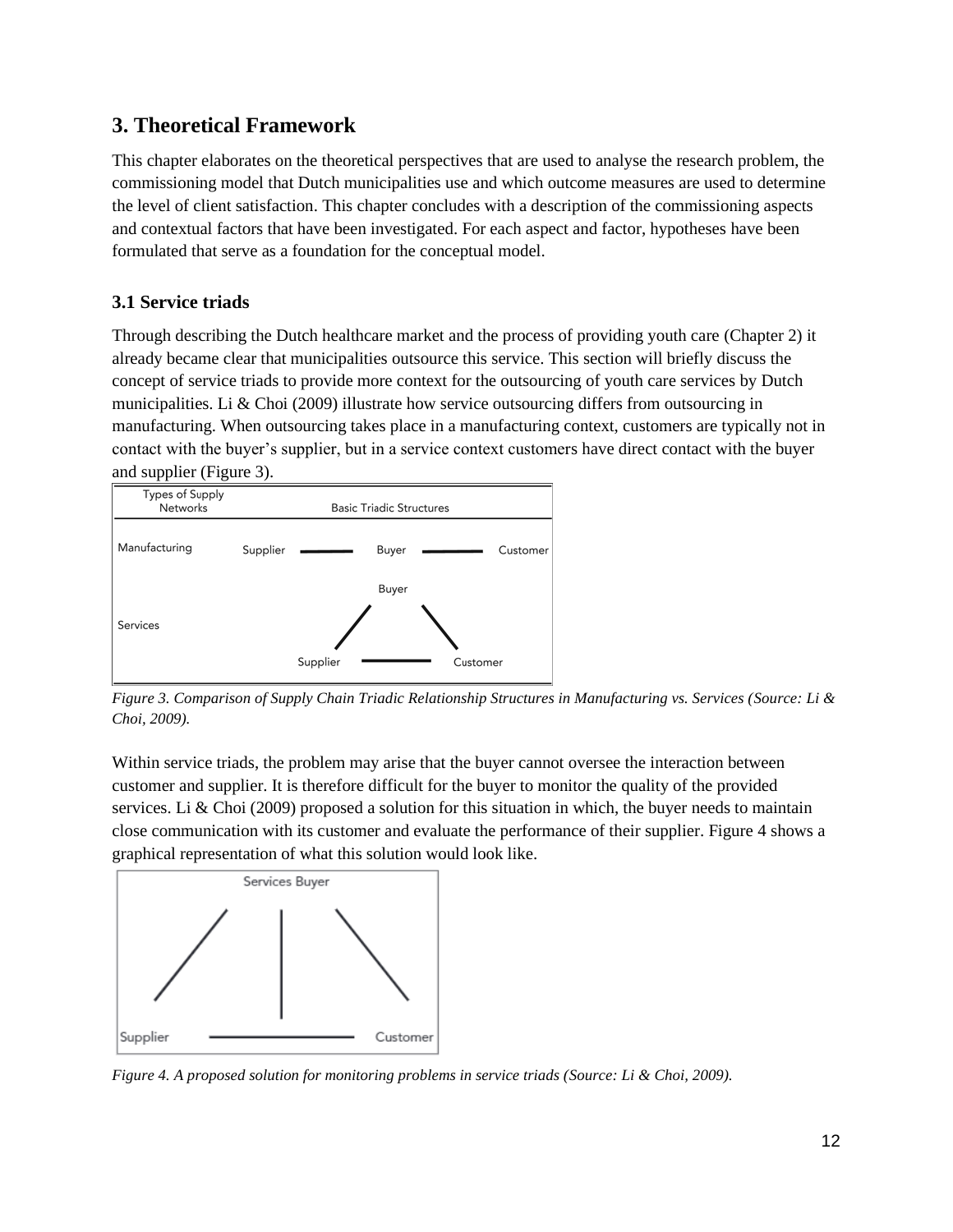The work of Li & Choi (2009) described a solution for the monitoring problems caused by service triads. Van Iwaarden & van der Valk (2013) also studied how organizations can gain more control over outsourced services. It is hard for organizations to control the phase in which the service is delivered. However, it is possible to manage service quality by taking measures in the pre- and post-service delivery phase (before and after service delivery) (Van Iwaarden & van der Valk, 2013). For example, municipalities can use certain contract types in the pre-order phase that help clarify their expectations of the youth care provider. Subsequently, through clarifying their expectations in the pre-order phase municipalities can evaluate the performance of the youth care provider in the ex-post phase.

## <span id="page-12-0"></span>**3.2 Agency theory**

In the previous section, the concept of service triads was used to give more context for the outsourcing of youth care services by Dutch municipalities (Li & Choi, 2009). Agency theory is often used to describe problems that occur within these service triads. Agency theory aims to clarify the interaction between agents and principles and their incentives. This section consists of a description of the basic principles of agency theory and how these can be applied to the outsourcing of youth care services by Dutch municipalities.

Agency theory is primarily focused on the ever-present agency relationship. In this relationship, there is one actor that assigns work (principal) and an actor that executes that work (agent) (Eisenhardt, 1989). Agency theory attempts to describe this relationship between the principal and the agent using the metaphor of a contract (Jensen & Meckling, 1976). The basis of agency theory was developed in the 1960s/1970s, when economists examined risk-sharing behaviour among individuals and groups (Eisenhardt, 1989). These economists stated that the problem of risk-sharing occurs when collaborating groups have different views towards risk. Agency theory attempted to widen this perspective of risksharing by incorporating the agency problem. Jensen and Meckling (1976) describe in their beginning theory of corporate ownership structure that the agency problems occur when collaborating parties have contrasting perspectives on goals and division of labour.

Within the relationship between principals and agents, two main problems arise. The first problem occurs when the goals and/or ambitions of the principal and agent differ and it is too complex and/or costly for the principal to validate the agent's actions (Eisenhardt, 1989). The main issue here is the fact that the principal is unable to verify whether the agent's behaviour has been appropriate. The second problem relates to risk-sharing and occurs when the principal and agent have contrasting perspectives concerning risk (Eisenhardt, 1989). The main issue here is that the principal might favour different actions compared to the agent because they both have contrasting risk preferences.

There are several perspectives from which we can look at agency theory. Ross (1973) looked at agency theory from an economic perspective. Zajac and Westphal (2004) used agency theory to describe a shift in corporate governance. Furthermore, agency theory has also been used in political science (Mitnick, 1973). These perspectives all differ from each other, but the most fitting for the context of this research is the sociology perspective (Shapiro, 2005). The sociology perspective aims to connect the social structure to types of principal-agent relationships. In addition, this perspective illustrates how different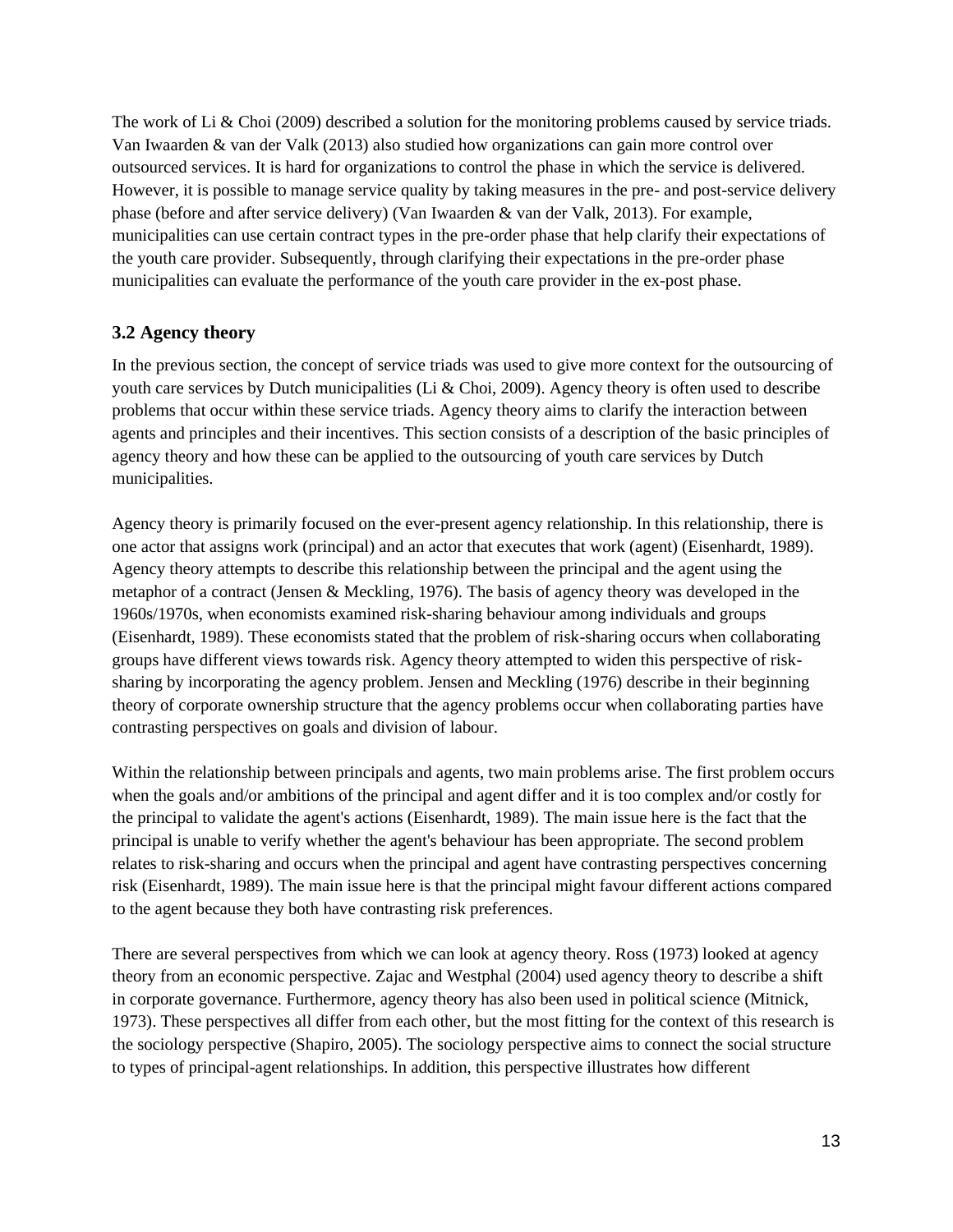combinations of monitoring, recruitment and sanctioning result in various administrative systems (Shapiro, 2005).

As mentioned earlier agency theory is often used to interpret problems that occur within service triads. Van der Valk and van Iwaarden (2011) studied how the principles of agency theory, as described above, can be applied to the concept of service triads. Van der Valk and van Iwaarden (2011) studied this by gaining more insight into the contracts and monitoring activities between buyer and supplier. According to van der Valk and van Iwaarden (2011) agency theory is based on three assumptions regarding whether suppliers will do what is in the best interest of their customers or whether they might show opportunistic behaviour. The first assumption relates to human nature and that factors like; self-interest, bounded rationality and differences in risk preference might explain why agents often do not act in the best interest of their principals. The second assumption is that information can be seen as a means of exchange. If agents and principals have different goals this may result in withholding information, generally indicated as information asymmetry. In contrast to the second assumption, the last assumption expects that goal alignment between principal and agent decreases the risk of opportunistic behaviour from the supplier. Taking into account the assumptions above, it is to be expected that outsourced services can be properly controlled if the right mixture of monitoring activities and contracts is being used (Van der Valk & van Iwaarden, 2011).

Agency theory gives us more insight into the problems that can arise between municipalities (principal ) and youth care providers (agent). In addition, agency theory also provides insights into measures that municipalities can take to minimize the consequences of such problems. Agency theory is used in this study to formulate hypotheses and to explain the results of the analysis

## <span id="page-13-0"></span>**3.3 Commissioning model: the director model**

A vast majority of the Dutch municipalities use the director model for the commissioning of youth care. The other models known from the literature are not discussed, as they are hardly adopted by Dutch municipalities. A description of these models can be found in Appendix I.

The director model uses a director that has a conversation with the client on behalf of the municipality. In this conversation, the director maps the client's situation and the care needed (Telgen et al., 2014). Together they draw up a support plan, in which they mostly use: own strength, social network and general facilities of the client. The director has access to a catalogue if the client requires professional support (Telgen et al., 2014).

The director model uses standardized framework agreements with a wide range of healthcare providers (Uenk et al., 2018). The services in the catalogue have standardized terms and conditions. Clients can choose from a selection of healthcare providers that meet the terms and conditions and are contracted by the municipality. Budget agreements are not included in the framework, which causes healthcare providers to depend on clients choosing their provision of care services to reap revenue. Healthcare providers can be contracted for every service or even a subset of services in the catalogue (Uenk et al., 2018). Within the director model, municipalities can use two different reimbursement methods for healthcare providers. The first option is an input focused director model, where there is a fee-for-service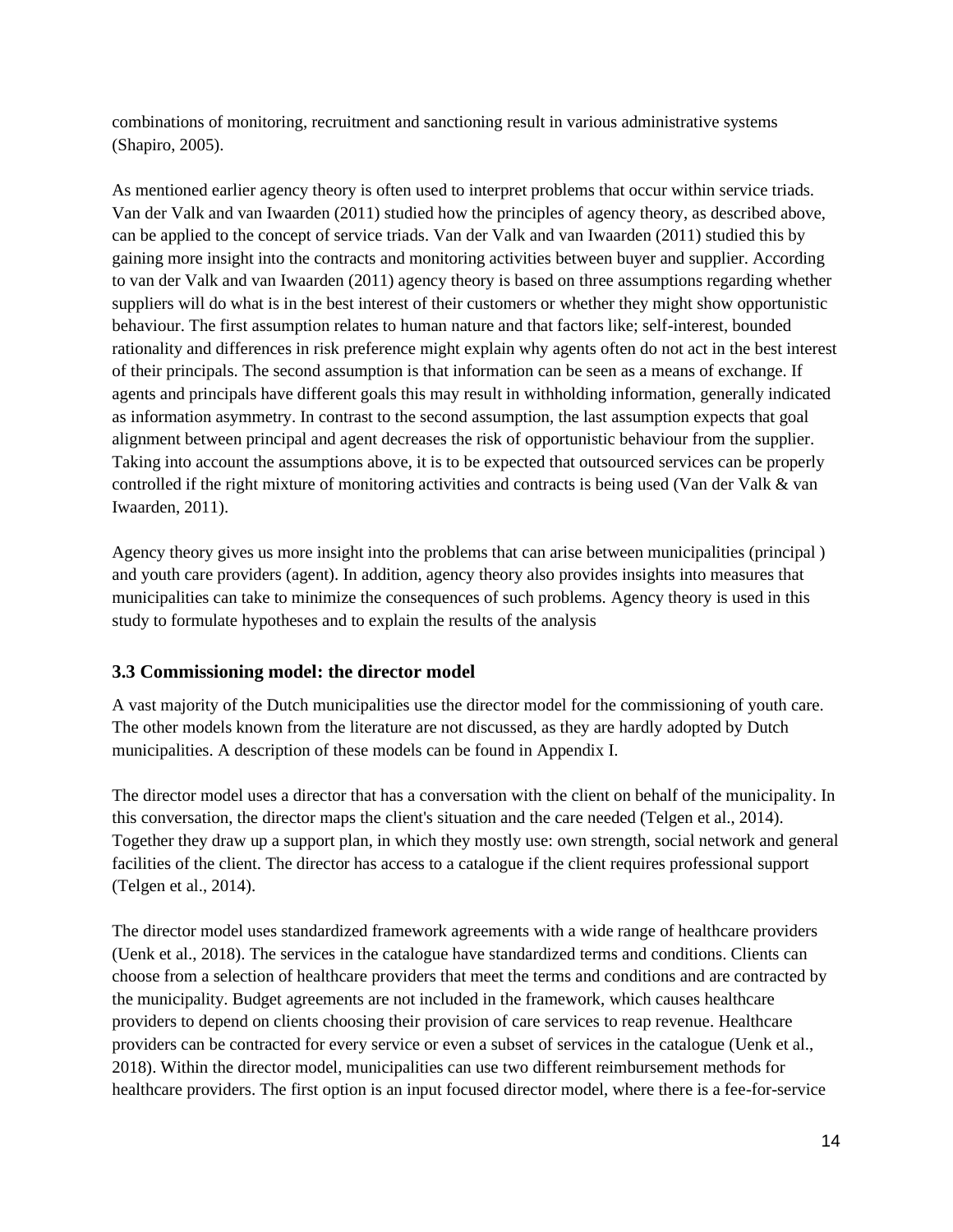reimbursement. There is a standardized tariff for each of the services and this tariff corresponds with, for example, one hour of service. So providers are being reimbursed for their input (hours/dayparts) (Uenk et al., 2018). The second option is a model, where providers are reimbursed with an outcome-based bundled payment. In this model, each service corresponds with certain outcomes. For example, the client must be able to continue his or her daily activities. These outcomes can be defined in advance in the contract or they can be defined by a case manager and adjusted to the preferences of the client. This model does not focus on the input delivered by providers, but on the outcomes that providers need to achieve permanently or periodically (Uenk et al., 2018).

## <span id="page-14-0"></span>**3.4 Commissioning aspects**

Within the director model, municipalities still have to make certain choices on various aspects (reimbursement structure, contract duration, extension of contract). These choices might influence the quality of youth care. This was examined by looking at the choices that municipalities make and the differences in client satisfaction. This section discusses the different commissioning aspects which were derived from the dataset of PPRC and the literature. In addition, hypotheses were formulated for each aspect regarding their expected effect on client satisfaction.

### **3.4.1 Reimbursement structure**

Municipalities use different reimbursement structures for commissioning youth care. Among others, municipalities can opt for fee-for-service financing, pay for performance financing or a combination of both. Fee-for-service financing is based on inputs, such as hours and dayparts. According to Ginsburg (2012), fee-for-service financing generally means that a provider receives a fee for a particular service from an insurer, the patient or another payer. The assumption here is that fee-for-service financing stimulates overproduction, which results in more care being delivered and therefore higher satisfaction. Performance-based financing focusses on outcomes that providers need to achieve permanently or periodically. Meessen et al. (2011) define performance-based financing as: *'a mechanism by which health providers are, at least partially, funded on the basis on their performance*'(p.153). An example of performance-based financing can be a youth care provider that must ensure that a child with behavioural problems can continue to go to school. Furthermore, performance-based financing can encourage prevention. By giving care providers financial incentives to focus more on prevention, it is possible to avoid high costs due to illness and being unable to work in the future (Cashin et al., 2014). By focusing more on prevention, it is possible that only clients with severe symptoms and illness still have to be treated. According to Batbaatar et al. (2017) patients with severe symptoms and illness were less satisfied with healthcare services. Therefore, prevention does not necessarily need to result in a higher level of satisfaction among clients.

*Hypothesis: we expect that fee-for-service financing will lead to a higher level of client satisfaction in youth care compared to performance-based financing.*

## **3.4.2 Contract duration and extension of a contract**

Another aspect that may affect client satisfaction is the contract duration and the extension of contracts. Municipalities can determine the duration of the contract with the care providers. In addition, municipalities also determine whether there is an option to extend the contract. Continuity of care appears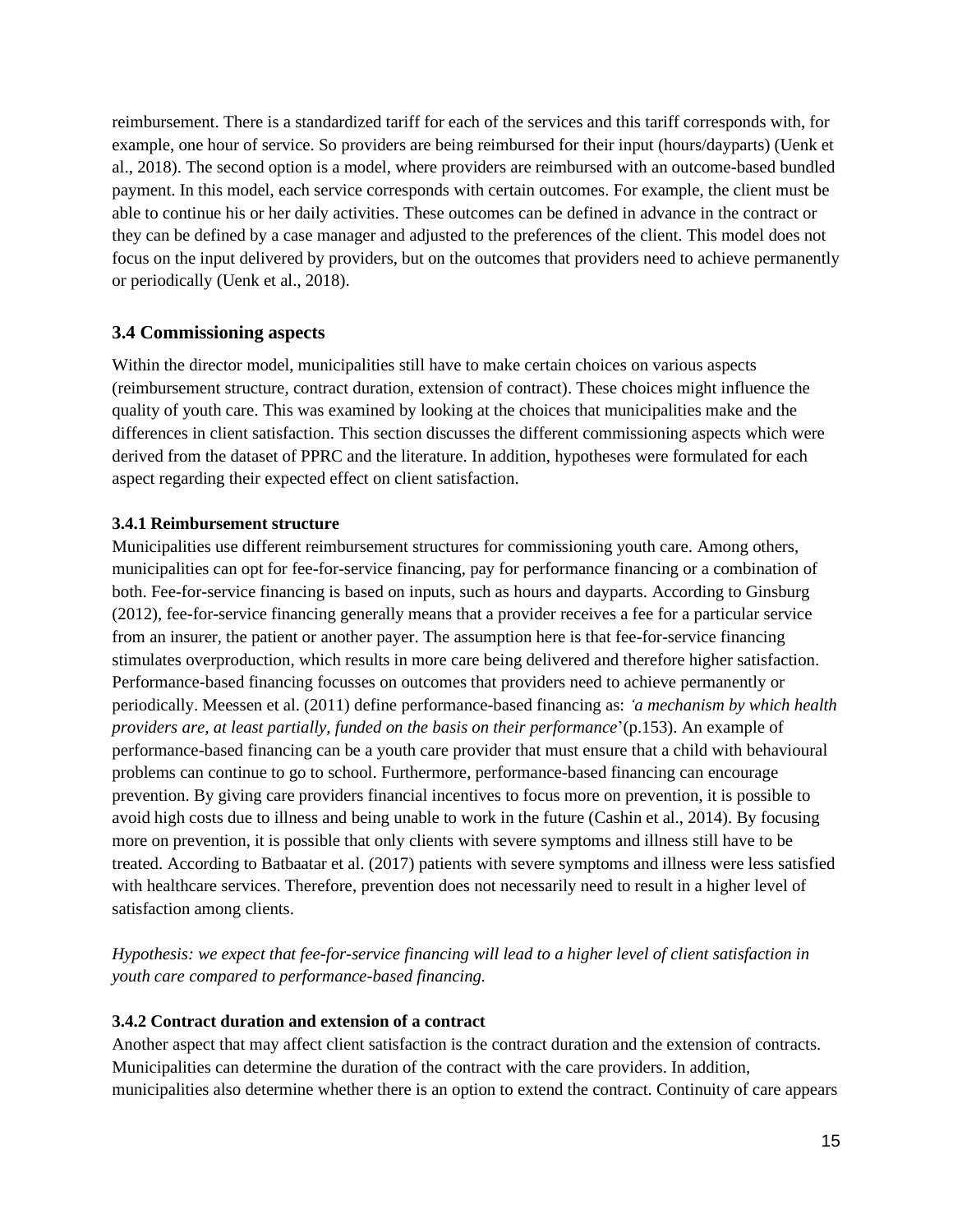to be a strong determinant of patient satisfaction (Batbaatar et al.,2017). Batbaatar et al. (2017) describe continuity of care as: '*the uninterruptedness of health service process from the same hospital, location, or provider and in which 'patient and the physician are cooperatively involved in ongoing health care management toward the goal of high quality, cost-effective medical care'*(p.94). Their systematic review found several studies in which continuity of care was positively correlated with patient satisfaction. Patients were more satisfied when there was a high continuity of care.

*Hypothesis: we expect that longer contracts and the possibility of extension will lead to a higher level of client satisfaction.*

#### **3.4.3 Preferred provider**

Municipalities can influence the degree to which clients can choose their preferred youth care provider. Prior research examined the relationship between the satisfaction of patients and the extent to which patients are free to choose their physician (Amyx et al., 2000). The results of this study showed that patients who were given the possibility to choose their physician but did not get the physician of choice were likely to be less satisfied. In addition, Simonet (2005) studied patient satisfaction under managed care arrangements in the United States of America (USA). Health maintenance organizations (HMOs) claim to control healthcare expenditures in the USA. However, many patients were dissatisfied with the quality of care that is delivered. Not being able to choose a healthcare provider was one of the main issues causing dissatisfaction among patients (Simonet, 2005).

*Hypothesis: we expect that the larger extent to which clients in youth care can choose their preferred provider the more satisfied they will be.* 

#### **3.4.4 Inter-municipal cooperation**

Municipalities have to purchase seven forms of youth care in the Netherlands (ambulant: dyslexia, ambulant: mental health care, other outpatient help, daycare, residency: foster care, residency: residential care and forced frame). Municipalities can choose to cooperate with other municipalities to purchase each of these forms of youth care. It is possible that cooperative purchasing leads to a higher level of client satisfaction because it has numerous advantages. Advantages of cooperative purchasing include: learning from each other by sharing knowledge and experiences, reducing prices and risks and better product and service quality (Schotanus, 2007). For example, by sharing knowledge and resources it might be possible to purchase better service quality, then when a municipality purchases on its own. This improvement in service quality might result in a higher level of satisfaction among clients. On the other hand, it is also possible that cooperative purchasing results in a lower level of client satisfaction due to various disadvantages. These disadvantages include: supplier resistance, member commitment problems, disclosing sensitive information and high coordination costs (Schotanus, 2007). For example, 15 municipalities might decide to purchase youth care together. Concessions must typically be made with multiple parties involved, possibly resulting in sub-optimal contracts. This could then have a negative impact on the quality of the service that clients receive, which may result in a lower level of satisfaction. If a municipality chooses to purchase youth care by itself, this can lead to high transaction costs. Furthermore, the extent to which a client can choose their preferred provider may be limited when a municipality is not able to purchase on a large scale. These problems might be reduced through intermunicipal cooperation.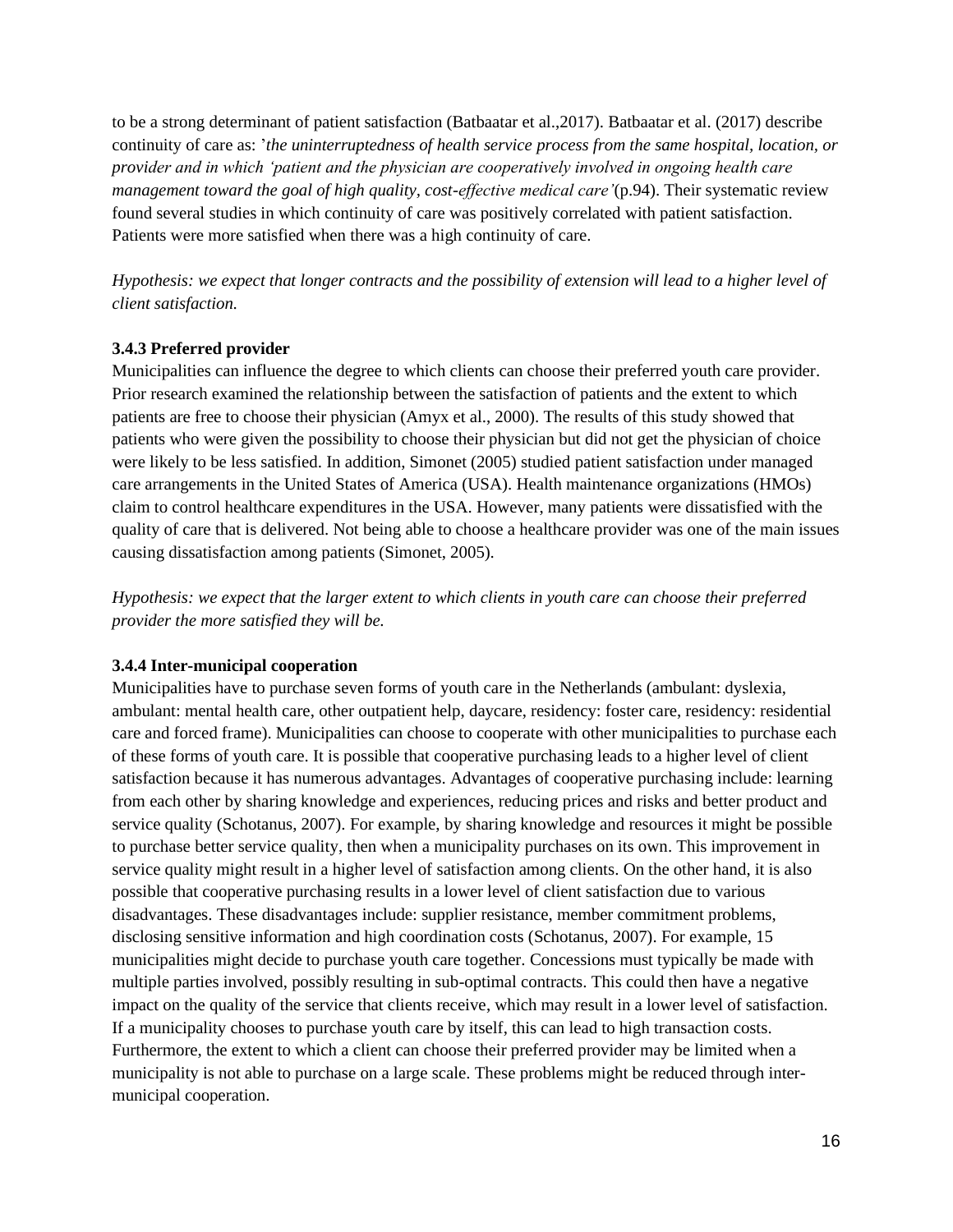*Hypothesis: we expect that inter-municipal cooperation will lead to a higher level of satisfaction and that satisfaction will increase as the size of the cooperation grows.* 

## **3.4.5 Client involvement**

During the commissioning of youth care, municipalities can also determine to what extent clients are involved in the commissioning process. This shows a resemblance to the concept of patient-centred care. Patient-centered care has two main characteristics: the extent to which a patient is involved in the care process and the level of individualization of patient care (Robinson et al., 2008). Rathert et al. (2013) conducted a systematic review, where they examined the relation between patient-centered care and outcomes. Almost all of the studies that were included showed a positive relation between patientcentered care and satisfaction. However, according to Coulter & Dunn (2002) efficiency and productivity are vital in patient-centered care, but clinical personnel states that this decreases their ability to give patients the time and empathy that they need. This could negatively affect the satisfaction of the patients.

*Hypothesis: we expect that if a client is more involved in the commissioning process, this will lead to higher client satisfaction in youth care.*

## **3.4.6 Municipal expenses**

Municipal expenses refer to the realized costs of municipalities for youth care per 1000 citizens. It is possible that municipalities that spend more on average per inhabitant can deliver better quality youth care, which results in a higher level of client satisfaction. On the other hand, it is also possible that in municipalities that spend a lot on youth care, many young people require this care, which explains the high level of expenditure and does not affect the quality of care. Beauvais & Wells (2006) reviewed the literature regarding the relationship between healthcare organization finances and quality. They found several studies in which expenses were positively associated with process and outcome quality. This suggests that healthcare organizations with higher expenses also provided a higher quality of care.

*Hypothesis: we expect that client satisfaction will be higher in municipalities that spend more on average per inhabitant for the provision of youth care.* 

## <span id="page-16-0"></span>**3.5 Outcome variables**

This section focuses on conceptualizing the outcome measure. Within the delivery of youth care, there are several outcome variables such as the degree of prevention and the quality of life. However, these variables are beyond the scope of this research and the sole focus will be on the level of client satisfaction as an outcome variable. Literature was used to define client satisfaction and how this variable can be measured.

## **3.5.1 Client satisfaction**

Before we can determine how to measure client satisfaction, the concept of client satisfaction needs to be clarified. There are multiple forms of satisfaction, for example, customer satisfaction, citizen satisfaction and patient satisfaction. Customer satisfaction is mostly determined by the customers' perception of the quality of service (Kim et al, 2004), where citizen satisfaction is mostly influenced by the expectations of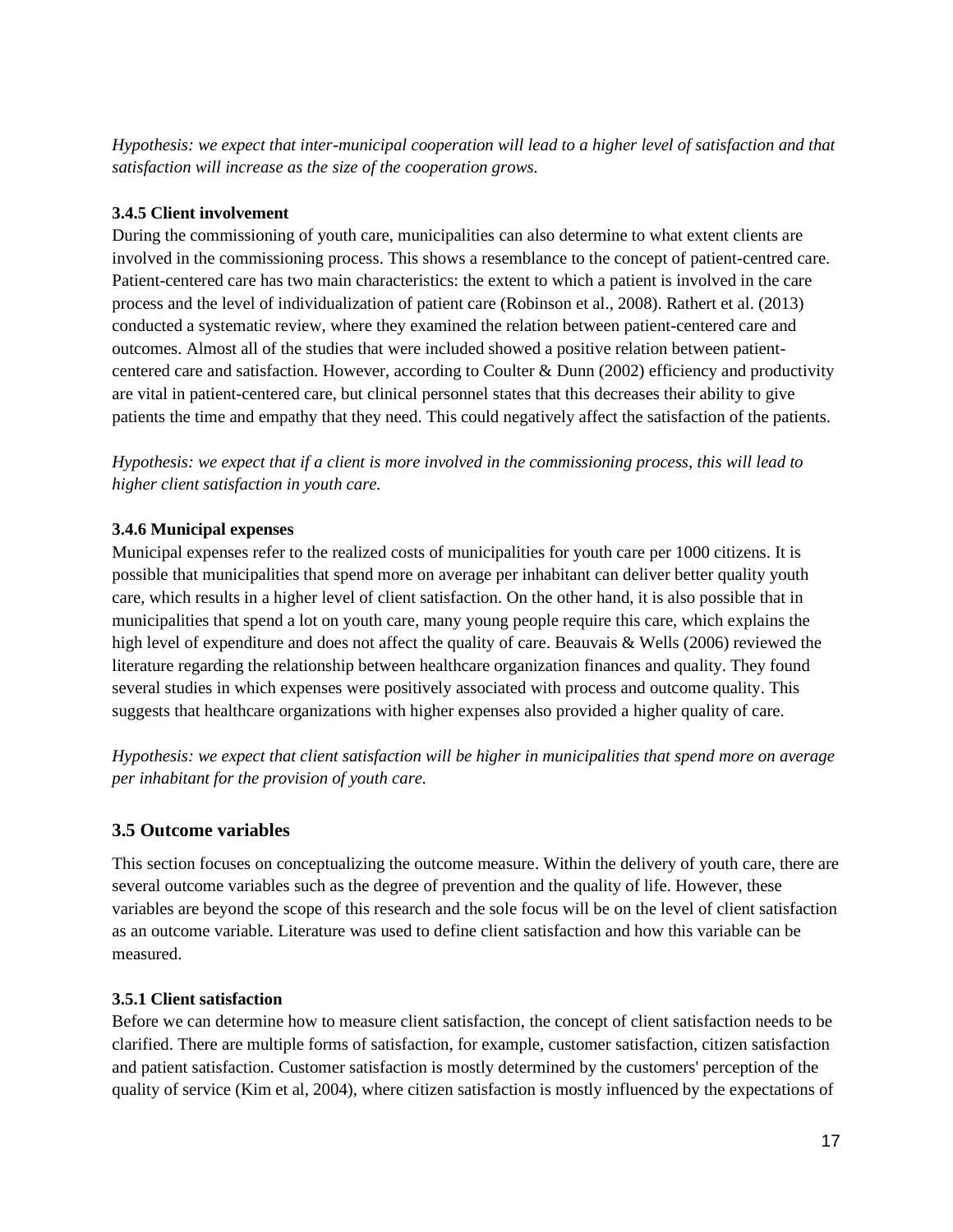the customer (Lewis & Pattinasarany, 2009). Since the clients in the context of this study are both patient and citizen, a combination of both is needed to determine their level of satisfaction. In the next paragraphs, similarities and differences between both forms of satisfaction will be discussed.

Patients satisfaction is based on a scope of aspects and experiences (Cowing, et al, 2009). These aspects and experiences include a subjective perception of the service and care, the extent of personalized care, the expectations and psychosocial needs of the patient, and the eventual health outcome (Cowing et al, 2009). Patient satisfaction is frequently used to assess the quality of healthcare services (Batbaatar et al, 2017). Patients satisfaction surveys can be used to identify service factors that need improvement. They can give insight into patients' needs and consequently enable policymakers to make strategic changes. These changes can improve the effectiveness and quality of the healthcare service (Batbaatar et al 2017). Health quality indicators appear to be very strong and consistent determinants of patient satisfaction and can be seen in Table 2 (Batbaatar et al, 2017 and Fan et al, 2005). In addition, some patient-related characteristics also appeared to have a positive correlation with patient satisfaction (see Table 2). Other patient-related characteristics like marital status, religion and race had no clear correlation with patient satisfaction (Batbaatar et al, 2017).

Citizen satisfaction concerns the level of satisfaction regarding the performance of the local government (Van Ryzin, 2004). Since municipalities, in other words, the local government are now responsible for the provision of youth care it is possible that certain determinants of citizen satisfaction might also apply to client satisfaction in youth care. Various determinants of citizen satisfaction have already been examined in prior research. This prior research primarily focused on the provision of public services by the local government. Fitzgerald and Durant (1980) conducted a study regarding citizen evaluation and urban management. Their study found a correlation between citizen satisfaction and some citizen-related factors (cultural background, income, age, and city size). Besides, citizen-related determinants there are also social context factors that play a role in citizen satisfaction. Multiple studies found a correlation between social context factors, such as perceived political efficacy, perceived service access, the general assessment of the quality of local government and citizen satisfaction (Christenson & Taylor,1983; Brown & Coulter, 1983). Fitzgerald and Durant (1980) found another social context factor that affects citizen satisfaction, municipal cost/benefit was a key factor in explaining dissimilarities in citizen satisfaction. Municipal cost/benefit is the extent to which a person experiences that the local government provides an adequate level of benefits compared to the taxes it receives. On an overview of the determinants of patient and citizen satisfaction is given below (Table 1).

| <b>Health service quality</b> | <b>Social context factors</b>                            | <b>Patient-related factors</b>                                     | <b>Citizen-related factors</b> |
|-------------------------------|----------------------------------------------------------|--------------------------------------------------------------------|--------------------------------|
| factors                       |                                                          |                                                                    |                                |
| Accessibility of care         | Political efficacy                                       | Age                                                                | Age                            |
| Efficacy/outcome of care      | Perceived service access                                 | Gender                                                             | Cultural background            |
| Interpersonal care            | General assessment of the<br>quality of local government | Geographic characteristics                                         | Income                         |
| Continuity of care            | Municipal cost/benefit                                   | Socio-economic status<br>(Perceived) Health status<br>Expectations | City size                      |

*Table 1. Determinants of patient satisfaction and citizen satisfaction.*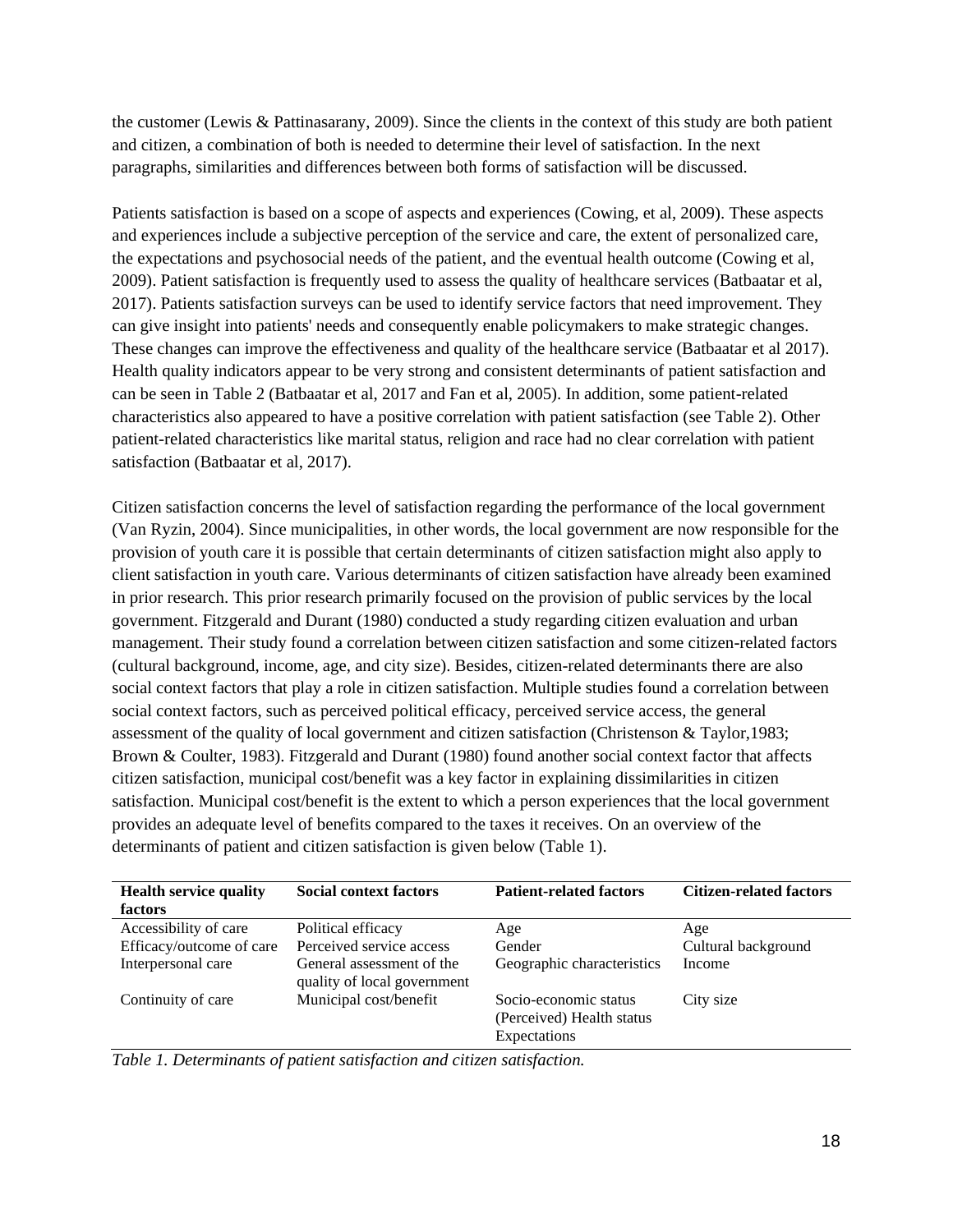Similarities can be found between the patient-related and citizen-related determinants (Table 2). However, there are also differences between these groups. For example, health status is a patient-related but not a citizen-related determinant. The health service quality indicators and the political attitude determinants also show some resemblance. For instance, patient satisfaction is affected by the efficacy of care and citizen satisfaction is affected by political efficacy. Access also seems to be a corresponding determinant for both forms of satisfaction. Given the similarities and differences, a synthesis of both forms is needed to describe the concept of client satisfaction. Client satisfaction is in this study defined as a combination of the perceived performance of the care provider and the effect the provided care has on the daily life of clients. This corresponds with the efficacy/outcome of care and the (perceived) health status of the client, both determinants of patient satisfaction (Table 2).

#### **3.5.2 Patient Reported Outcome Measures (PROMs)**

The section above described the concept of client satisfaction. This part elaborates on the instrument that is used for measuring client satisfaction. In the context of this study, patient-reported outcome measures (PROMs) seem the most appropriate instrument for measuring client satisfaction.

Patient reported outcome measures (PROMs) are questionnaires filled in by patients (in this case clients) to measure how they experience their functioning and wellbeing (Dawson, Doll, Fitzpatrick, Jenkinson & Carr, 2010). These questionnaires have already been standardised and validated. PROMs differ from other questionnaires, because they are based on outcomes, while other questionnaires mostly aim to measure how patients have experienced the care process. There are two types of PROMs, the first type measures the patient's' perception of their general health status (generic PROM) and the second type that measures the perception of their health relative to particular diseases and conditions (disease-specific PROM) (Dawson et al, 2010). Usually, both types are used, because disease-specific PROMs have more face validity and credibility and generic PROMs allow comparisons between conditions (Black, 2013). Furthermore, PROMs might also contain single questions indicating to what extent their health has changed through treatment and also questions regarding adverse complications.

As mentioned earlier PROMs are mostly being used to measure how patients experience their functioning and wellbeing. However, this study looks at satisfaction within youth care and clients in youth care are sometimes too young to indicate how they experienced their functioning and wellbeing. In these cases, the parents or guardian of the client can indicate how they have experienced the outcomes of the provided care. Shiling et al. (2016) state that PROMs can also be used for informal caregivers. An informal caregiver can be a family member, partner or friend. Informal caregiving is essential for the general outcome of treatment and therefore it is important to maintain the satisfaction among this group at an adequate level (Shiling et al, 2016).

In summary, PROMs can be used to determine the impact of healthcare interventions and are a useful tool for both clients and informal caregivers (Dawson et al., 2010; Shiling et al., 2016).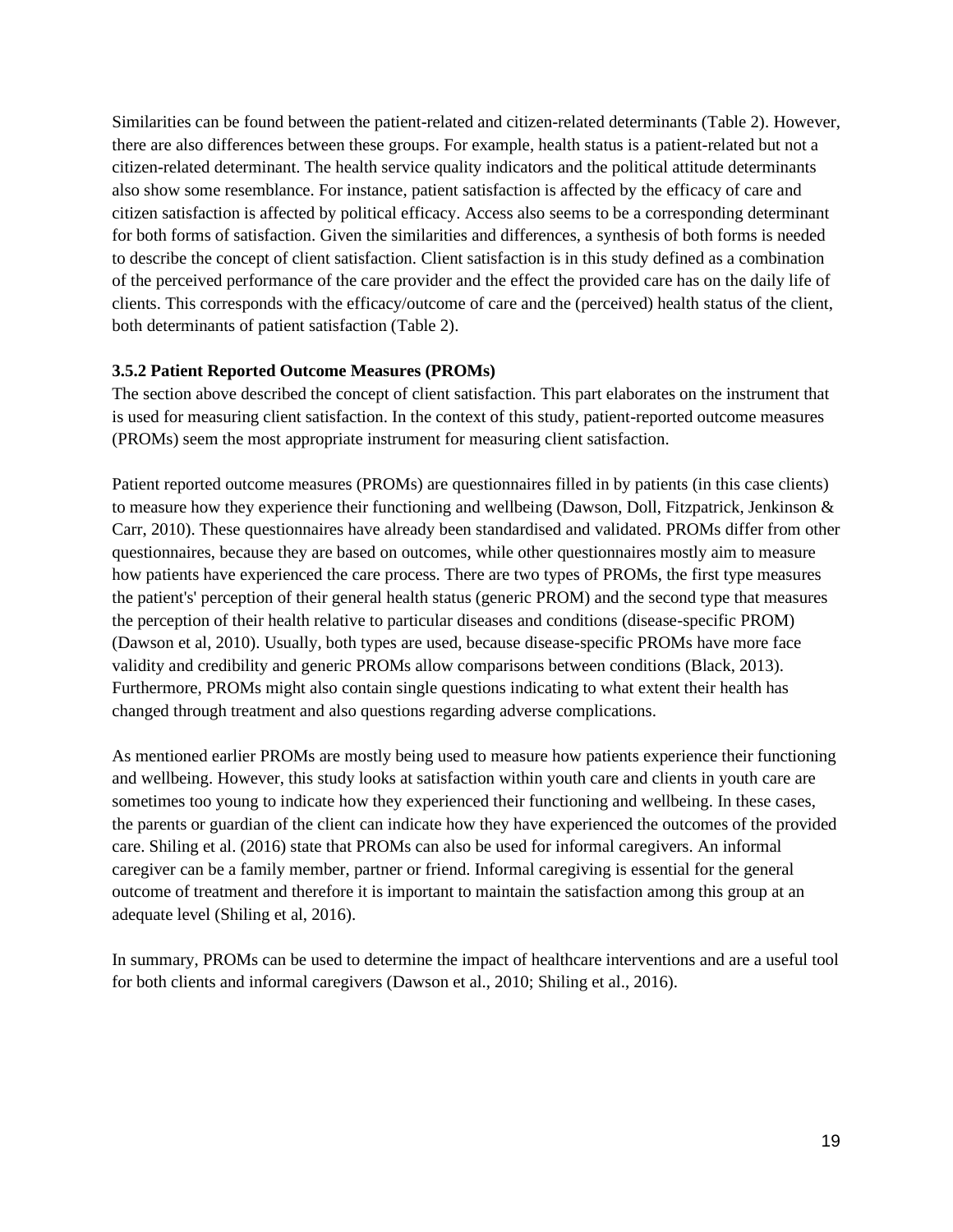### **3.5.3 Contextual factors**

The last section of the theoretical framework elaborates on the contextual factors that are included in this research. There are two categories with factors that are included in this research (Table 2). Literature was used to substantiate these factors and hypotheses were formulated for each factor.

| Socio-demographic factors Municipal factors |                                     |
|---------------------------------------------|-------------------------------------|
| Age                                         | Municipal size                      |
| Gender                                      | Urbanity                            |
|                                             | Average income in municipality      |
|                                             | Cultural background in municipality |

*Table 2. Included contextual factors* 

## **3.5.3.1 Socio-demographic factors**

Table 2 shows a variety of patient and citizen related factors that influenced satisfaction. However, this study will only include age and gender as client-related factors, because those were the only factors on which data was available.

Age was identified as a factor that affected patient satisfaction in several studies (Batbaatar et al., 2017). The majority of these studies found that older patients were more satisfied with care. However, one of the studies showed that the youngest and the oldest age group had the highest satisfaction. In addition, Fitzgerald and Durant (1980) stated that elderly citizens were overall more satisfied with service delivery.

## *Hypothesis: We expect that when the age of clients increases the level of satisfaction increases as well.*

Batbaatar et al. (2017) also reviewed gender as a possible determinant of patient satisfaction. However, the results of their systematic review showed that prior research was not conclusive. Some studies stated that women were more satisfied with health services, where other studies found that men were overall more satisfied.

## *Hypothesis: We expect satisfaction to be higher among males.*

## **3.5.3.2 Municipal factors**

Table 2 showed that client-related factors such as income, city size, cultural background and geographic characteristics are correlated with satisfaction. Data on these factors is only available on a municipal level resulting in the following variables: the size of municipalities, the average income of municipalities, the cultural background of municipalities and the urbanity of municipalities.

Smaller municipalities lack knowledge, experience and financial resources in the case of a decentralization (Boogers et al., 2009). However, this does not mean that the size of the municipality and the degree of effectiveness are interrelated. For example, small municipalities are more homogenous compared to large municipalities (Swianiewicz, 2002). This makes it easier to implement, for example, youth care policies that meet the preferences of a large part of the citizens. This indicates that there is an optimal size of local government. Swianiewicz (2002) states that the size of municipalities influences the satisfaction of citizens with regard to the provision of public services (Swianiewicz, 2002).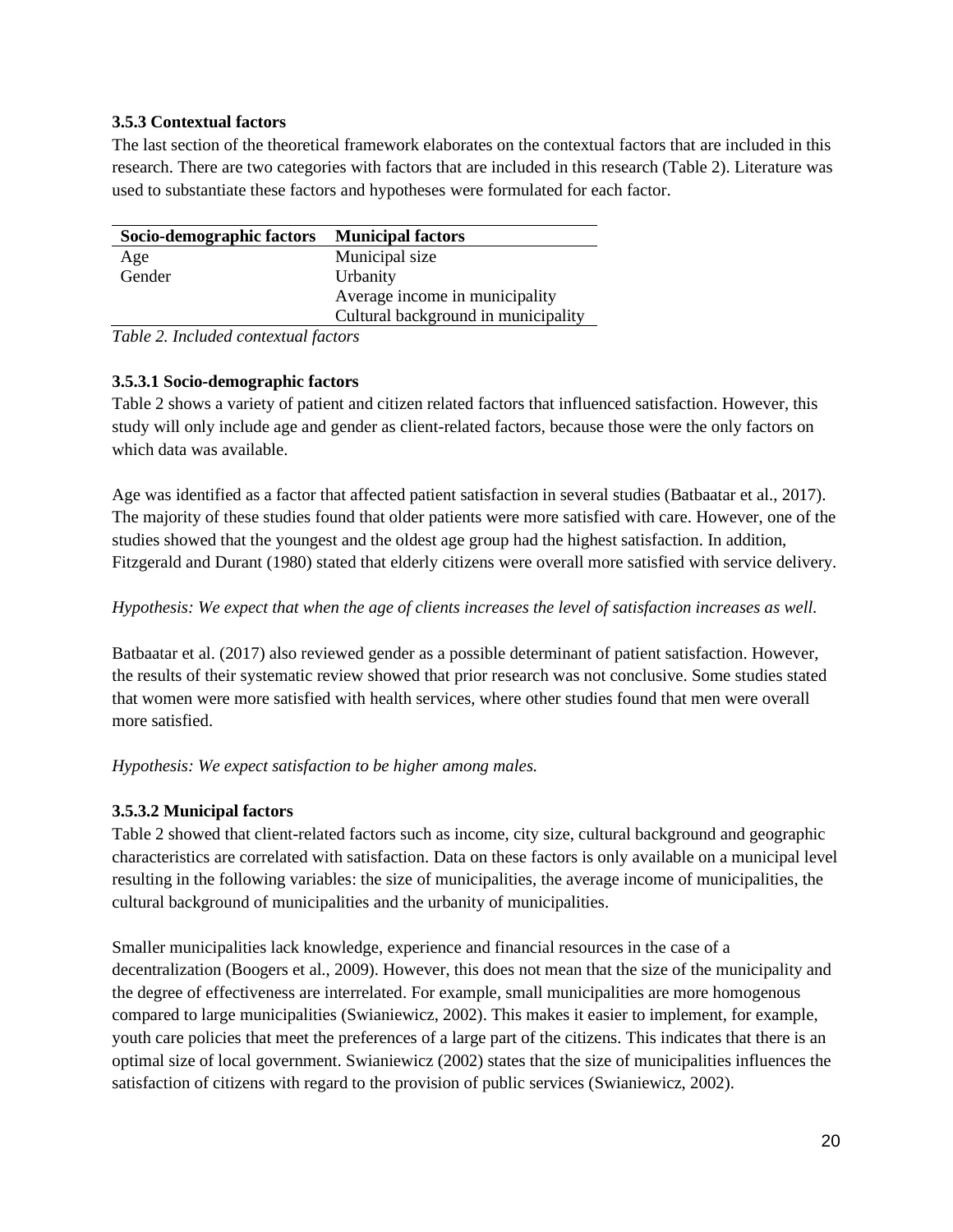## *Hypothesis: we expect satisfaction to be lower in small and large municipalities and higher in mediumsized municipalities*

The average income of municipalities refers to the average income of citizens in a certain municipality. Prior research showed that income was positively related to patient satisfaction (Batbaatar et al., 2017; Hall & Dornan, 1990). Patients with a higher income tended to be more satisfied with healthcare services. Bleich et al. (2009), expected that patients with a higher income would also have higher expectations, resulting in a negative effect on their satisfaction. However, patients with a higher income still tended to be more satisfied.

## *Hypothesis: We expect that when the average income in a municipality increases the level of satisfaction increases as well.*

The level of urbanity of municipalities refers to the extent to which the citizens of a municipality live in a rural or urban area. Prior research is divided regarding the effect of urbanity on satisfaction. Studies showed that clients living in a rural district were more satisfied with health care services (Atkinson & Haran, 2005; Batbaatar et al., 2017). The assumption here was that in rural areas it is easier to make an appointment and that there was an older population, which resulted in a higher level of satisfaction. Other research indicated that citizen satisfaction was considerably lower in rural areas (Saich, 2007). The assumption here was that people in rural areas have considerably lower accessibility to services due to travel time and costs. However, the second assumption resulted from a study conducted in low andmiddle-income countries and therefore the question is to what extent they can be applied to youth care services in the Netherlands.

#### *Hypothesis: we expect clients living in a rural area to be more satisfied with youth care services.*

The cultural background in a municipality refers to the percentage of citizens that have a non-Western background (excluding refugee groups). Fitzgerald and Durant (1980) found a positive correlation between Western cultural background and citizen satisfaction. Their results showed that citizens with a non-Western background were overall less satisfied with the provision of public services. However, Batbaatar et al. (2017) stated that there was no clear relation between cultural background and patient satisfaction, but their systematic review did find six studies in which ethnic minority groups were less satisfied compared to the majority.

*Hypothesis: we expect that satisfaction increases as the percentage of non-Western citizens in a municipality decrease.*

## <span id="page-20-0"></span>**3.6 Conceptual model**

We used prior research on conceptual models for health outcomes to construct a conceptual model for the client satisfaction in youth care, see Figure 5 (Fawcett & Ellenbecker, 2015; Ferrans et al., 2005; Mitchell et al., 1998). Fawcett & Ellenbecker (2015) constructed a conceptual model for population health outcomes, they assumed that there was a relation between the activities from the care provider and population health outcomes. Our conceptual model assumes that healthcare provider activities are a part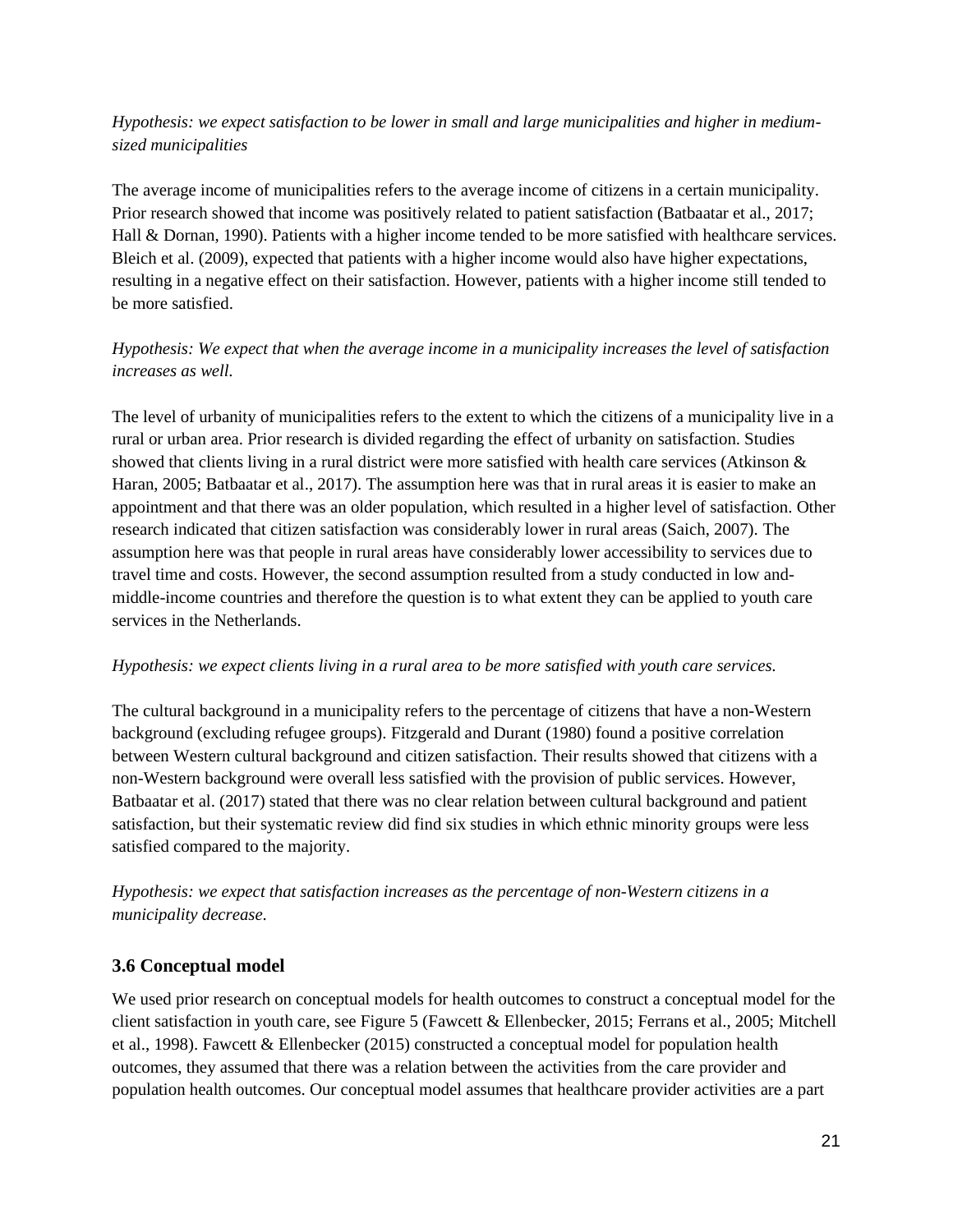of the outcome variable, client satisfaction. In addition, Fawcett & Ellenbecker (2015) assumed that healthcare system factors, such as payers and policies are related to population health outcomes. Our conceptual model included commissioning aspects, which can be seen as part of the municipal youth care purchasing policy. Ferrans et al. (2004) and Mitchell et al. (1998) both constructed a conceptual model for quality health outcomes. Both studies included individual and environment characteristics in their conceptual model, which our model also incorporated by including socio-demographic and municipal factors. Based on this prior research and the hypotheses that were formulated, we constructed the conceptual model for client satisfaction in youth care (Figure 5). The hypotheses from Chapter 3 resulted in the following assumption for the conceptual model:

Assumption:

• Socio-demographic factors, commissioning aspects and municipal factors are related to client satisfaction in youth care.



*Figure 5. Conceptual model of client satisfaction in youth care.*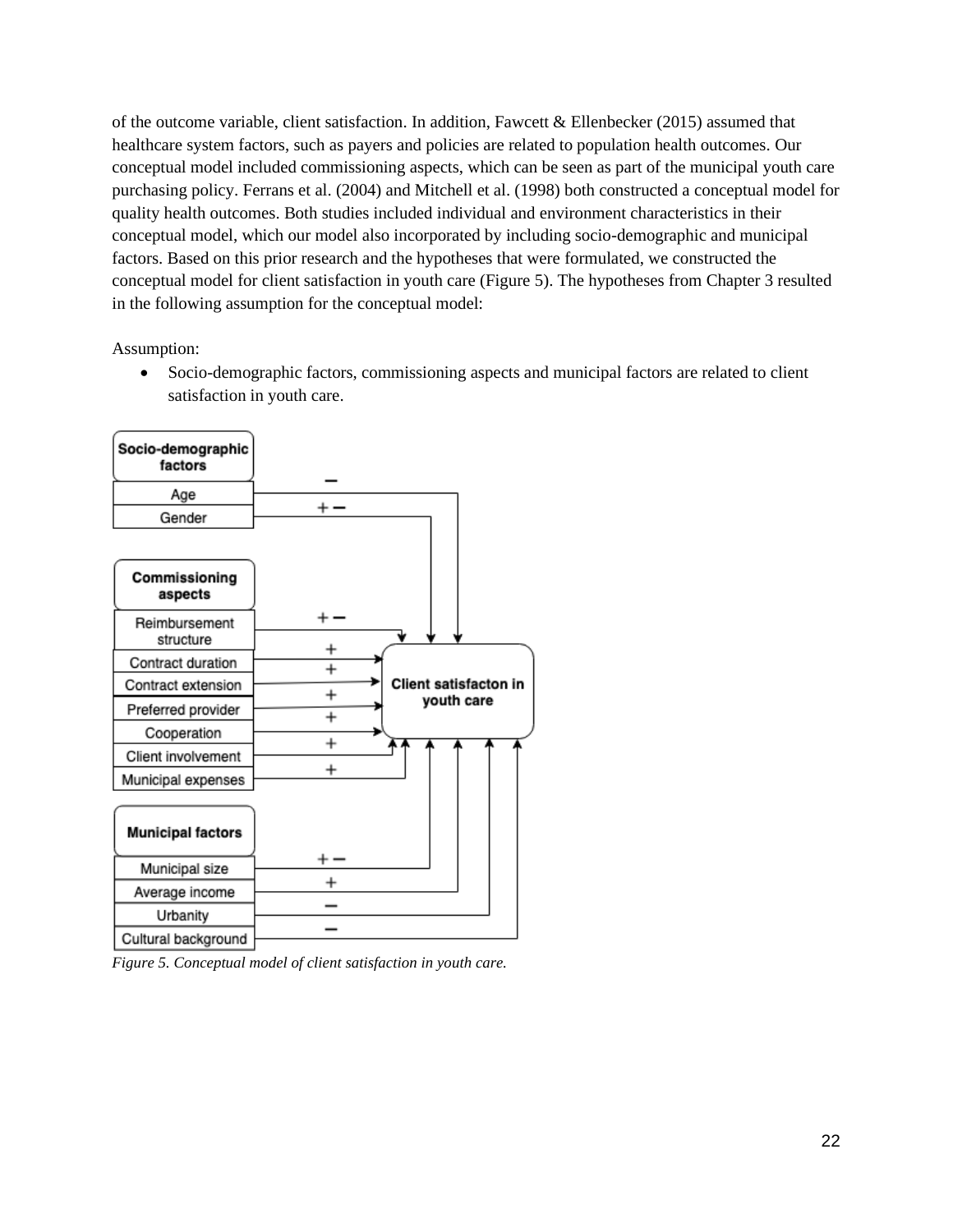## <span id="page-22-0"></span>**4. Methodology**

In this chapter, the concepts mentioned in previous chapters are operationalized by explaining the used methods. Specific attention was paid to the data collection and the data analysis.

## <span id="page-22-1"></span>**4.1 Data collection**

This section describes how the data was collected. Four semi-structured interviews were conducted to gather additional information about the commissioning aspects and adjust the conceptual model. Besides, this research used three different datasets. The first dataset was collected by PPRC and consisted of the choices Dutch municipalities made with regard to the commissioning aspects. The second dataset was collected by I&O Research, where they measured satisfaction among youth care users in 38 Dutch municipalities. The third dataset was collected by the researcher of this study and consisted of data regarding the contextual factors.

## **4.1.1 Semi-structured interviews**

Four semi-structured interviews were conducted with professionals involved in the commissioning process of youth care. The data obtained from these interviews was used to refine the conceptual model of client satisfaction in youth care. Since a set of specific topics, which can be found in Appendix III, needed to be covered the format of the interview was semi-structured (Harrell & Bradley, 2009). The phases, as described by Harrell and Bradley (2009), were used to construct the interviews. However, the sampling phase was not included during the recruitment of the respondents. All respondents were employed by a purchasing organization that purchases youth care for cooperating municipalities. The respondents first received several general questions about the purchasing of youth care in their region. Then the respondents were asked questions about the commissioning aspects included in this research. The respondents could then indicate if they expected that the choices they make regarding these aspects affect the satisfaction of clients. Respondents were also able to add other aspects that were not initially included by the researcher. In addition, refining the conceptual model the data could also help to clarify the results from the data analyses. An overview of the respondents is given below (Table 3).

| <b>Interviewee</b> | <b>Position</b>                                                       |
|--------------------|-----------------------------------------------------------------------|
| Interviewee one    | Project leader purchasing youth care                                  |
| Interviewee two    | Relationship and contract manager in the youth care purchasing module |
| Interviewee three  | Purchaser and contract manager youth care                             |
| Interviewee four   | Purchaser and contract manager youth care                             |
|                    |                                                                       |

*Table 3. Overview of respondents.* 

## **4.1.2 Dataset PPRC**

PPRC conducted an integral analysis of the purchasing documents of 380 Dutch municipalities. They prepared a database containing information about various aspects of the commissioning process for each form of youth care (ambulant: dyslexia, ambulant: mental health care, other outpatient help, daycare, residency: foster care, residency: residential care and forced frame). Since municipalities purchase seven forms of care separately and also do this in different ways, this research was limited to one of these forms. This research only focused on ambulant mental health care, because this is the most common form of youth care (NJi, 2014). In addition, this form of youth care is compatible with the questionnaire set out by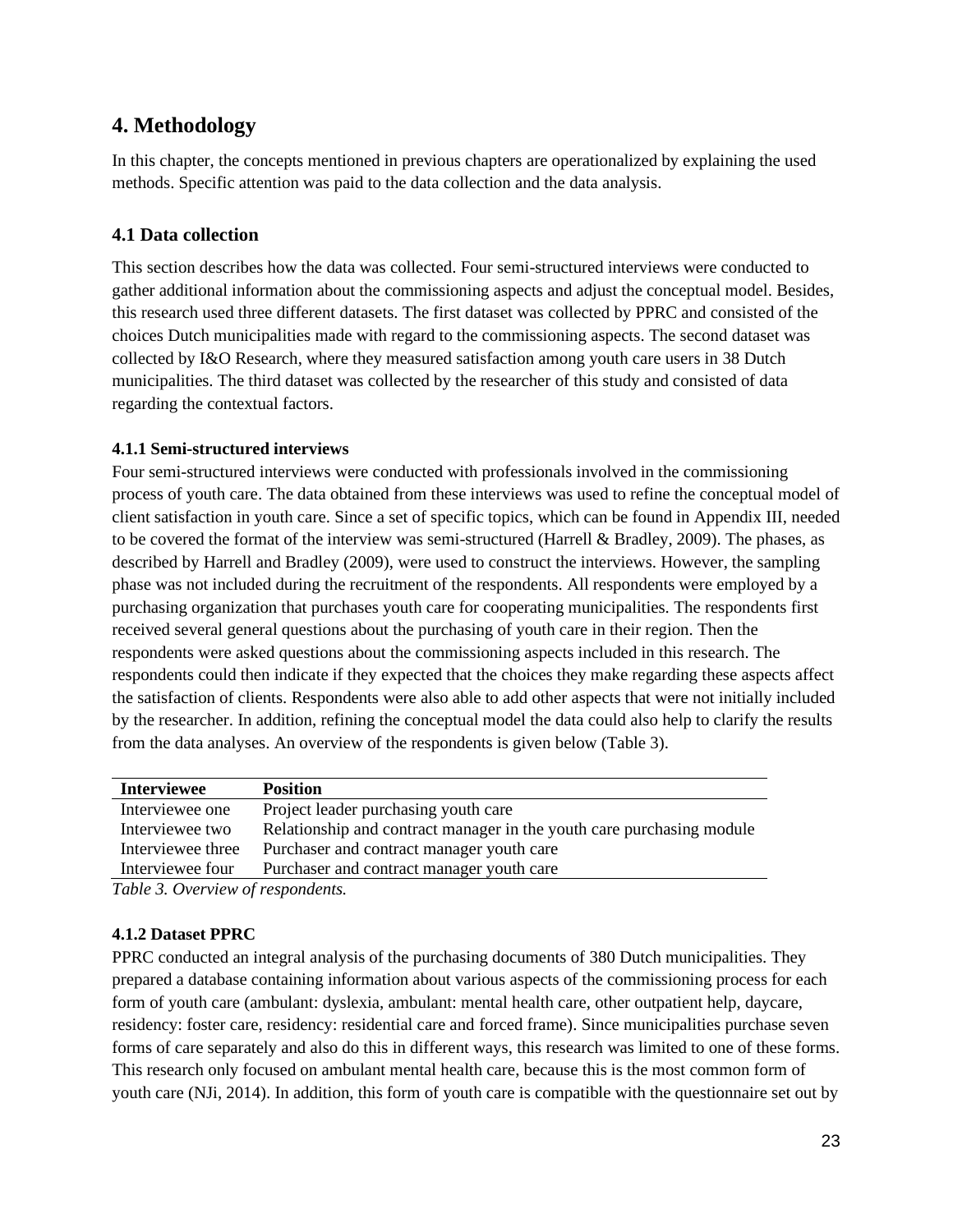I&O Research, because the survey included the effects on the client's life and this is less suitable for, for example, ambulatory dyslexia.

PPRC mapped out several commissioning aspects (Table 4). First of all the dataset of PPRC consisted of inter-municipal cooperation aspects used by municipalities, which included whether cooperation was present and how many and which municipalities participated in the collaboration. Second, contract aspects used by municipalities, which included the starting year of the contract, contract form (for example a framework agreement), the duration of the contract and whether an extension of the contract was possible, degree of selectivity and the reimbursement structure (inputs or outcomes). The conceptual model also included choosing the preferred provider and client involvement as commissioning aspects. However, data on these aspects was not available beforehand and gathering this data was too timeconsuming. Therefore, these two aspects were not included in further analyses.

| <b>Inter-municipal cooperation</b>      | <b>Contract</b>             |
|-----------------------------------------|-----------------------------|
| Inter-municipal cooperation present?    | Starting year               |
| Number of municipalities in cooperation | Contract form               |
| Who is in the collaboration?            | Contract duration/extension |
|                                         | Degree of selectivity       |
|                                         | Reimbursement structure     |

*Table 4. Commissioning aspects identified by PPRC.*

## **4.1.3 Dataset I&O Research**

I&O Research carried out a survey in 2015, 2016 and 2017 (Table 5). This survey was filled out by clients or relatives from clients. The survey consisted of 6 subjects: accessibility of facilities, care provision, the effect of care on how a client is growing up, the effect of care on independence, the effect of care on self-reliance and effect of care on how a client can participate in the environment. Each subject consisted of several statements (Appendix II) and the clients or their relatives chose the answer that corresponded with their own experience. These subjects can be placed in three main categories, namely contact with the municipality, performance of care provider and experienced effects by the client. In total, the survey consisted of 26 questions.

The survey used a five-point scale for the categories 'contact with the municipality' and 'experienced effects by the client'. Clients or relatives could also select the option 'does not apply'. For the category 'performance of care provider' the survey used a four-point scale, where they left out the neutral answer. Municipalities were able to add additional questions in the survey, but these are not included in this study, for comparability purposes. In addition, the dataset of I&O Research already included municipal size and the level of urbanity for each municipality.

| Year | <b>Number of municipalities</b> | Number of respondents |
|------|---------------------------------|-----------------------|
| 2015 |                                 | 3.773                 |
| 2016 | 49                              | 5.918                 |
| 2017 | 38                              | 5.993                 |

*Table 5. Response figures youth care satisfaction survey I&O Research (I&O Research, 2018).*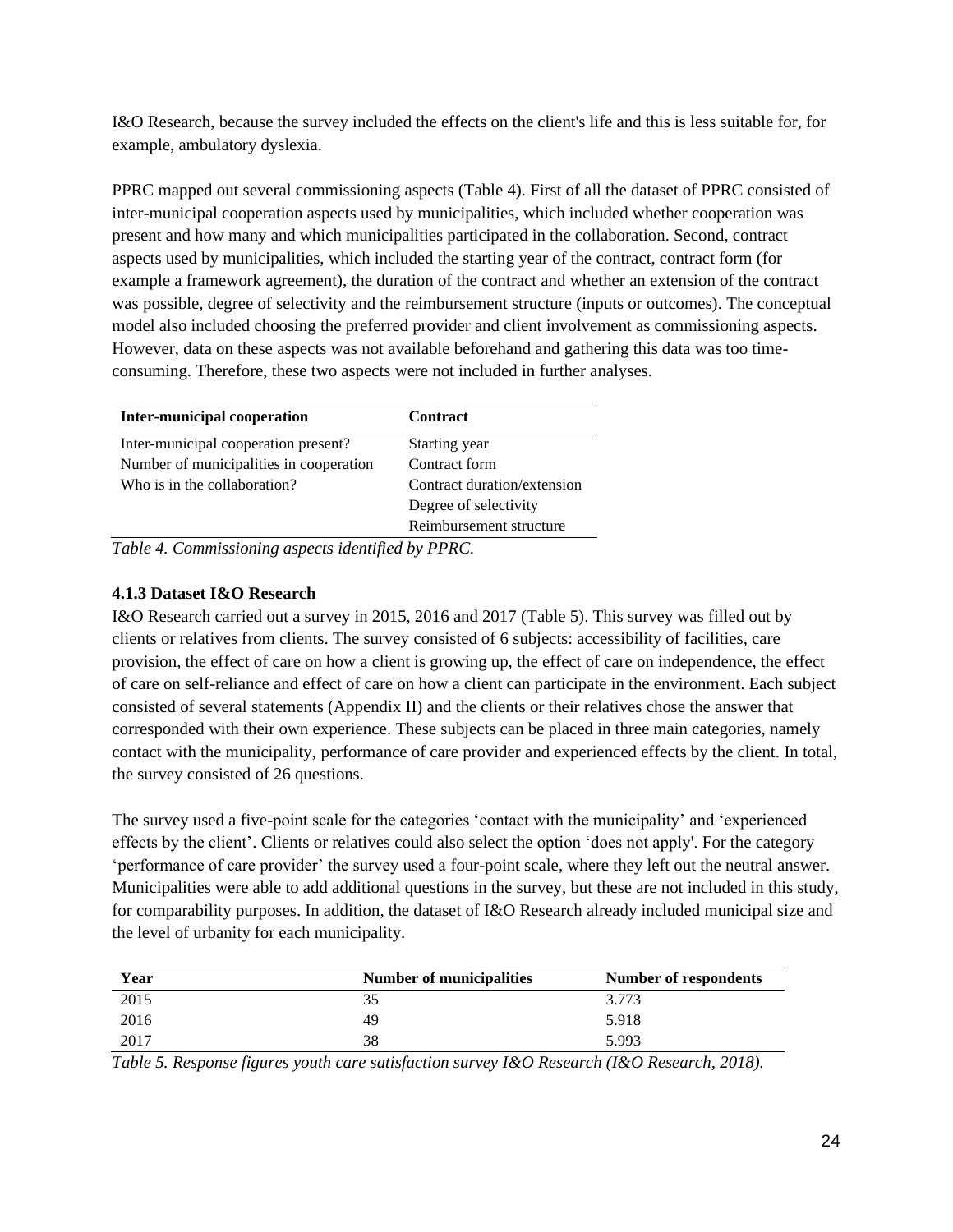The PPRC data was collected in 2018 and consisted mainly of contracts that were valid in 2017. To properly compare the different aspects of the commissioning of youth care the I&O data over the year 2017 and municipalities with contracts valid in 2017 were included in this research. However, several municipalities closed contracts in 2018 and were therefore not comparable with the data from I&O Research. As a result, 23 municipalities have been excluded from the research, resulting in fifteen municipalities with a total of 2050 respondents for the analysis.

### **4.1.4 Additional data**

Additional data was collected by the researcher on the following contextual factors: the average income of municipalities and the cultural background within a municipality. This data was extracted from the Central Bureau of Statistics (CBS).

#### **4.1.5 Combined dataset**

The additional data was combined with the dataset of PPRC and I&O Research. The combined dataset included the commissioning aspects per municipality, the level of client satisfaction for each municipality and data on the contextual factors for each municipality. As mentioned earlier some municipalities in the dataset of PPRC closed contracts in 2018 and were not comparable with the data of I&O Research. Attempts were made to collect documents from before 2018 from the municipalities for which only data from 2018 was available. However, the documents that were accessible via Tenderned were not sufficient to include these municipalities. Therefore, the number of municipalities included in the combined dataset remained fifteen. These municipalities were anonymized in further analyses.

## <span id="page-24-0"></span>**4.2 Data analysis**

The second part of this methodology elaborates on how the combined dataset was prepared and which statistical methods were used for analysis. An exploratory factor analysis (EFA) was conducted to investigate the underlying constructs of the survey from I&O Research and provide loadings for each question of the survey. In addition, the Cronbach alpha test was used to examine the internal validity of the survey. Based on the EFA the level of satisfaction for each client was determined. These results were analysed using descriptive statistics and multiple linear regression analysis. An alpha of 5% ( $\alpha$  = 0,05) was used for this method.

#### **4.2.1 Preparing the data**

To conduct a proper analysis the data needed to be prepared. As indicated earlier, there were three main categories with a total of 26 questions in the I&O Research survey: experienced effects by the client, contact with the municipality and performance of care provider. These categories were not measured on the same scale. The experienced effects by the client were measured on a five-point scale where 1 equalled 'completely disagree' and 5 equaled 'completely agree'. All other categories were equated with this scale. Contact with the municipality was measured on a five-point scale where 1 equaled 'completely agree' and 5 equaled 'completely disagree'. The answer options for these questions were reversed to get the same scale. Performance of care provider was measured on a four-point scale where 1 equaled 'completely agree' and 4 equaled 'completely disagree'. The answers to the questions regarding the performance of the care provider were divided by four and then multiplied by five to get the same scale.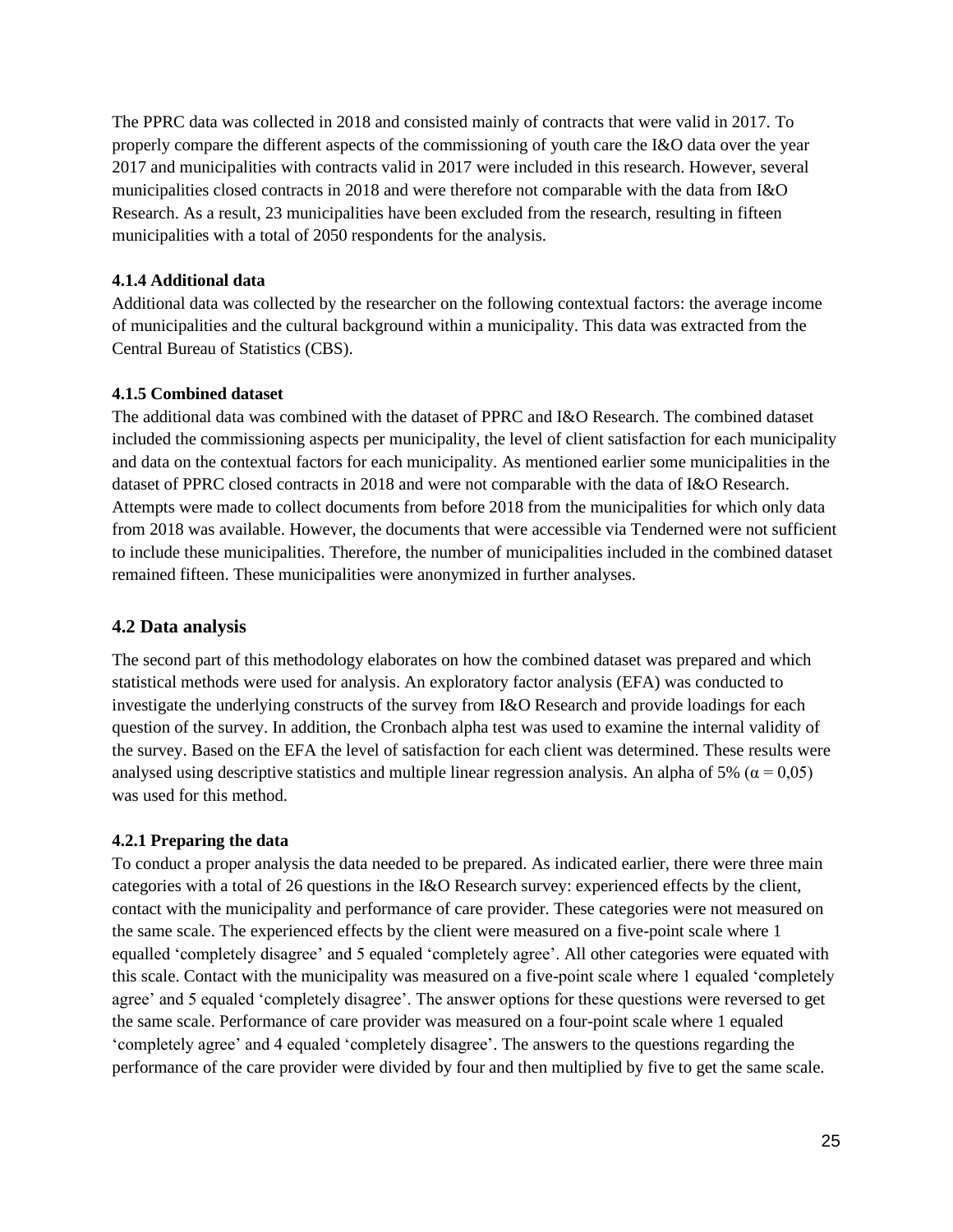Subsequently, a missing values analysis was conducted to check if certain questions had a high percentage of missing values. A missing value included a question that was not answered as well as the 'does not apply' option. Five questions regarding contact with the municipality and one question regarding the performance of the care provider were excluded from further analysis (around 40% missing values). The high percentage of missing values for questions about contact could be explained by the fact that the clients themselves have not had contact, but that their parents had done so. In addition, the question regarding the performance of the care provider had a high percentage of missing values, because this question was not included in the survey by every municipality.

#### **4.2.2 Exploratory factor analysis (EFA)**

To determine the satisfaction level for each client an exploratory factor analysis was conducted. An EFA reduces the number of variables into a smaller set of variables (Williams, Onsman & Brown, 2010). In addition, it can establish the underlying dimensions between variables and underlying constructs. An EFA explores the main dimensions of a large set of hidden constructs and can be used to generate a model or theory (Williams, Onsman & Brown, 2010). The twenty remaining questions were included in the EFA. The loadings provided by the EFA were used to determine the score of each question. These scores were summed and divided by twenty to get the average satisfaction level for each client. The average level of satisfaction was only calculated if the case had no missing values. All cases with missing values were excluded from further analysis. Furthermore, the lowest possible answering option was one and therefore cases with an average score below one were excluded. This resulted in a research population of 831 cases.

#### **4.2.3 Cronbach alpha test**

Internal validity of the survey was tested with the Cronbach alpha test. Cronbach alpha was developed to measure the internal consistency of a scale (Tavakol & Dennick, 2011). Cronbach alpha examines the extent to which all items in a scale measure the same construct and is therefore linked to the interrelatedness of the items within the scale. Cronbach alpha can also be used to determine whether a sample of items is unidimensional. However, if a scale has multiple constructs it is not logical to determine the alpha for the entire test, because a higher the number of items will increase the value of alpha. Therefore, alpha was determined for each separate construct in the survey of I&O Research. The survey from I&O Research consisted of three main constructs: contact with the municipality, effects experienced by the client and performance of the care provider. I&O Research divided the construct effects experienced by the client in four sub-categories namely: the development of the client, the independence of the client, the participation of the client and the self-reliance of the client. Alpha was also determined for these subcategories.

#### **4.2.7 Multiple linear regression**

To answer the main research question it was important to determine the overall effect the commissioning aspects and contextual factors have on client satisfaction in youth care. Multiple linear regression can be used to determine how much of the variance in the dependent variable can be explained by the independent variables. The level of client satisfaction was the dependent variable in this model, where the commissioning aspects and contextual factors were the independent variables. In a multiple linear regression, dichotomous and continuous independent variables can be entered directly. However, the dataset of this research had several nominal independent variables that consisted of more than two groups. These variables had to be dummy coded before they were included. Dummy coding is constructing a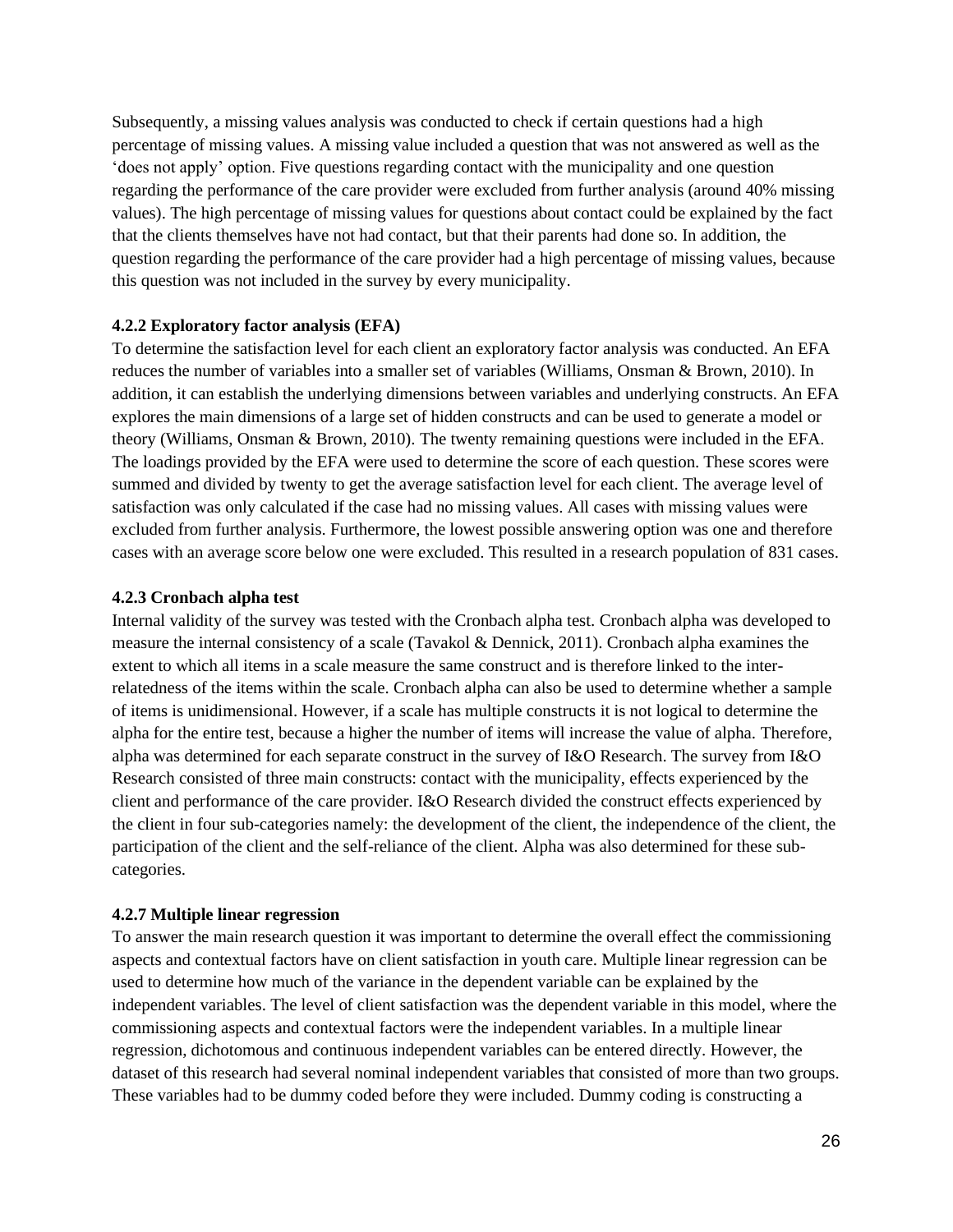dichotomous variable from a formerly qualitative variable (Hardy, 1993). The number of dichotomies that is needed equals G–1, where G represents the number of original categories. For example, the commissioning aspect contract duration has 3 original categories. The number of dichotomies needed then is 3–1= 2. These two dichotomies are then entered in the multiple linear regression. Multiple linear regression can also be used to simply predict, where the objective is to identify the linear combination of a set of predictors that provide the most accurate estimates of the dependent variable (Mason & Perreault, 1991). Subsequently, it is possible to identify individual predictor variables that have contributed to this prediction by assessing the size of the regression coefficients, the estimated standard errors and the related t-test probabilities (Mason & Perreault, 1991). With the use of these statistics, it was possible to test hypotheses about the effect of the contextual factors on client satisfaction.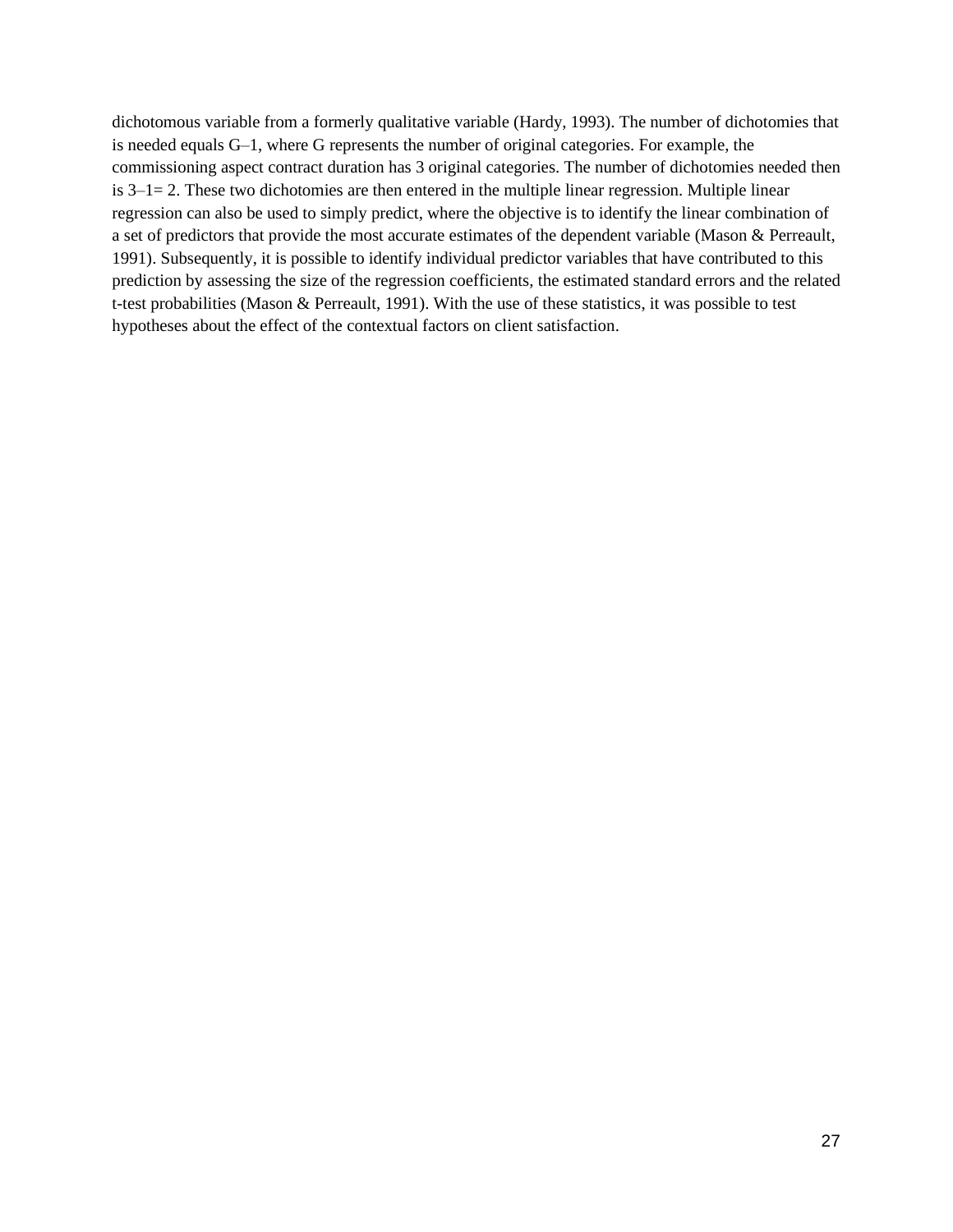## <span id="page-27-0"></span>**5. Results**

This chapter presents the results that were obtained from the analysis of the combined dataset and the semi-structured interviews that were conducted. The results have been divided into the results of the socio-demographic and municipal factors and the results of the commissioning aspects.

## <span id="page-27-1"></span>**5.1 Socio-demographic and municipal factors**

The first part of this chapter presents the results from the data analyses that have been conducted. First, the results from the exploratory factor analysis and the Cronbach alpha test are shown to determine the level of satisfaction for each client. Second, some descriptive statistics are presented regarding the average level of satisfaction in different municipalities. Third and last, the results from the multiple linear regression are presented to indicate the overall effect of the socio-demographic and municipal factors on client satisfaction in youth care.

## **5.1.1 Exploratory factor analysis (EFA)**

All questions regarding contact with the municipality and one question of the performance of the care provider had already been excluded from further analysis (see Section 4.2.1). The remaining questions were analysed in the exploratory factor analysis (EFA). The EFA identified two factors. All the questions regarding the effects experienced by the client were classified as the first factor, where all the questions regarding the performance of the care provider were classified as the second factor (Appendix V). The EFA also provided the initial and extraction communality for each variable. The higher the communality the stronger the correlation. The communalities had a value of 0,54 or higher (Appendix V). The effects experienced by the client and the performance of the care provider were well defined by the two factors.

#### **5.1.2 Cronbach alpha test**

Internal validity of the survey from I&O Research was examined using Cronbach alpha test. I&O Research defined three main categories in their survey namely: effects experienced by the client, the performance of care provider and contact with the municipality. However, contact with the municipality was excluded from further analysis (See section 4.2.1). Therefore, alpha was determined for all constructs, the construct effects experienced by the client and the construct performance of the care provider<sup>1</sup>. In addition, alpha was determined for the four subcategories of the construct effects experienced by the client<sup>2</sup>. All constructs had a high alpha score ( $\alpha$  = .80 or higher). This indicated that the constructs measured what they should measure and that the reliability of the survey was high. However, there were three exceptionally high alpha scores<sup>2</sup>. This could indicate that there were items (questions) in this construct that are redundant because they measured the same question only in a slightly different way (Tavakol & Dennick, 2011).

<sup>&</sup>lt;sup>1</sup> All categories, effects experienced by client and performance of care provider  $\alpha$  = .95

<sup>&</sup>lt;sup>2</sup> Development of client  $\alpha$  = .90, independence of client  $\alpha$  = .88, participation of client  $\alpha$  = .81 and self-reliance of client  $\alpha$  = .87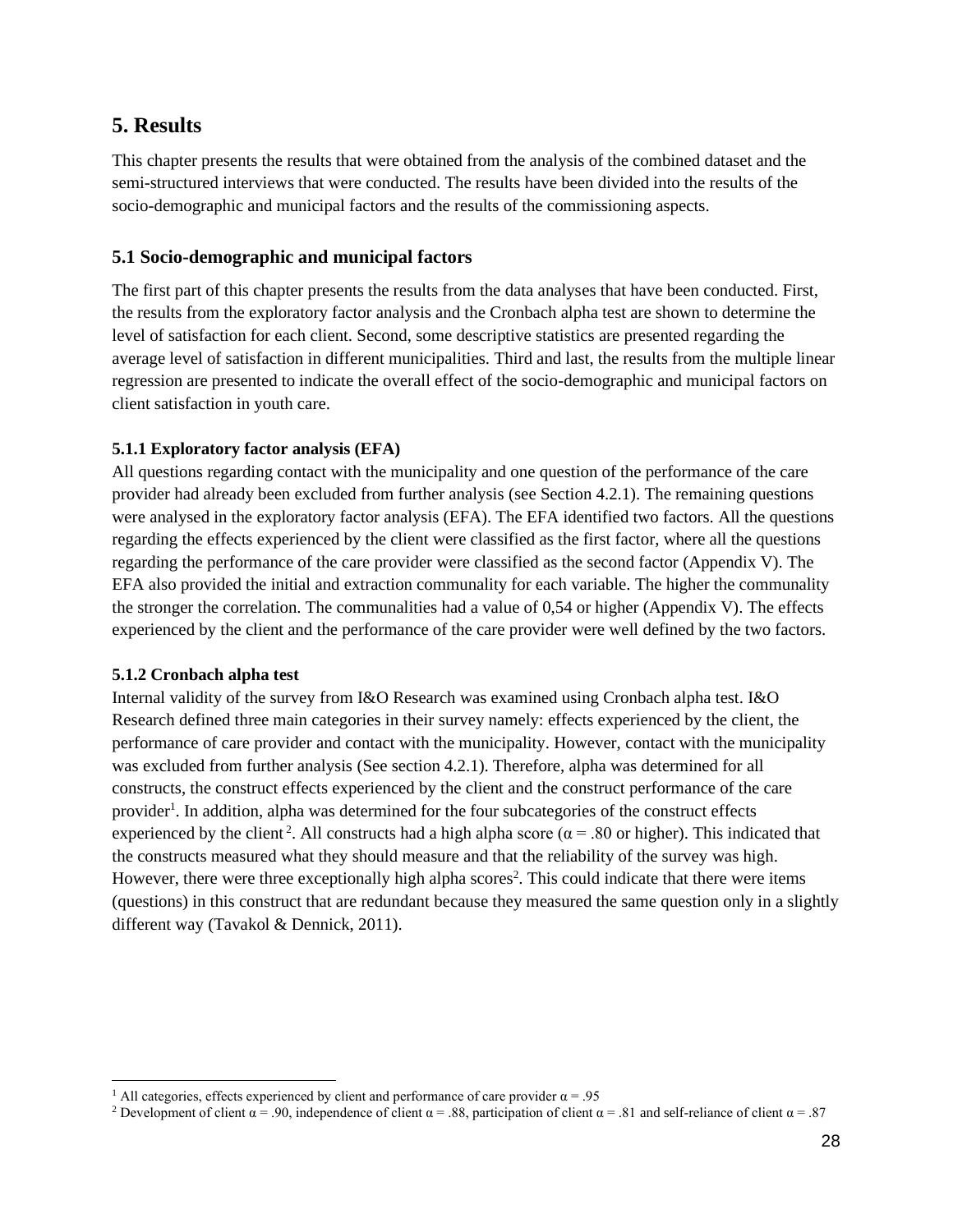#### **5.1.3 Average satisfaction scores per municipality**

In the survey from I&O Research clients indicated in which municipality they reside. The number of clients that participated in the survey of I&O Research and the average satisfaction scores for each municipality was determined (Table 6).

| <b>Municipality</b> | N   | <b>Mean</b> | <b>Std.</b> deviation |
|---------------------|-----|-------------|-----------------------|
| $\mathbf{A}$        | 75  | 3.24        | 0.37                  |
| B                   | 138 | 3.01        | 0.49                  |
| $\mathbf C$         | 35  | 3.10        | 0.64                  |
| D                   | 54  | 3.17        | 0.48                  |
| E                   | 76  | 3.05        | 0.53                  |
| $\mathbf F$         | 51  | 3.23        | 0.40                  |
| G                   | 42  | 3.14        | 0.50                  |
| H                   | 103 | 3.01        | 0.54                  |
| I                   | 43  | 3.16        | 0.52                  |
| J                   | 55  | 3.10        | 0.45                  |
| K                   | 24  | 3.10        | 0.69                  |
| L                   | 42  | 3.13        | 0.57                  |
| M                   | 29  | 3.23        | 0.45                  |
| N                   | 34  | 3.06        | 0.47                  |
| O                   | 30  | 3.30        | 0.43                  |
| <b>Total</b>        | 831 | 3.11        | 0.50                  |

*Table 6. Average satisfaction scores for each municipality, scale 1-5.*

Overall clients from municipality O gave the highest average satisfaction score (3.30), where clients from municipality B and H graded the care they received the lowest (3.01).

#### **5.1.4 Multiple linear regression**

A multiple linear regression was conducted to predict client satisfaction based on the contextual factors (Table 7).

| <b>Predictor variables</b> | Standardized $\beta$ coefficients | Т        | <b>Sig</b> |
|----------------------------|-----------------------------------|----------|------------|
| Gender                     | .029                              | .773     | .440       |
| Age*                       | $-116$                            | $-3.048$ | .002       |
| Size 1                     | .072                              | 1.572    | .116       |
| Size 3                     | $-.049$                           | $-.702$  | .483       |
| Size $4*$                  | $-.212$                           | $-2.056$ | .040       |
| Urbanity 2                 | .017                              | .361     | .718       |
| Urbanity 4                 | .025                              | .531     | .595       |
| Cultural background 3      | .081                              | .844     | .399       |
| Income 1                   | .108                              | 1.297    | .195       |
| Income 2                   | $-.049$                           | $-.775$  | .439       |
| Income 4                   | $-.014$                           | $-.315$  | .753       |

*Table 7. Regression analysis contextual factors, \* indicates significance at the 5% level.*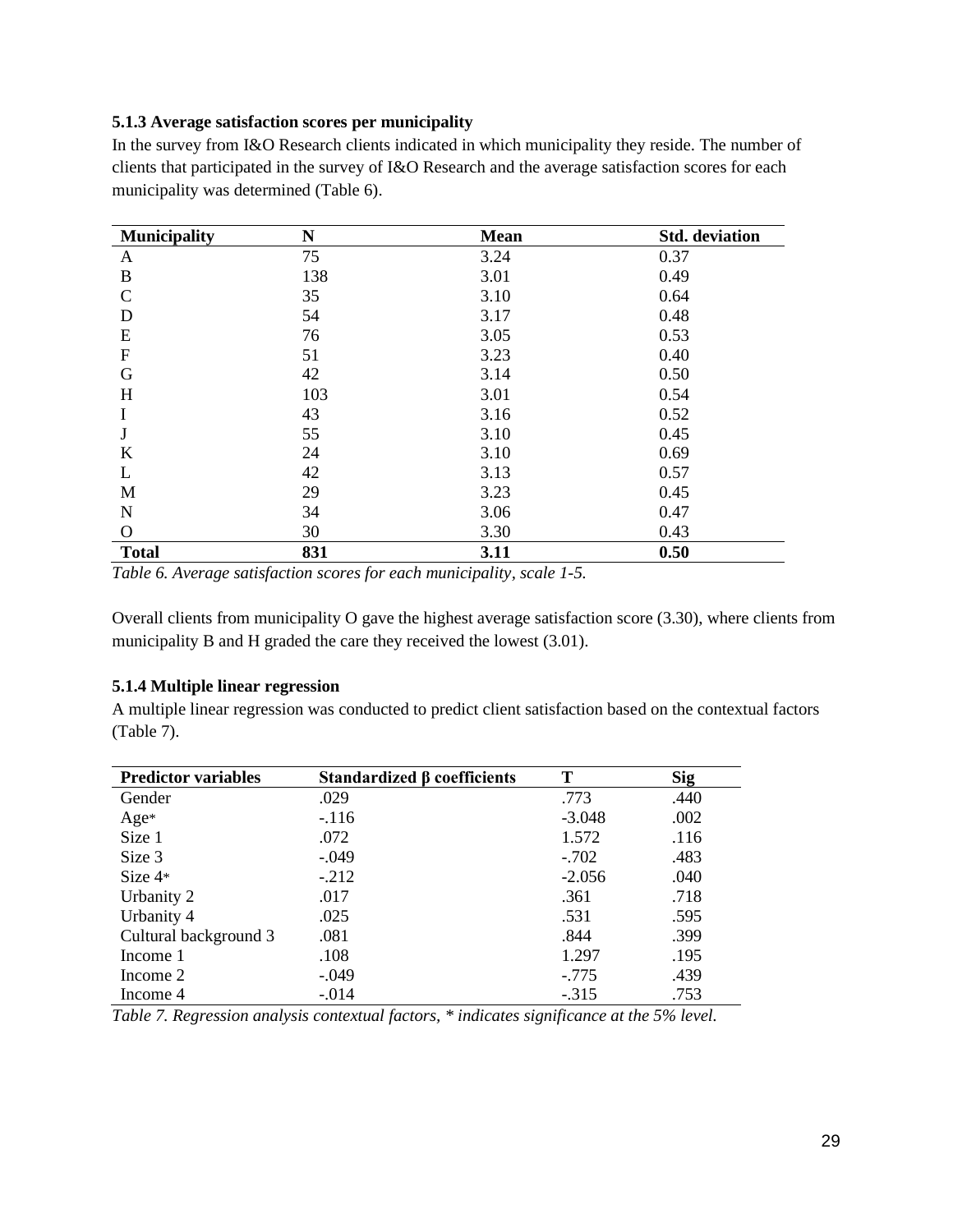A significant regression equation was found  $(F(11,735) = 3.077, p = .000)$ , with an R<sup>2</sup> of .044. clients predicted satisfaction

> $= 3.278 + .029(Gender) - .016(age) + .094(size 1) - .058(size 3)$  $-$ .237(size 4) + .033(urbanity 2) + .037(urbanity 4) + .098(Cultural background 3) - .103(income 1) + .028(income 2)  $- .010$ (*income* 4)<sup>3</sup>

Age and municipal size appear to be significant predictors of client satisfaction. For each year that age increases client satisfaction decreases with .016. A graphical representation of this relation can be found in Appendix VI. A separate regression analysis was conducted for municipal size for hypothesis testing (Table 8). One dummy variable was omitted in the analysis for comparison (reference category).

| Category                                               | Unstandardized $\beta$ coefficient | Sig. |
|--------------------------------------------------------|------------------------------------|------|
| Municipal size $4 \times 100.00$ , reference category) |                                    |      |
| Municipal size 3 (50.000 - 100.000)                    | .082                               | .104 |
| Municipal size $2(25.000 - 50.000)$ *                  | .100                               | .024 |
| Municipal size $1$ ( $>25.000$ ) *                     | .197                               | .000 |

*Table 8. Regression analyses for hypothesis testing, \* indicates significance at the 5% level.* 

The results of this analysis showed that the satisfaction of clients who lived in a municipality with a population below 25.000 or between 25.000 and 50.000 significantly differed from that of clients who live in a municipality with a population above 100.000.

The results of the multiple linear regression showed that the initial model explains a very low percentage of the variance in client satisfaction (4,4%). To examine whether the model could be improved two additional multiple linear regression analyses were conducted. The EFA identified two factors from the questionnaire of I&O Research: the effects of the provided care as experienced by the client and the performance of the care provider (see Section 5.1.1). The client satisfaction score was based on these two factors. The results of the interviews indicate that the commissioning aspects that are included in this analysis, mainly affected the performance of the care provider (see Section 5.2.1). Therefore, the dependent variable client satisfaction was split into two new variables: client satisfaction regarding the effects of the provided care and client satisfaction regarding the performance of the care provider. For each of these dependent variables a multiple linear regression analysis was conducted (Table 9 and 10).

<sup>&</sup>lt;sup>3</sup> where gender is coded as  $1 =$  male,  $2 =$  female, age is measured in years, municipal size 1 is coded as  $1 =$  <25.000, 0 = other, municipal size 3 is coded as  $1 = 50.000 - 100.000$ ,  $0 =$  other, municipal size 4 is coded as  $1 = y/100.000$ ,  $0 =$  other, urbanity 2 is coded as  $1 =$  moderately urban,  $0 =$  other, urbanity 4 is coded as  $1 =$  not urban,  $0 =$  other, cultural background 3 is coded as  $1 =$  > 20 %, 0 = other, municipal income 1 is coded as  $1 = 20.000 - 22.500$ , 0 = other, municipal income 2 is coded as  $1 = 22.500 - 1.500$ 25.000, 0 = other, municipal income 4 is coded as  $1 = 27.500 - 30.000$ , 0 = other.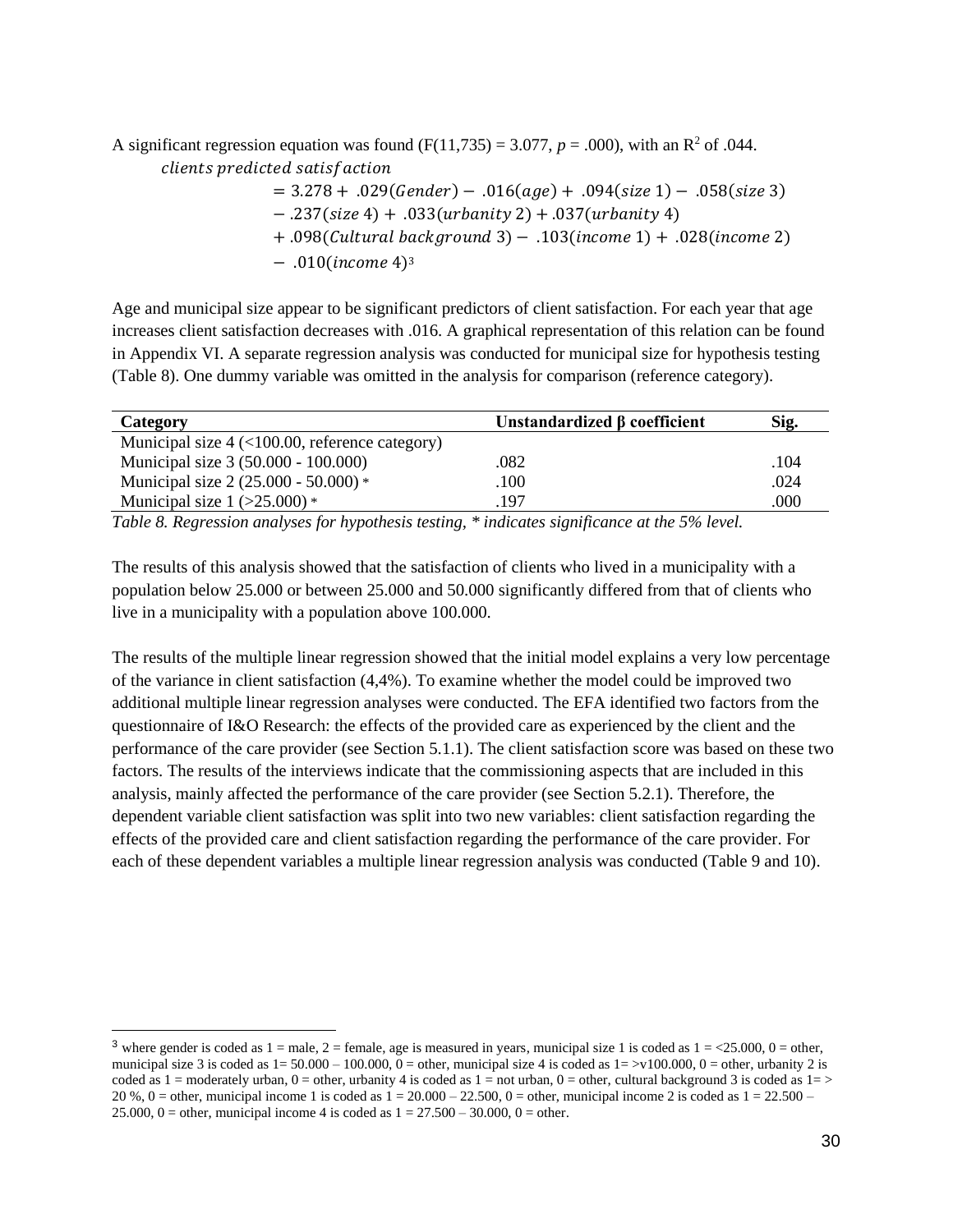| <b>Predictor variables</b> | Standardized $\beta$ coefficients | T        | <b>Sig</b> | $R^2 = .034$ |
|----------------------------|-----------------------------------|----------|------------|--------------|
| Gender                     | .013                              | .375     | .708       |              |
| Age*                       | $-.105$                           | $-2.989$ | .003       |              |
| Size $1*$                  | .107                              | 2.570    | .010       |              |
| Size 3                     | $-.039$                           | $-.651$  | .515       |              |
| Size 4                     | $-.105$                           | $-1.145$ | .252       |              |
| Urbanity 2                 | .046                              | 1.114    | .265       |              |
| Urbanity 4                 | .036                              | .845     | .398       |              |
| Cultural background 3      | .041                              | .483     | .629       |              |
| Income 1                   | .074                              | .972     | .331       |              |
| Income 2                   | $-.032$                           | $-.573$  | .567       |              |
| Income 3                   | $-.007$                           | $-.175$  | .861       |              |

*Table 9. Regression analysis client satisfaction effects, \* indicates significance at the 5% level.* 

| <b>Predictor variables</b> | Standardized $\beta$ coefficients | T        | <b>Sig</b> | $R^2 = .045$ |
|----------------------------|-----------------------------------|----------|------------|--------------|
| Gender                     | .017                              | .614     | .540       |              |
| Age*                       | $-.099$                           | $-3.489$ | .001       |              |
| Size 1                     | .022                              | .671     | .502       |              |
| Size 3                     | .019                              | .378     | .706       |              |
| Size 4                     | $-.048$                           | $-.631$  | .528       |              |
| Urbanity 2                 | .055                              | 1.597    | .111       |              |
| Urbanity 4                 | .030                              | .875     | .382       |              |
| Cultural background 3      | $-.214$                           | $-1.752$ | .080       |              |
| Income 1                   | $-.026$                           | $-.255$  | .799       |              |
| Income $2*$                | $-.212$                           | $-3.193$ | .001       |              |
| Income 3                   | $-.160$                           | $-1.699$ | .090       |              |

*Table 10. Regression analysis client satisfaction performance, \* indicates significance at the 5% level.* 

The results of the first regression showed a decrease in the explained variance ( $\mathbb{R}^2 = .034$ ) compared to the initial model ( $\mathbb{R}^2$  of .044). In addition, age and municipal size appeared to be significant predictors of client satisfaction effects. The results of the second regression showed an increase in the explained variance ( $\mathbb{R}^2$  = .045) compared to the initial model ( $\mathbb{R}^2$  of .044). By splitting client satisfaction into two new variables the predictive value of the model improved. However, this increase was relatively small and the overall predictive value of the model is still low.

## <span id="page-30-0"></span>**5.2 Commissioning aspects**

The second part of this chapter presents the results of the four semi-structured interviews that were conducted. The results will be used to adjust the conceptual model of client satisfaction in youth care (see Section 3.6). In addition, the average client satisfaction was determined for contract duration, contract extension, inter-municipal cooperation and reimbursement structure to examine whether differences are present within these aspects. The average client satisfaction was not determined for the remaining aspects, because there was no or insufficient data available.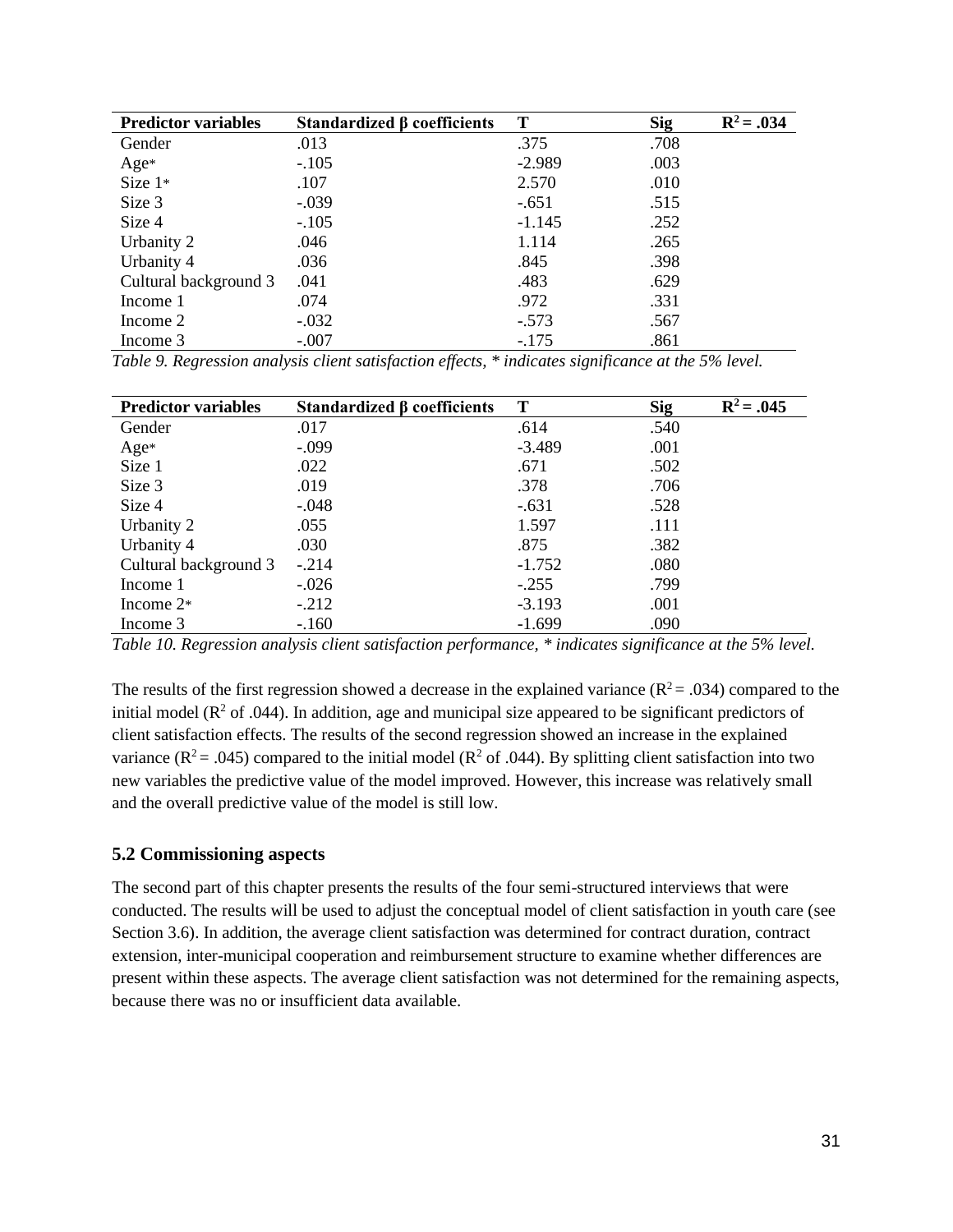#### **5.2.1 Results semi-structured interviews and quantitative analysis**

Respondents were asked how the purchasing of youth care is organized in their region, to see to what extent the regions differ in terms of structure. An overview of the characteristics of the regions where the respondents are employed are presented below (Table 11).

| <b>Region</b> | <b>Integrality</b> | <b>Tendering procedure</b>                       | Reimbursement<br>structure |
|---------------|--------------------|--------------------------------------------------|----------------------------|
| Region 1      | Wmo and youth care | Tendering procedure with<br>framework agreements | Fee-for-service            |
| Region 2      | Wmo and youth care | Open House                                       | Fee-for-service            |
| Region 3      | Youth care         | Closed tender                                    | Performance-based          |
| Region 4      | Wmo and youth care | Open House                                       | Fee-for-service            |

*Table 11. Characteristics of the regions.*

Respondents were also asked to what extent the regions are concerned with client satisfaction and if they make agreements with care providers regarding client satisfaction. All respondents indicated that the individual municipalities within the region are ultimately and legally responsible for client satisfaction. All regions made an agreement with care providers that client satisfaction had to be measured.

Respondents were asked about the various commissioning aspects and whether they expect that the way their region organizes these aspects influences client satisfaction (Table 12). The municipal expenses aspect lacks an answer because this aspect was included in the interview format after the first interview was already conducted.

| <b>Commissioning aspects</b> | No effect | <b>Indirect effect</b> | Direct effect | <b>Hard to say</b> |
|------------------------------|-----------|------------------------|---------------|--------------------|
| Contract duration            |           | 75%                    | 25%           |                    |
| Contract extension           |           | 75%                    | 25%           |                    |
| Inter-municipal cooperation  | 25%       | 75%                    |               | ۰                  |
| Reimbursement structure      |           | ۰                      | 25%           | 75%                |
| Preferred provider           |           | 25%                    | 75%           |                    |
| Client involvement           |           | ۰                      | 50%           | 50%                |
| Municipal expenses           | 66,6%     | 33,3%                  |               |                    |

*Table 12. Expected effects of commissioning aspects.* 

#### *Contract duration and extension*

Respondents generally expect that the contract duration and the option to extend the contract do not directly affect client satisfaction. However, three respondents did expect that contract duration and extension affects the care provider and thus have an indirect effect on client satisfaction. According to the respondents, this is mainly in terms of continuity and applies to both the client and the provider. Clients benefit from having the same care provider and care providers benefit from contract security. One of the respondents stated that by giving care providers this security, this might result in a more long-term vision and more investments from care providers. This could ultimately result in higher quality of care and thus higher client satisfaction. All respondents indicated that they believe that long-term contracts should be pursued because it gives care providers more security and the opportunity to invest in their organization. To examine whether differences were present within these aspects the average client satisfaction of municipalities using a contract duration of 12 months, 48 months and indefinite contracts was determined.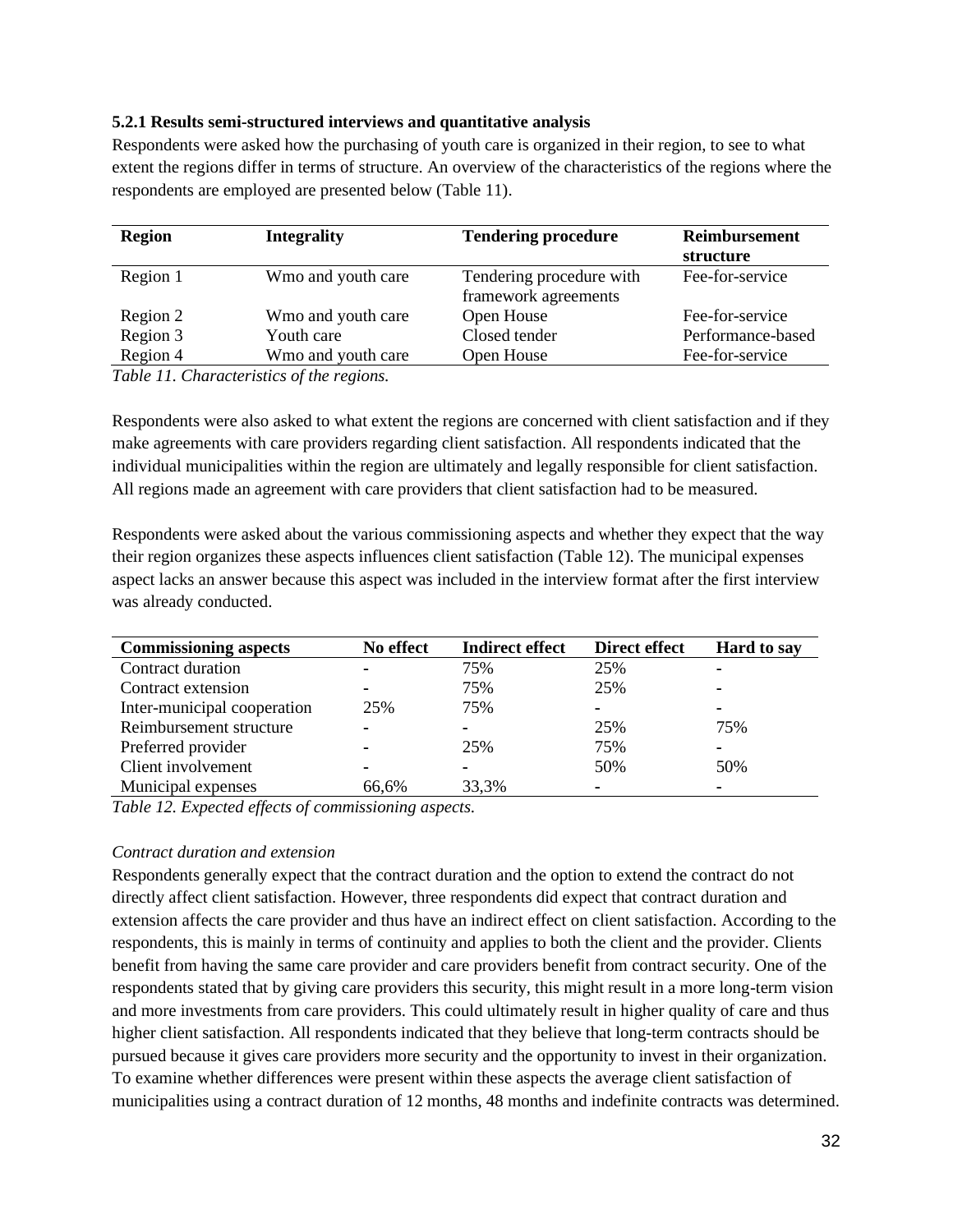The average client satisfaction for these groups was respectively 3.11, 3.17 and 3.10. Given that the extension of contracts is linked to the duration of the contracts, the averages for this aspect are the same as that of contract duration. The results showed no major differences in average client satisfaction.

#### *Inter-municipal cooperation*

All of the respondents mentioned that the size of such collaboration is not likely to affect client satisfaction nor has an indirect effect. One of the respondents, that expected no effect, stated that the success of a collaboration depends on how well the municipalities work together and not the size of the collaboration. One of the respondents, that expected an indirect effect, indicated that since you are dealing with multiple parties, you often have to reach a consensus. This could then result in sub-optimal contracts. These sub-optimal contracts can influence the performance of the care provider and thus indirectly client satisfaction. Most respondents expected that inter-municipal cooperation has an indirect effect on client satisfaction in youth care. To examine whether differences are present within this aspect the average client satisfaction of the inter-municipal cooperations was determined. Four cooperations were identified in the dataset and the size of these cooperations was 3, 5, 14 and 17 municipalities. The average client satisfaction for these groups was respectively 3.01, 3.10, 3.13 and 3.17. The results showed no major differences in average client satisfaction, but there is a clear increase in satisfaction as the collaboration increases.

#### *Reimbursement structure*

The respondents were asked about whether the choice for a certain reimbursement structure would affect client satisfaction. One respondent expected that this would directly affect client satisfaction. This respondent mentioned that the reimbursement structure is an interesting incentive that municipalities can use. This respondent stated that you get more out of a care provider or organization that is intrinsically as well as eccentrically motivated to achieve the best for you than when they are only intrinsically motivated. The other three respondents were uncertain whether the reimbursement structure would affect client satisfaction. To examine whether differences were present within this aspect the average client satisfaction of municipalities using fee-for-service reimbursement and performance-based reimbursement was determined. The average client satisfaction for these groups was respectively 3.11 and 3.17. The results showed no major differences in average client satisfaction.

#### *Preferred provider and client involvement*

The respondents also received a question regarding the extent to which clients are free to choose their preferred care provider and if this would affect client satisfaction. Three respondents indicated that they expect this to have a direct effect on satisfaction. In addition, the respondents received a similar question with regard to the extent to which the client was involved in the entire commissioning process. Two respondents expect that client involvement has a direct effect on client satisfaction, where the other two respondents find it hard to say. All the respondents said that it is difficult to involve clients more in the process. Especially since you are dealing with a very specific target group that is difficult to motivate. Therefore, it is hard to gather viable input from this group. Nevertheless, all respondents believe it should be feasible. One of the respondents expected that involving clients more in the process will directly affect their satisfaction.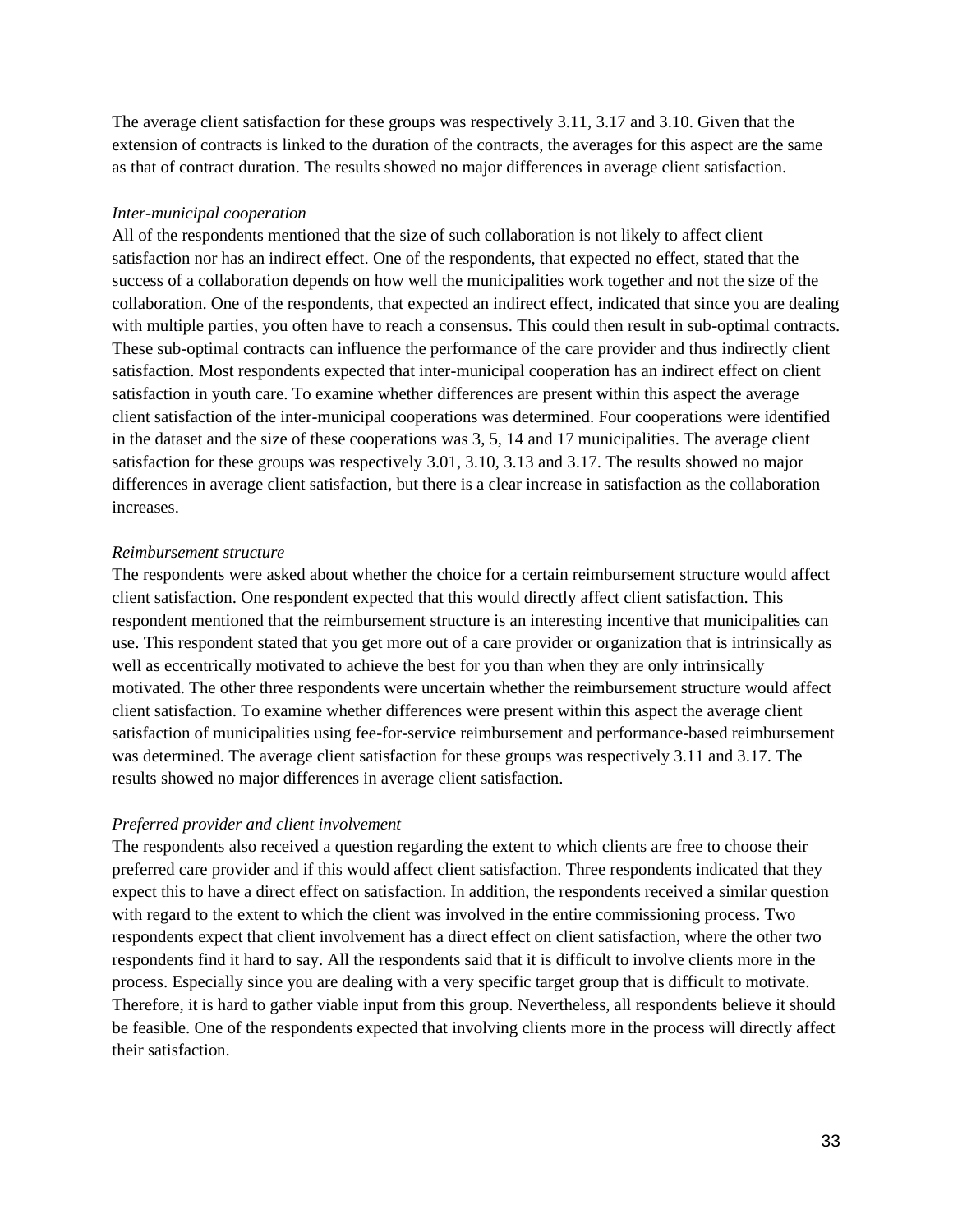#### *Municipal expenses*

The respondents were asked if they expected that the amount a municipality spends on youth care would affect client satisfaction. Generally, the respondents expected that the amount municipalities spend on youth would not affect client satisfaction. One of the respondents that expected no effect stated that it is more important if someone gets the help that they need regardless of the costs of that help. Another respondent expected that it even might have a negative impact on satisfaction. One of the respondents expected that municipal expenses would indirectly affect client satisfaction. The respondent stated that municipalities that are tight on costs are also tight on time. Receiving less time as a client might negatively influence their satisfaction.

#### *Additional aspects*

The respondents were allowed to present additional aspects that they expect could affect client satisfaction. One of the respondents mentioned involving clients more in the purchasing process. The other three respondents indicated that quality criteria should also be included. The respondents indicated that they would incorporate more quality requirements in the contracts with the care providers. For example, it can be included in the contracts that a quality manual is present and that employees require certain certification. According to the respondents, municipalities are then responsible for monitoring whether care providers are complying with these agreements.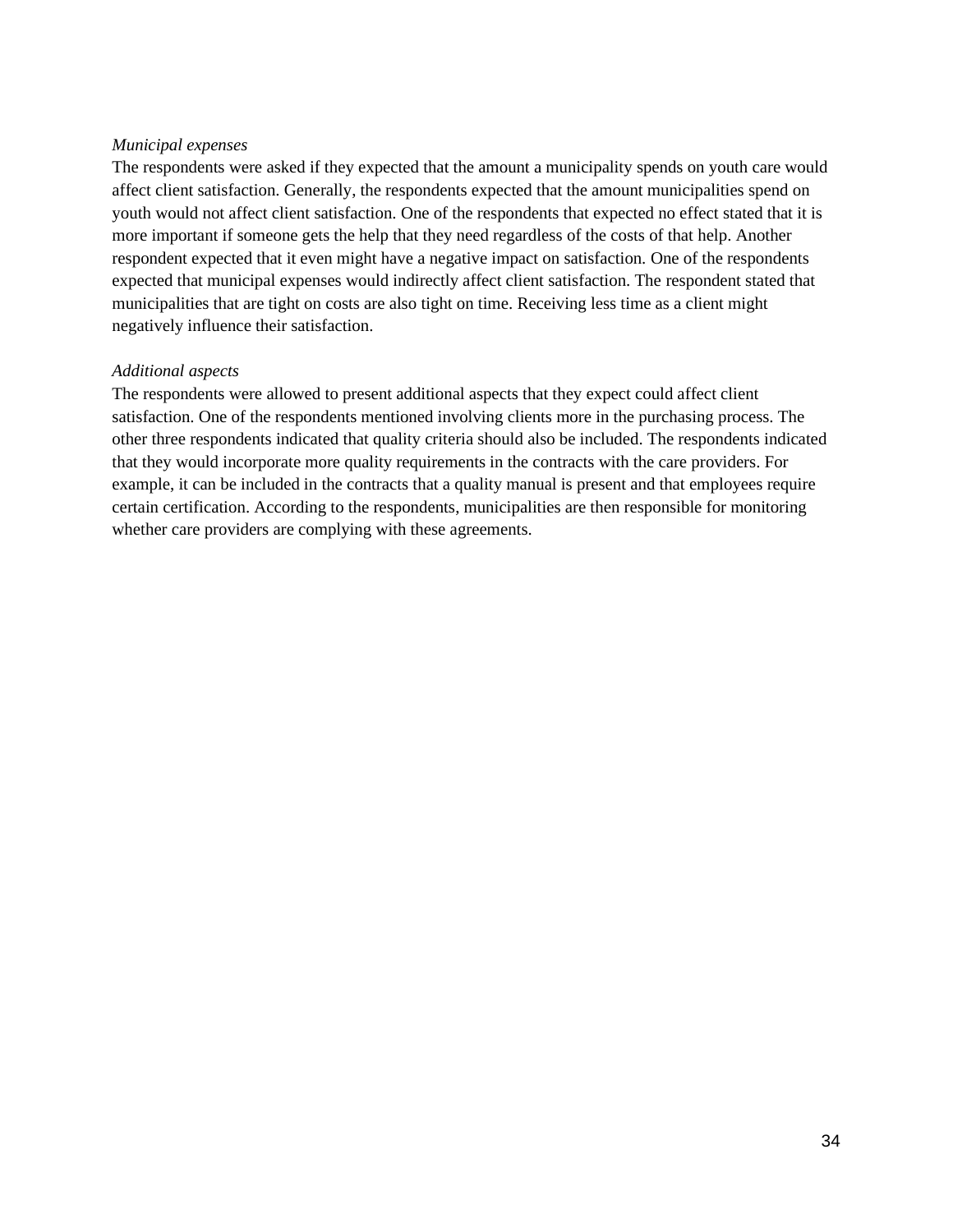## <span id="page-34-0"></span>**6. Conclusion**

This chapter translates the results of the analysis and the discussion into conclusions that answer the main research question and the sub-questions regarding the effects of the commissioning aspects and contextual factors.

## <span id="page-34-1"></span>**6.1 Main research question**

The main research question to be answered in this study was:

*''To what extent is client satisfaction in youth care influenced by the way Dutch municipalities organize the commissioning of youth care?''*

Based on the results of this study, it is difficult to state precisely to what extent the way municipalities organize the commissioning of youth care influences client satisfaction. This is partly due to several limitations of this study, which will be discussed in Chapter 7. However, the fact that data analysis yielded few relevant results does not need to indicate that how municipalities organize the commissioning of youth care has no influence on client satisfaction. The results of the interviews imply that the way municipalities organize the commissioning of youth care do indeed affect client satisfaction. The respondents expected that the commissioning aspects mainly affect the care provider and only have an indirect effect on client satisfaction. Furthermore, it has not been examined whether commissioning aspects have an effect on other indicators besides client satisfaction. Based on these findings a refined conceptual model for client satisfaction in youth care can be constructed (see Figure 6).

## <span id="page-34-2"></span>**6.2 Effect of socio-demographic and municipal factors**

In Chapter 3, hypotheses were formulated that described the expected effect of the socio-demographic and municipal factors on client satisfaction in youth care. The hypotheses for these factors were confirmed or rejected based on the results of the data analysis (Table 13).

| <b>Factor</b>          | <b>Hypothesis</b>                                                                                                            | Outcome  | <b>Effect</b>                                             |
|------------------------|------------------------------------------------------------------------------------------------------------------------------|----------|-----------------------------------------------------------|
| Age                    | We expect that when the age of clients increases the<br>level of satisfaction increases as well.                             | Rejected | As age $\uparrow$<br>satisfaction $\downarrow$            |
| Gender                 | We expect satisfaction to be higher among males.                                                                             | Rejected | No effect                                                 |
| Municipal size         | We expect satisfaction to be lower in small and large<br>municipalities and higher in medium-sized<br>municipalities         | Rejected | As municipal size $\downarrow$<br>satisfaction $\uparrow$ |
| Municipal<br>income    | We expect that when the average income in a<br>municipality increases the level of satisfaction<br><i>increases as well.</i> | Rejected | No effect                                                 |
| Urbanity               | We expect clients living in a rural area to be more<br>satisfied with youth care services.                                   | Rejected | No effect                                                 |
| Cultural<br>background | We expect that satisfaction increases as the<br>percentage of non-Western citizens in a municipality<br>decrease.            | Rejected | No effect                                                 |

*Table 13. Confirmed and rejected hypotheses.*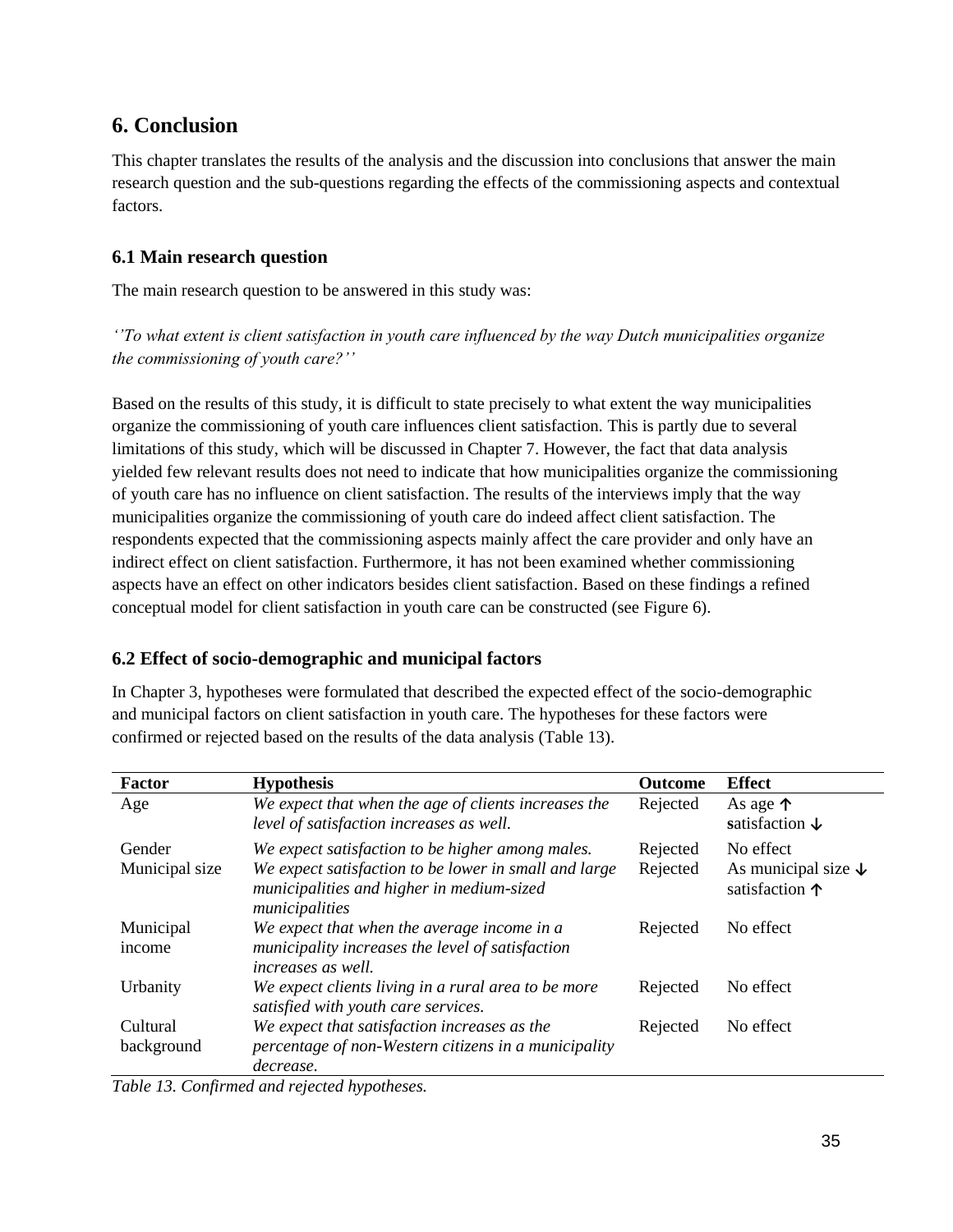Municipal size and age were identified as significant predictors of client satisfaction in youth care but had a different effect than was initially expected (Table 7). Changes in these factors were associated with shifts in client satisfaction. This indicates that there is sufficient evidence that these aspects will have an effect at the population level. The assumption can be made that younger clients are more satisfied compared with older clients and clients living in smaller municipalities are more satisfied compared to clients living in larger municipalities. Based on the results of this study age and municipal size can be identified as determinants of client satisfaction in youth care. These findings have been used to refine the conceptual model of client satisfaction in youth care (see Section 7.3).

## <span id="page-35-0"></span>**6.3 Effect of commissioning aspects**

<span id="page-35-1"></span>In Chapter 3, hypotheses were formulated that described the expected effect of the socio-demographic and municipal factors on client satisfaction in youth care. It was intended that these hypotheses could be confirmed or rejected through statistical analysis. However, the data turned out to be insufficient for this analysis. Therefore, no conclusions can be drawn from a statistical analysis. It is, however, possible to say something about the expected effect of the commissioning aspects based on the results of the interviews. Based on those results, it can be concluded that the commissioning aspects that have been included in the analysis are likely to have an indirect effect on client satisfaction. In addition, the results of the interviews also indicated that the commissioning aspects included in the analysis are expected to have a direct effect on the care provider. These findings have been used to refine the conceptual model of client satisfaction in youth care (see Section 7.3).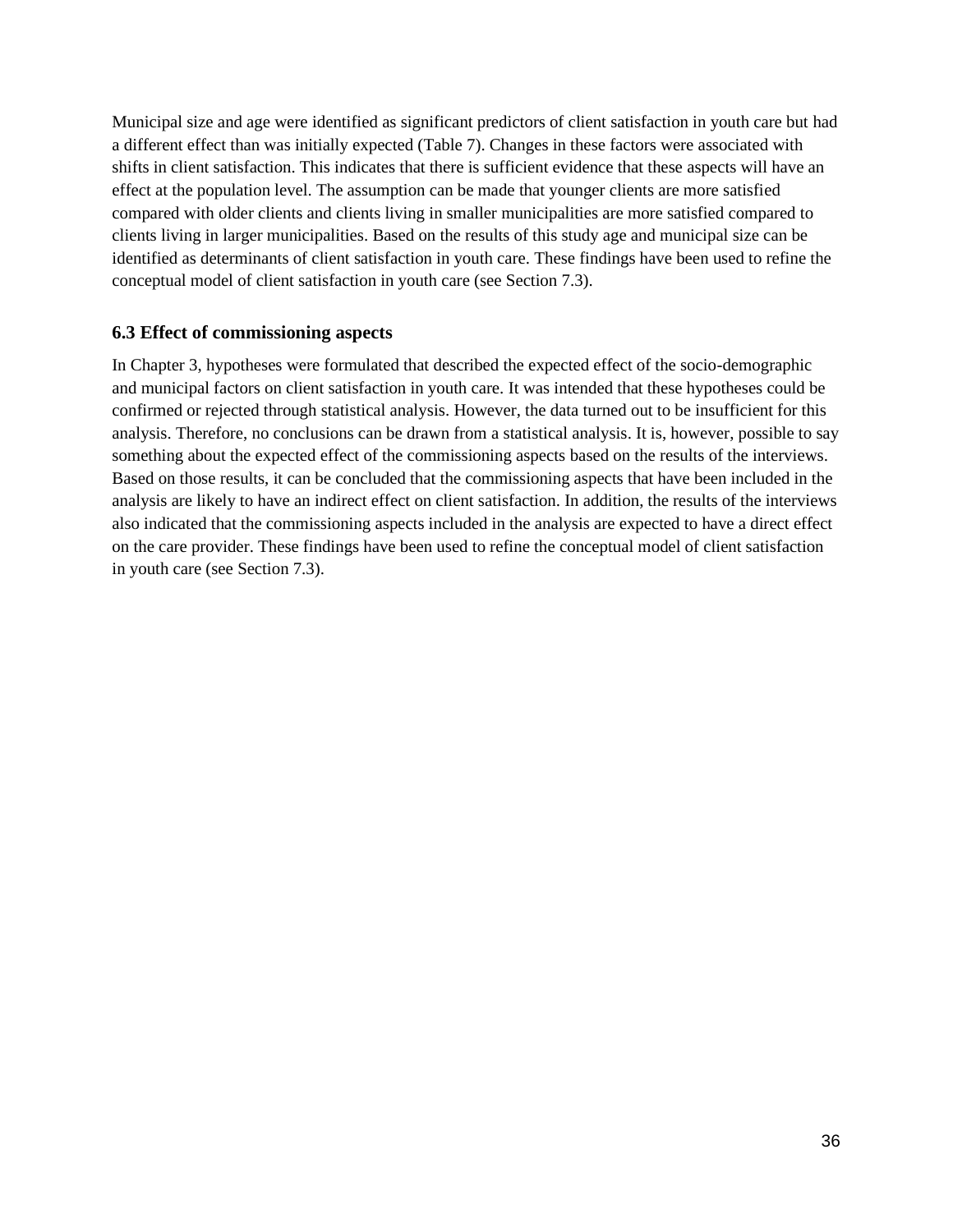## **7. Discussion**

This chapter discusses how the findings of the research can be explained in light of the expectations based on agent theory- and service-triad theory and the literature that was used to substantiate the hypotheses that have been formulated. Based on the results and the discussion of this study a refined model of client satisfaction in youth care was constructed. Furthermore, a short description of the strengths and limitations of this research is given. This chapter concludes with some propositions for future research.

## <span id="page-36-0"></span>**7.1 Contextual factors**

#### *Socio-demographic factors*

From literature, a hypothesis was formulated in which it was expected that as age increases, client satisfaction would as well (Batbaatar et al., 2017). However, the results of the regression analysis indicate the opposite. An explanation might be that the literature on which the initial hypothesis was based on is a systematic review of the determinants of patient satisfaction. The research population in the review consisted mainly of adults and elderly patients (Batbaatar et al., 2017). As the research population in our study consists of adolescents, it is possible that the results of the systematic review may not be applicable to this study. Our results showed that younger clients are more satisfied. This could be explained by the possibility that as clients get older they become more critical about the care they receive. In addition, it is also possible that an informal caregiver has completed or helped with filling in the questionnaire, which can be more critical about the care provided for their family or friends. Garland et al. (2007) also emphasized that youth service satisfaction is complicated because there are two potential clients (youth and parent). It is interesting to further investigate the differences between these two groups.

#### *Municipal factors*

<span id="page-36-1"></span>It was expected that there was an optimal municipal size that would lead to the highest client satisfaction. Smaller municipalities were expected to lack knowledge, experience and financial resources in the case of decentralization and that this would lead to lower satisfaction (based on Boogers et al., 2009). However, the results indicate that client satisfaction is higher in smaller municipalities compared to large municipalities. This might be explained by the fact that all municipalities in this study jointly purchase youth care. By making use of the knowledge, experience and financial resources of the other municipalities in the cooperation, smaller municipalities can compensate for their expected shortcomings. By purchasing together, but continuing to implement the policy at an individual level, smaller municipalities reduce their disadvantages while retaining the advantages of being a smaller municipality. From this assumption, it would, therefore, be expected that this is also related to the degree of intermunicipal cooperation. Although the results showed no significant differences in the average client satisfaction for this commissioning aspect, an upward trend was visible. As the size of the cooperation increased so did the average client satisfaction for a small extent. This might be an indication that there is a correlation between municipal size and inter-municipal cooperation and could be examined in future research.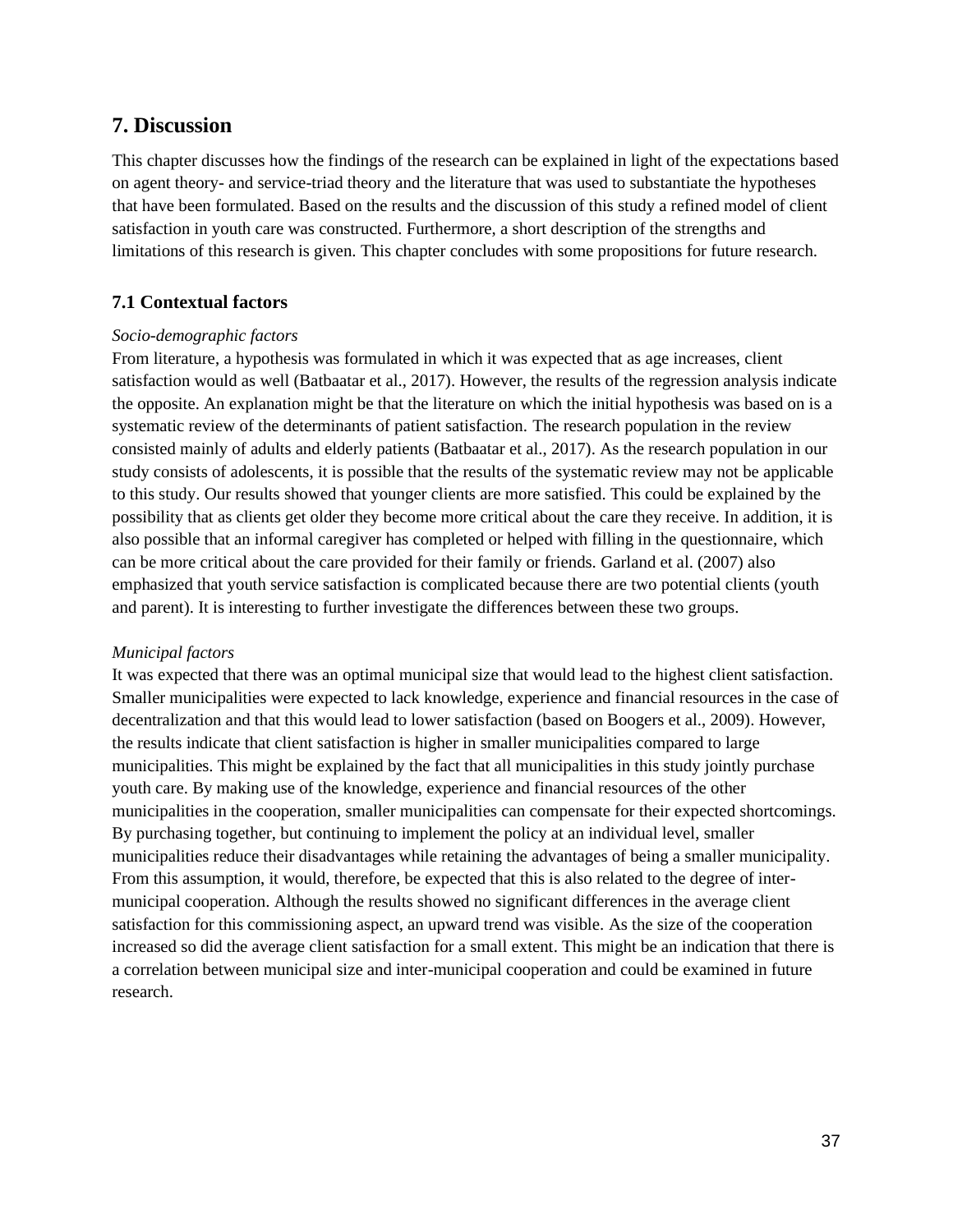#### **7.2 Commissioning aspects**

#### *Contract extension and duration*

It was expected from the literature that longer contracts and the possibility of extending the contract with care providers would contribute to the continuity of care, one of the determinants of patient satisfaction. The reason that this expected effect is not expressed in the results could be explained by a several insights that emerged in the interviews. According to the respondents, these aspects mainly affect the care provider and not the client. The respondents expected that these aspects will have an indirect effect on clients and that their satisfaction is hardly affected by it (see Section 5.1.1). Time may be a factor that is of influence here. In this study, client satisfaction was observed or measured once and at the same time. Because this study did not include multiple measurements at different times, it is possible that the effects of continuity of care were not fully expressed at that time. This assumption is substantiated by Cabana & Jee (2004). They examined whether continuity of care improved patient outcomes. The articles included in their study had a limited time frame, where the longest study was 2 years. They stated that it is possible that the effects of continuity of care only become noticeable after a longer period of time or after more visits with the same care provider. Time is, therefore, a factor to be taken into account. In addition, this study only examined the effect of commissioning aspects on client satisfaction. However, contract duration and extension may also affect other indicators that not have been included in this research such as costs and prevention. Based on these findings and insights we adjusted the initial hypothesis for contract duration and extension.

*Adjusted hypothesis: we expect that longer contract duration and extension indirectly results in a higher level of client satisfaction and that these aspects also have an effect on other indicators such as costs and prevention.* 

#### *Inter-municipal cooperation*

It was expected that clients covered by large cooperations would be more satisfied. However, the results were inconclusive with regard to this hypothesis. Since cooperative purchasing has several advantages and disadvantages (see Section 3.4.4), it might be difficult to determine which aspect of cooperative purchasing influences client satisfaction in youth care. In the interviews, respondents indicated that they primarily expected the extent to which municipalities can work well together to be important. To gain a better understanding of this, the different forms of cooperative purchasing groups in youth care should be classified and analysed. This could be examined with the highway matrix (Schotanus & Telgen, 2005). According to this study clear classification is important, since advantages, disadvantages and success factors may differ for the various forms of cooperative purchasing in the public sector. In one of the interviews, the respondent gave the example of a cooperative purchasing group consisting of one large municipality and several small municipalities. According to the respondent, the large municipality possessed the power in this cooperation and also determined the policy that was pursued. This form of vertical hierarchy can lead to a principal-agent relationship between the large municipality and the smaller municipalities. The resulting vertical hierarchy can, in addition, entail the problems associated with agency theory such as goal alignment and information asymmetry (see Section 3.2). By identifying the cooperative purchasing form, it is easier to resolve problems such as goal alignment and information asymmetry. This assumption is substantiated by McCue & Prier (2008). They used agency theory to model cooperative public purchasing. It was stated that agency theory can be used to identify the various incentives of the stakeholders in the cooperation. They expect that this will subsequently increase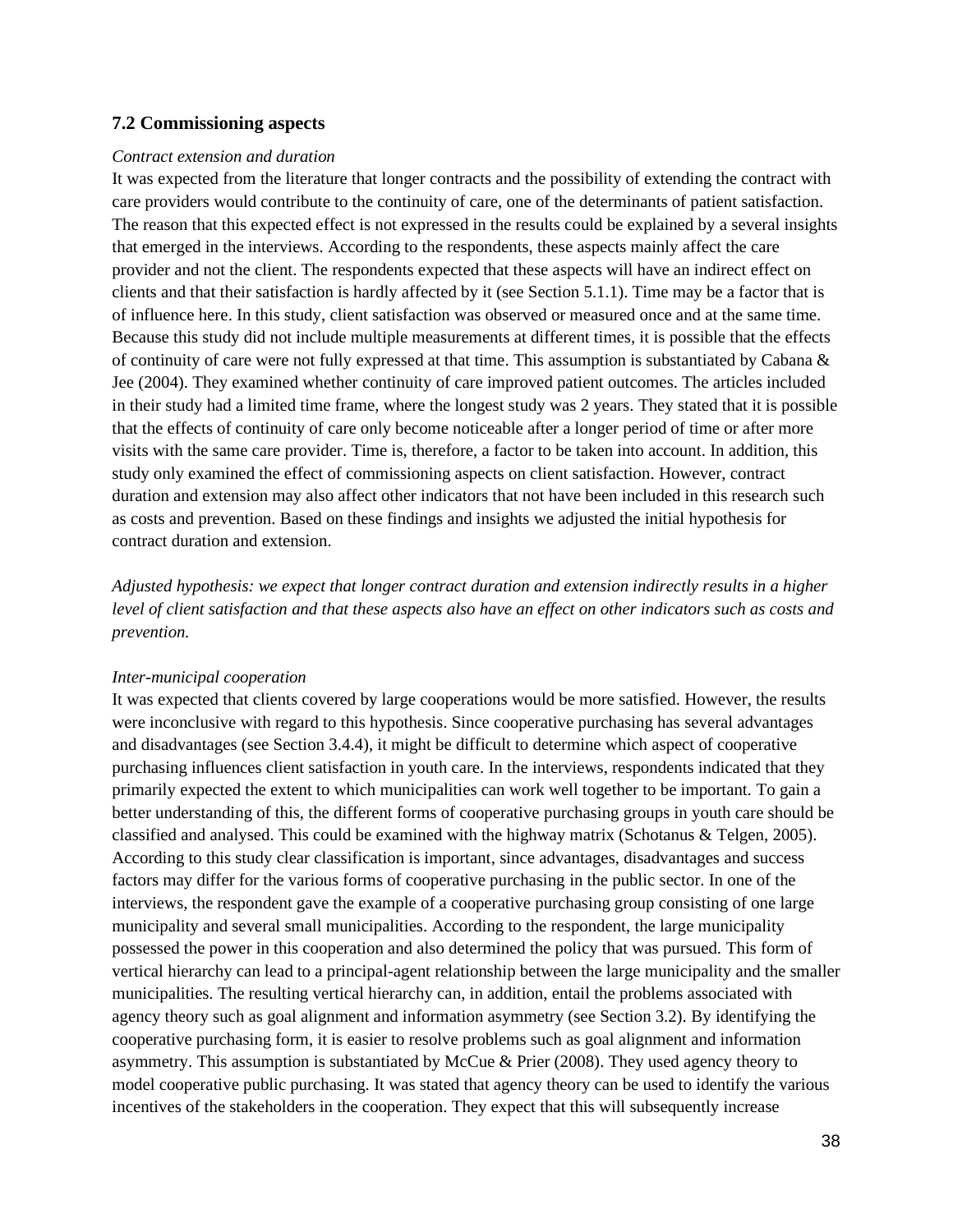efficiency, effectiveness and accountability. Based on these findings and insights we adjusted the initial hypothesis for inter-municipal cooperation.

*Adjusted hypothesis: we expect that inter-municipal cooperation indirectly affects client satisfaction in youth care and this is not related to the size of the cooperation.* 

#### *Reimbursement structure*

From an agency theory perspective, it was expected that fee-for-service financing would lead to higher customer satisfaction compared to performance-based financing. In the fee-for-service method, healthcare providers can withhold information and deliver more care than is necessary. Resulting in clients receiving more care than they need, which can lead to an increase in satisfaction. On the other hand, it is also possible that financing based on results will lead to a higher level of client satisfaction because it gives youth care providers an incentive to deliver a higher quality of care. Neither of these assumptions could statistically be analysed. Only one of the included municipalities used performance-based financing for the commissioning of youth care. If it were possible to compare several municipalities that used this reimbursement structure, the results of the analysis could show the expected effect. Furthermore, most respondents indicated in the interviews that they found it difficult to predict the expected effect of the reimbursement structure. The respondents indicated that performance-based reimbursement could be an interesting incentive for care providers, but that it is important to describe the result very clearly when using this reimbursement structure. If this is not the case, it becomes difficult to determine whether the predetermined goal has been achieved. Given that youth care is complex, it is more difficult to describe a clear result compared with, for instance, social care. Two hours of domestic help, for example, is more measurable than the progress of a child with autism. The complexity of youth care and the difficulty of determining the result might cause clients to receive insufficient care through performance-based reimbursement. This might have a negative impact on their satisfaction. This could also be a reason why municipalities mainly use fee-for-service reimbursement. Based on these findings and insights we retain the initial hypothesis for reimbursement structure.

*Hypothesis: we expect that fee-for-service financing will lead to a higher level of client satisfaction in youth care compared to performance-based financing.*

#### *Additional aspects and outcome measure*

The results of the interviews showed that three out of four respondents indicated that they expect that making quality agreements to be of influence. Respondents indicated that such quality agreements can be included in the contracts with care providers. Establishing this monitoring function through contractual agreements corresponds with the results from the study of Van Iwaarden & van der Valk (2013). This study stated that organizations can take measures in the pre- and post-service delivery phase (Iwaarden & van der Valk, 2013). It is therefore interesting to test whether these quality agreements in contracts with youth care providers reduce problems that occur within service triads.

#### *Outcome measure*

It is important to discuss the outcome measure that was used in this research. One of the respondents stated in the interview a client satisfaction score of six with one care provider may have much better quality than a client satisfaction score of eight with another care provider. This caused by the fact that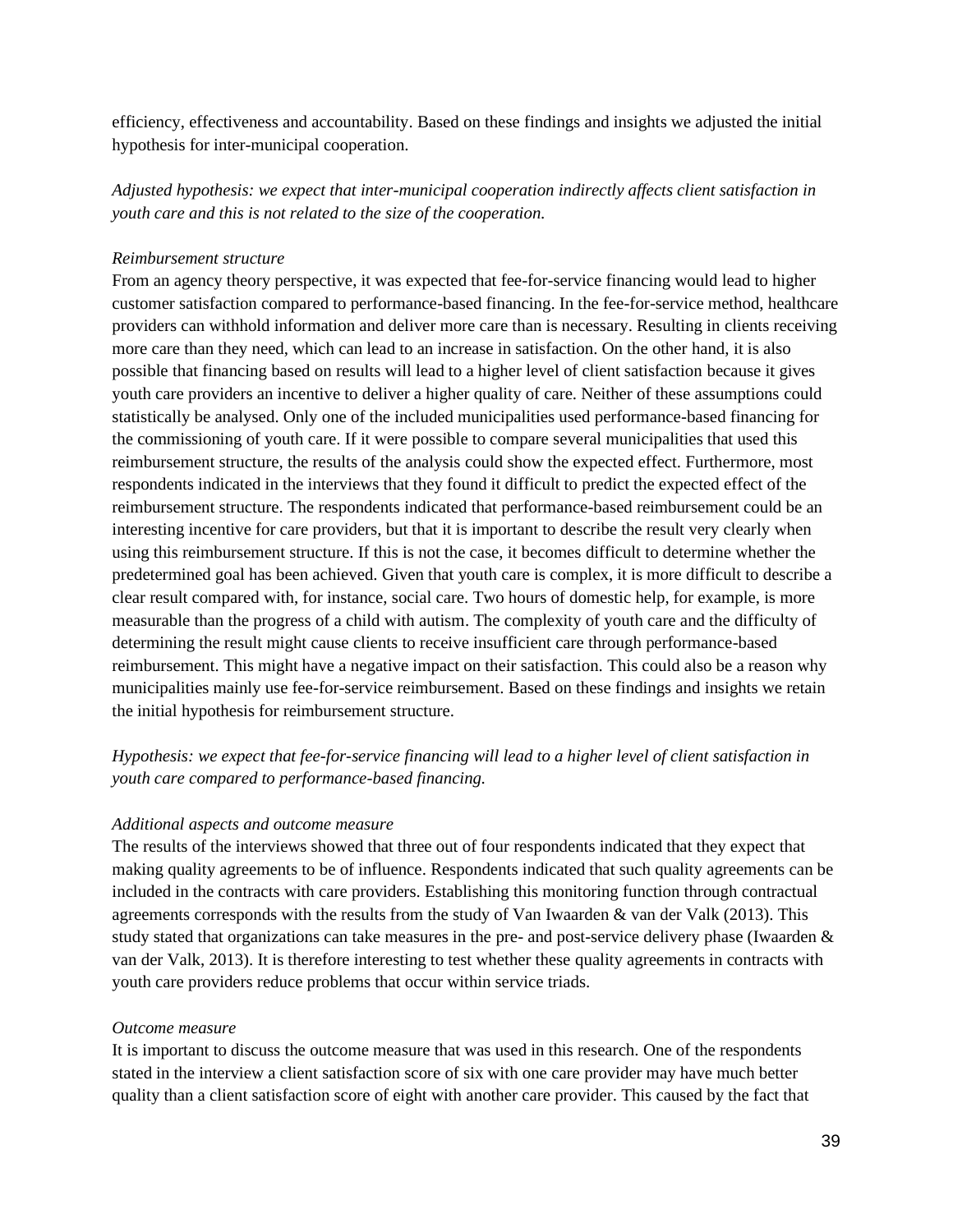care providers use different methods to measure client satisfaction. This makes it difficult to compare care providers with each other. Furthermore, one of the respondents stated in the interview that satisfaction also depends on the form of youth care clients received. It is to be expected that clients who are forced to be admitted are less satisfied than clients who receive dyslexia help for instance. It can, therefore, be questioned whether only using average client satisfaction for all types of youth care as an outcome measure is enough to assess the provision of youth care services. One of the respondents indicated in the interviews that one measurement method should be implemented nationally. This ensures that healthcare providers can be better assessed in terms of client satisfaction. In addition, there may be other indicators that must also be taken into account when assessing the provision of youth care services. For example, prevention and time might be indicators that should be included. Prevention might affect the reimbursement structure that municipalities choose for the commissioning of youth care (Cashin et al., 2014). Time might influence the extent to which the effects of the commissioning aspects can be observed (Cabana & Jee, 2004). The expected effects might only become apparent after a few years. We expect that by including additional commissioning aspect and indicators we can better assess the provision of youth care services.

#### **7.3 Refined conceptual model of client satisfaction in youth care**

Taken into account all of the above it is possible to construct a refined model of client satisfaction in youth care (Figure 6<sup>4</sup>). The initial model was derived from literature (see Chapter 3.6). In the refined conceptual model, only socio-demographic and municipal factors were included that proved to be significant predictors of client satisfaction in youth care. Furthermore, municipal expenses are no longer included in the commissioning aspects and most aspects no longer have a direct effect on client satisfaction, but on the care provider. Based on the results of the interviews only the reimbursement structure, the extent to which the client can choose their preferred provider and the extent to which they are involved in the commissioning process are commissioning aspects that are still expected to directly affect client satisfaction. Furthermore, the commissioning aspect of quality criteria has been added to the conceptual model. The expectation is that this aspect will indirectly affect client satisfaction in youth care. Only client satisfaction is included as an outcome measure in this model. However, other indicators could be included such as time, lower costs and prevention.

<sup>&</sup>lt;sup>4</sup> Client involvement and preferred provider were not included in the quantitative data analysis because there was no data available on these aspects. They are still included in the refined model based on the results of the semi-structured interviews.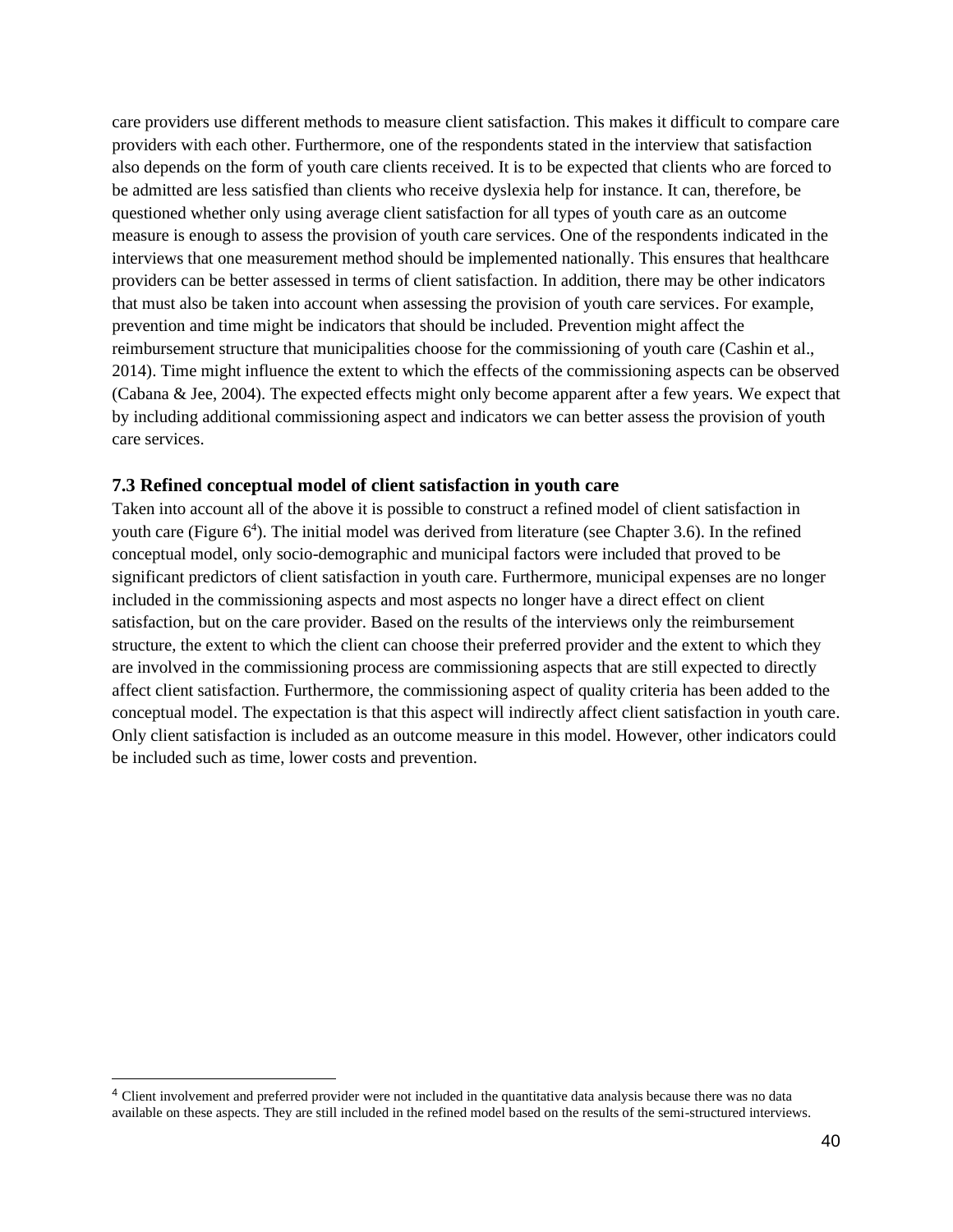

<span id="page-40-0"></span>*Figure 6. Refined conceptual model of client satisfaction in youth care.* 

## **7.4 Strengths and limitations**

### *Strengths*

Previous research has been conducted into whether certain commissioning models have an impact on clients who received social care. However, this was the first study that examined specific aspects of these commissioning models and how this related to the satisfaction of clients that received youth care. Based on the statistical analysis of the contextual factors, we have been able to identify some determinants of client satisfaction in youth care. Although no statistical analysis could be conducted with regard to the commissioning aspects, this research does provide more insight into their expected effects. Based on the results from the analysis of the contextual factors and insights gained from the interviews, we were able to construct a refined conceptual model for client satisfaction in youth care. Furthermore, additional indicators to assess the provision of youth care were identified. Together this provides a good foundation for further research.

## *Limitations*

The main limitation of this study is caused by specific municipalities that were included in this study. A total of 15 municipalities were included and of these municipalities, 12 jointly purchased youth care. This resulted in a data set where there was little variation in the way municipalities organize the commissioning of youth care. This can, therefore, explain why the quantitative results of this study do not indicate that the way municipalities organize the commissioning of youth care influences client satisfaction.

The I&O Research questionnaire was initially designed for another type of research. As a result, certain important information has not been collected. For example, it has already been stated that Dutch municipalities must purchase seven different forms of youth care. In the questionnaire, clients did not have to indicate which form of youth care they received. Therefore, it was not clear which form of youth care the clients in this study received. As a result, while determining the satisfaction of these clients, it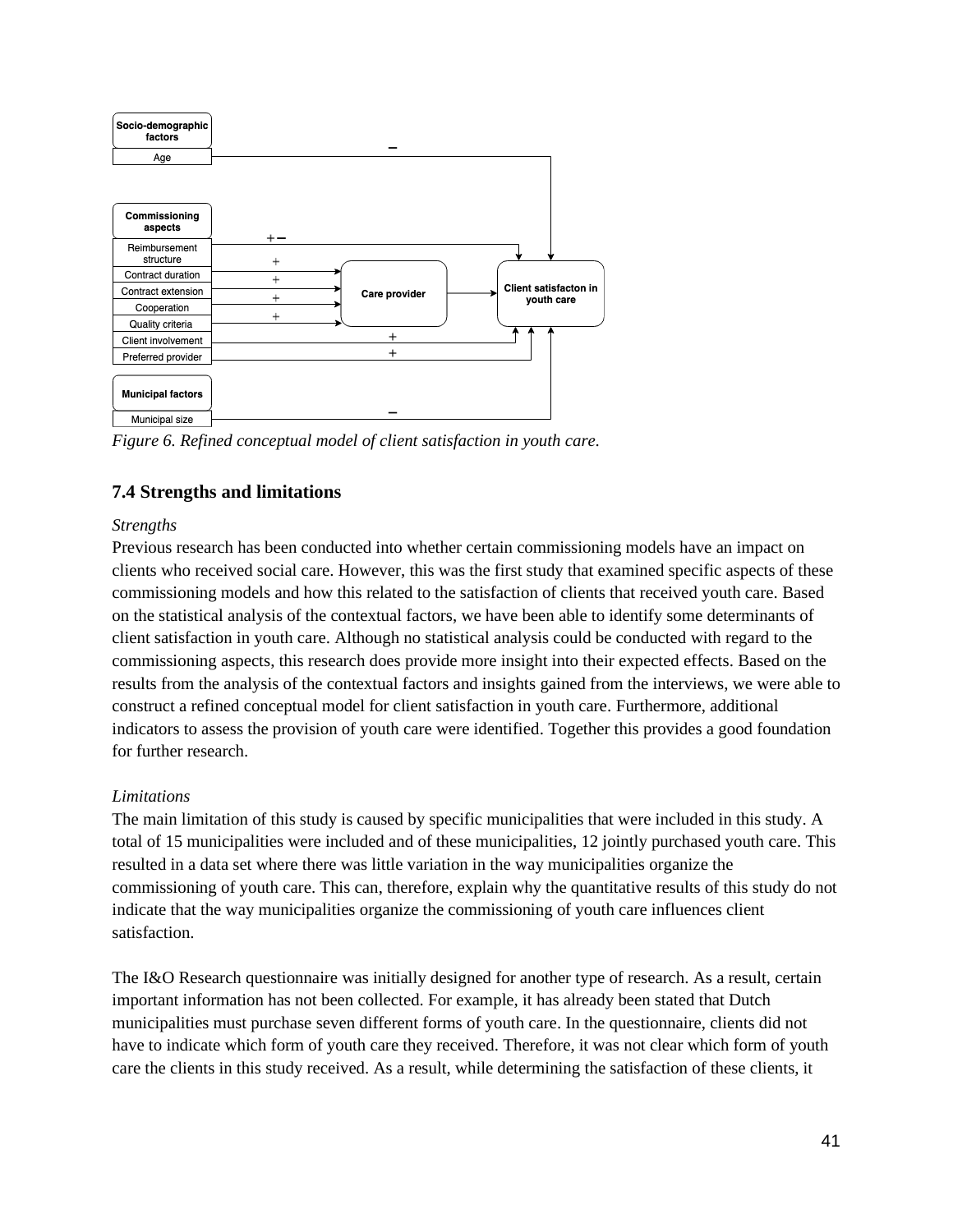was not possible to take into account factors as the severity of their condition and the level of specialized care they received. This may have been a factor that influenced the results of this study.

## <span id="page-41-0"></span>**7.5 Propositions for future research**

This chapter concludes with several propositions for future research. First of all, future research should include more regions that purchase youth care. The main limitation of this study was caused by the fact that too few different regions were included. Including more regions results in a dataset where there is more variety in how the commissioning aspects are organized. This increases the reliability and validity of the research. In addition, the type of youth care a client received should also be included. The severity of youth care varies widely, from dyslexia to compulsory care. By determining the type of care that was received, the outcomes of future research can be corrected for the severity of care.

Secondly, data was not available for all commissioning aspects included in the conceptual model of client satisfaction. Data on the extent to which clients were able to choose their preferred provider and the extent to which clients were involved in the commissioning process was not available. Several respondents also indicated in the interviews that they expect that these aspects can have a direct impact on client satisfaction (Table 8). These aspects should be included in future research.

Third, future research should also include care providers. This research only focused on the municipalities and the clients, but the results of this study indicate that care providers also play an important role in the entire process. How care providers experience the effects of the commissioning aspects and what their perspective is of client satisfaction and how this should be measured, is something that can be examined in future research.

Fourth and last, future research should incorporate more indicators. This research only included client satisfaction as an outcome measure. However, other indicators such as prevention, costs and time should also be included to better assess the provision of youth care services.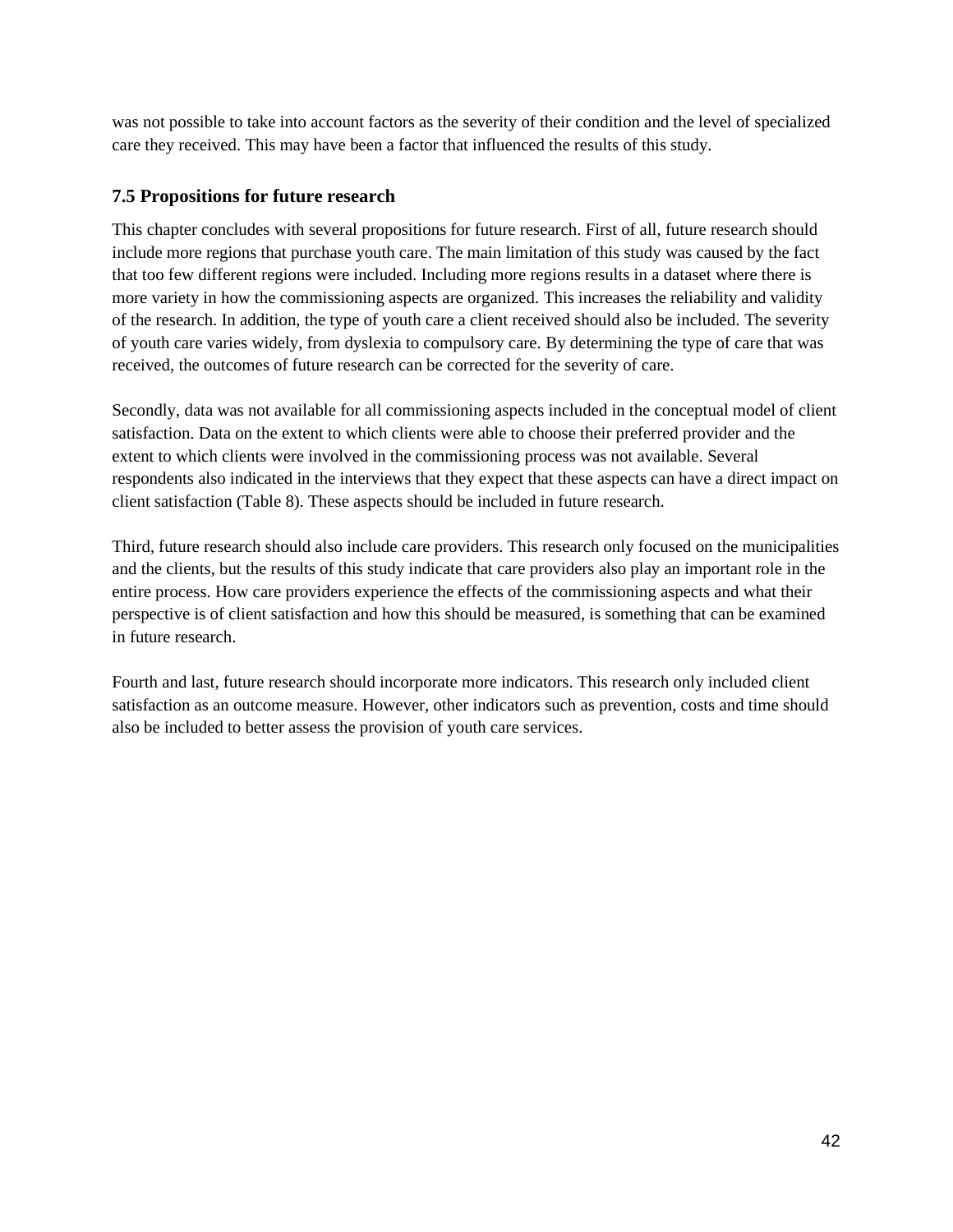## <span id="page-42-0"></span>**References**

Amyx, D., Mowen, J. C., & Hamm, R. (2000). Patient satisfaction: a matter of choice. *Journal of Services Marketing*, *14*(7), 557-572.

Atkinson, S., & Haran, D. (2005). Individual and district scale determinants of users' satisfaction with primary health care in developing countries. *Social Science & Medicine*, *60*(3), 501-513.

Batbaatar, E., Dorjdagva, J., Luvsannyam, A., Savino, M. M., & Amenta, P. (2017). Determinants of patient satisfaction: a systematic review. *Perspectives in public health*, *137*(2), 89-101.

Beauvais, B., & Wells, R. (2006). Does money really matter? A review of the literature on the relationships between healthcare organization finances and quality. *Hospital topics*, *84*(2), 20-29.

Black, N. (2013). Patient reported outcome measures could help transform healthcare. *Bmj*, *346*, f167.

Bleich, S. N., Özaltin, E., & Murray, C. J. (2009). How does satisfaction with the health-care system relate to patient experience?. *Bulletin of the World Health Organization*, *87*, 271-278.

Boogers, M. J. G. J. A., Schaap, L., Van den Munckhof, E. D., & Karsten, N. (2009). Decentralisatie als opgave. *Bestuurswetenschappen*, *63*(1), 29-49.

Bosscher, N. (2012). The decentralization and transformation of the Dutch youth care system. *Retrieved September 30*, 2013.

Brown, K., & Coulter, P. B. (1983). Subjective and objective measures of police service delivery. *Public administration review*, *43*(1), 50-58.

Cabana, M. D., & Jee, S. H. (2004). Does continuity of care improve patient outcomes. *J Fam Pract*, *53*(12), 974- 980.

Cashin, C., Chi, Y. L., Smith, P. C., Borowitz, M., & Thomson, S. (2014). *Paying for performance in health care: implications for health system performance and accountability*. McGraw-Hill Education (UK).

CBS (2015, 21 December). Demografische kerncijfers per gemeente. Retrieved from: [https://www.cbs.nl/nl](https://www.cbs.nl/nl-nl/publicatie/2015/52/demografische-kerncijfers-per-gemeente-2015)[nl/publicatie/2015/52/demografische-kerncijfers-per-gemeente-2015](https://www.cbs.nl/nl-nl/publicatie/2015/52/demografische-kerncijfers-per-gemeente-2015)

CBS (2019, 7 May). Gemeentelijke kosten; jeugdzorg, regio. Retrieved from: <https://opendata.cbs.nl/statline/#/CBS/nl/dataset/83454NED/table?ts=1557323873612>

CBS (2018, 3 March). Hogere inkomens vooral in randgemeenten. Retrieved from: [https://www.cbs.nl/nl](https://www.cbs.nl/nl-nl/nieuws/2018/10/hogere-inkomens-vooral-in-randgemeenten-grote-steden)[nl/nieuws/2018/10/hogere-inkomens-vooral-in-randgemeenten-grote-steden](https://www.cbs.nl/nl-nl/nieuws/2018/10/hogere-inkomens-vooral-in-randgemeenten-grote-steden)

CBS (2016). Niet-westers en vluchtelingengroepen. Retrieved from: <https://cbsnl.maps.arcgis.com/apps/CompareAnalysis/index.html?appid=e875e33c09774ffd92b9c1f3ac85c17e>

CBS (2018, 8 March). In 2016 evenveel jongeren in jeugdzorg als in 2011. Retrieved from: [https://www.cbs.nl/nl](https://www.cbs.nl/nl-nl/nieuws/2018/10/in-2016-evenveel-jongeren-in-jeugdzorg-als-in-2011)[nl/nieuws/2018/10/in-2016-evenveel-jongeren-in-jeugdzorg-als-in-2011](https://www.cbs.nl/nl-nl/nieuws/2018/10/in-2016-evenveel-jongeren-in-jeugdzorg-als-in-2011)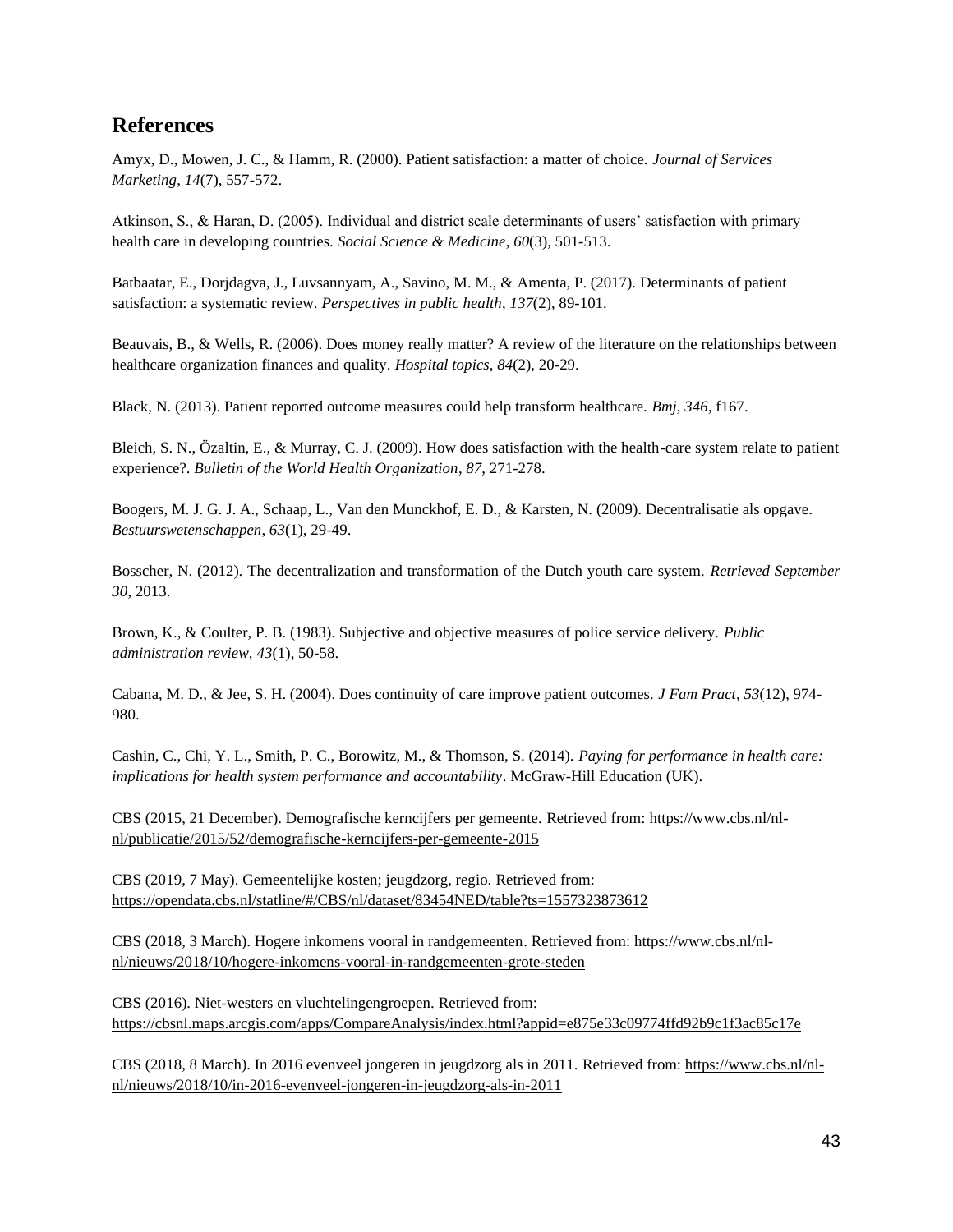Christenson, J. A., & Taylor, G. S. (1983). The socially constructed and situational context for assessment of public services. *Social Science Quarterly*, *64*(2), 264.

Coulter, A., & Dunn, N. (2002). After Bristol: putting patients at the centreCommentary: Patient centred care: timely, but is it practical?. *Bmj*, *324*(7338), 648-651.

Cowing M, Davino-Ramaya CM, Ramaya K, Szmerekovsky J. Health care delivery performance: service, outcomes, and resource stewardship. *Perm J*. 2009;13(4):72-8.

Dawson, J., Doll, H., Fitzpatrick, R., Jenkinson, C., & Carr, A. J. (2010). The routine use of patient reported outcome measures in healthcare settings. *Bmj*, *340*, c186.

Eisenhardt, K. M. (1989). Agency theory: An assessment and review. *Academy of management review*, *14*(1), 57-74.

Fan, V. S., Burman, M., McDonell, M. B., & Fihn, S. D. (2005). Continuity of care and other determinants of patient satisfaction with primary care. Journal of General Internal Medicine, 20(3), 226-233.

Fawcett, J., & Ellenbecker, C. H. (2015). A proposed conceptual model of nursing and population health. *Nursing outlook*, *63*(3), 288-298

Ferrans, C. E., Zerwic, J. J., Wilbur, J. E., & Larson, J. L. (2005). Conceptual model of health-related quality of life. *Journal of nursing scholarship*, *37*(4), 336-342.

Fitzgerald, M. R., & Durant, R. F. (1980). Citizen evaluations and urban management: service delivery in an era of protest. *Public Administration Review*, 585-594.

Garland, A. F., Haine, R. A., & Boxmeyer, C. L. (2007). Determinates of youth and parent satisfaction in usual care psychotherapy. *Evaluation and program planning*, *30*(1), 45-54.

Ginsburg, P. B. (2012). Fee-for-service will remain a feature of major payment reforms, requiring more changes in Medicare physician payment. *Health Affairs*, *31*(9), 1977-1983.

Hall, J. A., & Dornan, M. C. (1990). Patient sociodemographic characteristics as predictors of satisfaction with medical care: a meta-analysis*. Social science & medicine, 30*(7), 811-818.

Hardy, M. A. (1993). *Regression with dummy variables* (No. 93). Sage.

Harrell, M. C., & Bradley, M. A. (2009). *Data collection methods. Semi-structured interviews and focus groups*. Rand National Defense Research Inst santa monica ca.

Heuzels, L. (2017). *Decentralisations in the Dutch social care sector: researching approaches of municipal commissioning of social care on patient-perceived quality of care and self-reliance* (Master's thesis, University of Twente).

I&O Research (2018). Benchmark ceo's wmo en jeugd 2018.

Jensen, M. C., & Meckling, W. H. (1976). Theory of the firm: Managerial behaviour, agency costs and ownership structure. *Journal of financial economics*, *3*(4), 305-360.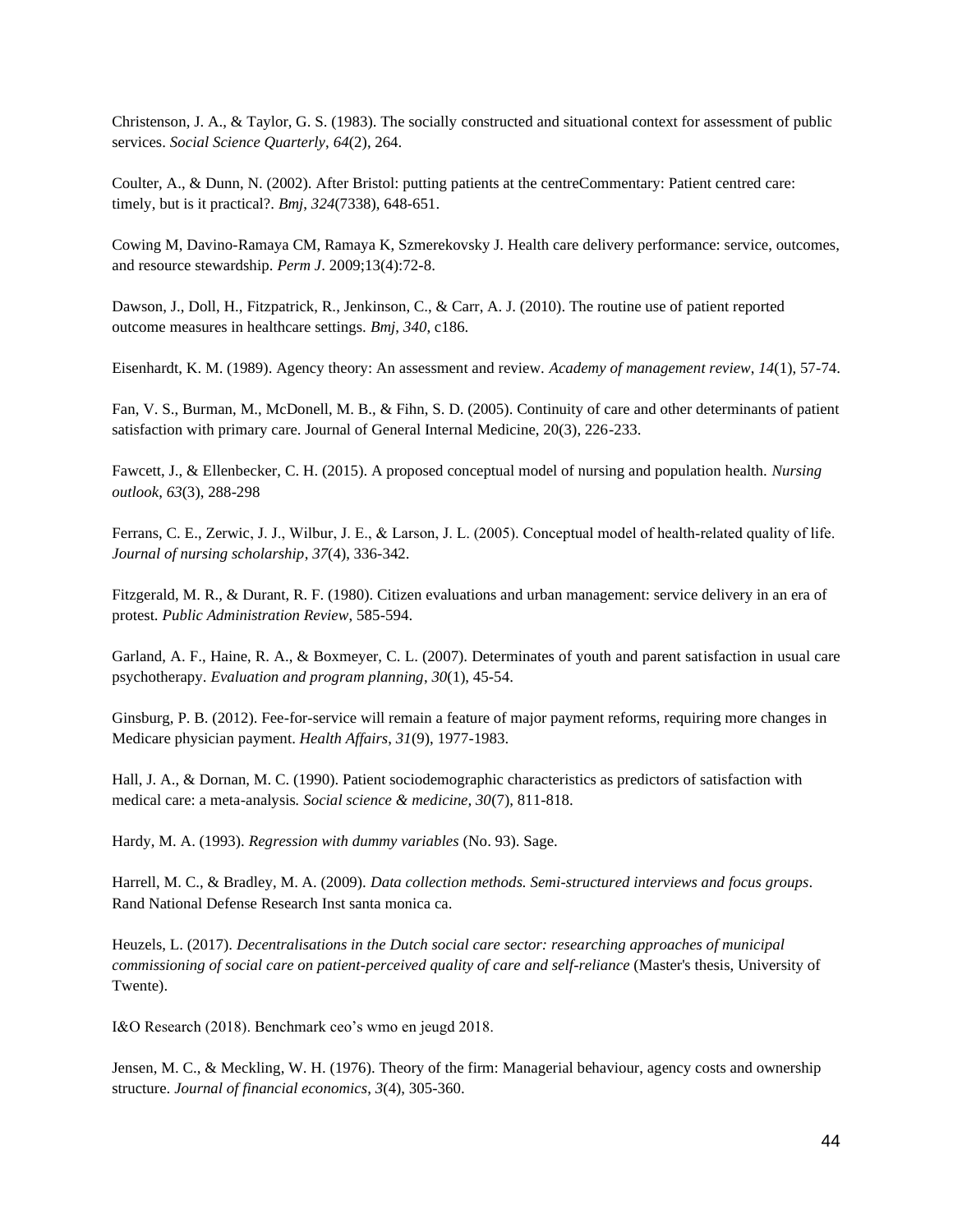Kim, M. K., Park, M. C., & Jeong, D. H. (2004). The effects of customer satisfaction and switching barrier on customer loyalty in Korean mobile telecommunication services. *Telecommunications policy*, *28*(2), 145-159.

Lapré, R., & Van Montfort, G. (1999). Bedrijfseconomie van de gezondheidszorg. *Maarssen: Elsevier/De Tijdstroom*.

Lewis, B. D., & Pattinasarany, D. (2009). Determining citizen satisfaction with local public education in Indonesia: The significance of actual service quality and governance conditions. *Growth and Change, 40*(1), 85-115.

Li, M. E. I., & Choi, T. Y. (2009). Triads in services outsourcing: Bridge, bridge decay and bridge transfer. *Journal of Supply Chain Management*, *45*(3), 27-39.

Mason, C. H., & Perreault JR, W. D. (1991). Multiple Regression Analysis. *Journal of Marketing Research*, *28*(3), 268-280.

McCue, C., & Prier, E. (2008). Using agency theory to model cooperative public purchasing. *Journal of Public Procurement*, *8*(1), 1-35.

Meessen, B., Soucat, A., & Sekabaraga, C. (2011). Performance-based financing: just a donor fad or a catalyst towards comprehensive health-care reform?. *Bulletin of the World Health Organization*, *89*, 153-156.

Mitchell, P. H., Ferketich, S., & Jennings, B. M. (1998). Quality health outcomes model. *Image: The Journal of Nursing Scholarship*, *30*(1), 43-46.

Mitnick, B. (1973). Fiduciary rationality and public policy: The theory of agency and some consequences.

Naylor, C. D. (1999). Health care in Canada: incrementalism under fiscal duress. *Health Affairs*, *18*(3), 9-26.

NJi, 2014. Hoeveel jeugdigen krijgen zorg in de jeugdzorg?. Retrieved from[: https://www.nji.nl/nl/Download-](https://www.nji.nl/nl/Download-NJi/Factsheet_jeugdzorg_cijfers.pdf)[NJi/Factsheet\\_jeugdzorg\\_cijfers.pdf](https://www.nji.nl/nl/Download-NJi/Factsheet_jeugdzorg_cijfers.pdf)

NJi, 2018. Jeugdwet. Retrieved from[: https://www.nji.nl/Jeugdwet](https://www.nji.nl/Jeugdwet)

Nutting, P. A., Goodwin, M. A., Flocke, S. A., Zyzanski, S. J., & Stange, K. C. (2003). Continuity of primary care: to whom does it matter and when?. *The Annals of Family Medicine*, *1*(3), 149-155.

PIANOo (2018). Handreiking Aanbesteden Wmo 2015 en Jeugdwet een handreiking.

PPRC & NJi (2018a) Monitor Gemeentelijke Zorginkoop.

PPRC & NJi (2018b). Inkoop jeugdhulp door gemeenten Hoe zit het? *Facts & Figures.*

Rathert, C., Wyrwich, M. D., & Boren, S. A. (2013). Patient-centered care and outcomes: a systematic review of the literature. *Medical Care Research and Review*, *70*(4), 351-379.

Robinson, J. H., Callister, L. C., Berry, J. A., & Dearing, K. A. (2008). Patient‐centered care and adherence: Definitions and applications to improve outcomes. *Journal of the American Academy of Nurse Practitioners*, *20*(12), 600-607.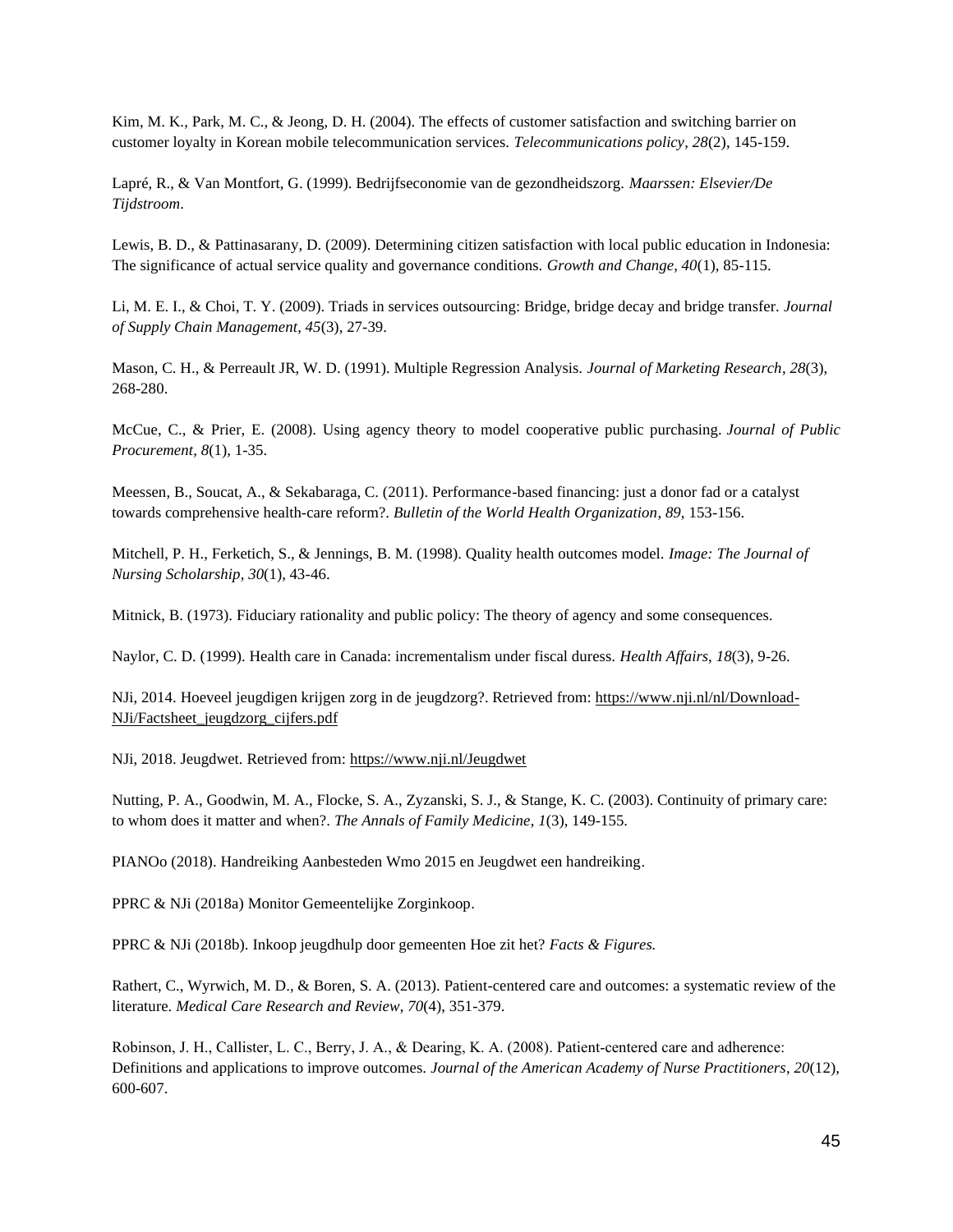Ross, S. A. (1973). The economic theory of agency: The principal's problem. *The American Economic Review*, *63*(2), 134-139.

Saich, T. (2007). Citizens' perceptions of governance in rural and urban China. *Journal of Chinese Political Science*, *12*(1), 1-28.

Schotanus, F. (2007). Horizontal cooperative purchasing. *University of Twente, Enschede, the Netherlands*.

Schotanus, F., & Telgen, J. (2005, September). Implications of a classification of forms of cooperative purchasing. In *IMP conference proceedings, Rotterdam (the Netherlands)*.

Selviaridis, K., & Wynstra, F. (2015). Performance-based contracting: a literature review and future research directions. *International Journal of Production Research*, *53*(12), 3505-3540.

Shapiro, S. P. (2005). Agency theory. *Annual review of sociology*, *31*.

Shilling, V., Matthews, L., Jenkins, V., & Fallowfield, L. (2016). Patient-reported outcome measures for cancer caregivers: a systematic review. *Quality of Life Research*, *25*(8), 1859-1876.

Simonet, D. (2005). Patient satisfaction under managed care. *International Journal of Health Care Quality Assurance*, *18*(6), 424-440.

Swianiewicz, P. (2002). Consolidation or fragmentation. *The Size of Local Governments*.

Tavakol, M., & Dennick, R. (2011). Making sense of Cronbach's alpha. *International journal of medical education*, *2*, 53.

Telgen, J., Uenk, N., & Lohmann, W. (2014). Gemeenten als opdrachtgever. *Lucide*, *3*(3), 59-63.

Uenk, N., & Telgen, J. (2018). Managing challenges in social care service triads–Exploring public procurement practices of Dutch municipalities. *Journal of Purchasing and Supply Management*.

Uenk, Telgen & Wind (2018). Municipal procurement of social care opportunistic behaviour opportunities

Van der Valk, W., & van Iwaarden, J. (2011). Monitoring in service triads consisting of buyers, subcontractors and end customers. *Journal of Purchasing and Supply Management*, *17*(3), 198-206.

Van Iwaarden, J., & van der Valk, W. (2013). Controlling outsourced service delivery: Managing service quality in business service triads. *Total Quality Management & Business Excellence*, *24*(9-10), 1046-1061.

Van Ryzin, G. G. (2004). Expectations, performance, and citizen satisfaction with urban services. Journal of policy analysis and management, 23(3), 433-448.

Zajac, E. J., & Westphal, J. D. (2004). The social construction of market value: Institutionalization and learning perspectives on stock market reactions. *American sociological review*, *69*(3), 433-457.

ZonMw (2018). Eerste evaluatie Jeugdwet. Retrieved from: <https://www.rijksoverheid.nl/documenten/rapporten/2018/01/30/rapport-eerste-evaluatie-jeugdwet>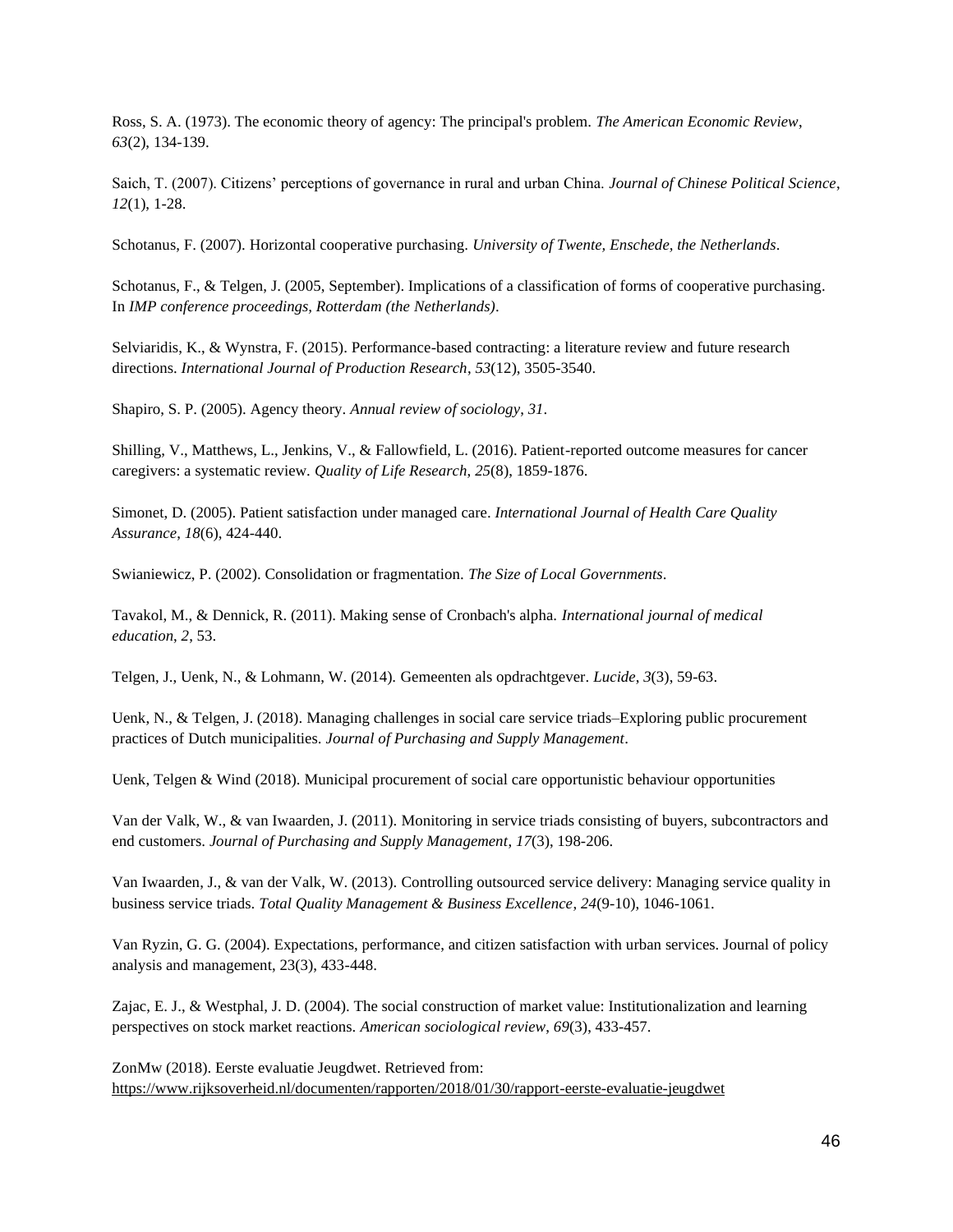## <span id="page-46-0"></span>**Appendix**

## <span id="page-46-1"></span>**Appendix I Commissioning models**

## **AWBZ model**

AWBZ refers to the 'General Act Special Health Care Cost'(In Dutch: Algemene Wet Bijzonder Ziektekosten), which until 2015 was used to regulate social care services in the Netherlands (Uenk et al., 2018). In this model, the municipalities apply the same strategy that was used before the decentralization took place (Telgen, Uenk & Lohmann, 2014). The table below gives an overview of the advantages and disadvantages of the AWBZ model.

| Clients                                           | <b>Municipalities</b>                               |
|---------------------------------------------------|-----------------------------------------------------|
| No adjustments compared to the previous<br>$^{+}$ | <b>Fast implementation</b><br>$^{+}$                |
| situation                                         | Easy, using existing structures<br>$+$              |
|                                                   | Financially not feasible (certainly not in the<br>۰ |
|                                                   | long-term)                                          |
|                                                   | Results in lack of knowledge and experience<br>÷    |

*Advantages and disadvantages of the AWBZ model (Telgen et al., 2014).*

## **Population-based commissioning**

In population-based commissioning, a municipality is divided into districts (Telgen et al., 2014). Then one or more healthcare providers are contracted for this entire district. These healthcare providers receive the entire budget for this district and have to arrange everything themselves. The table below gives an overview of the advantages and disadvantages of population-based commissioning.

| <b>Clients</b>                                          | <b>Municipalities</b>                          |  |  |  |  |
|---------------------------------------------------------|------------------------------------------------|--|--|--|--|
| The main contractor is stimulated to limit<br><b>CO</b> | Fast process, a low effort for municipalities. |  |  |  |  |
| effort                                                  | - How fixed is the budget?                     |  |  |  |  |
| Endangerment of freedom of choice                       | Little influence/control on execution          |  |  |  |  |

*Advantages and disadvantages of population-based commissioning (Telgen et al., 2014).*

## **Auction model**

If municipalities use the auction model an independent case manager has a conversation with the client and they make a case description (Telgen et al., 2014). This case description is placed on a closed website, where qualified healthcare providers can offer their healthcare plan and corresponding price. Thereafter, the municipality chooses together with the client the plan that best meets the needs of the customer (Telgen et al., 2014). The table below gives an overview of the advantages and disadvantages of the auction model.

| <b>Clients</b> | <b>Municipalities</b> |
|----------------|-----------------------|
|----------------|-----------------------|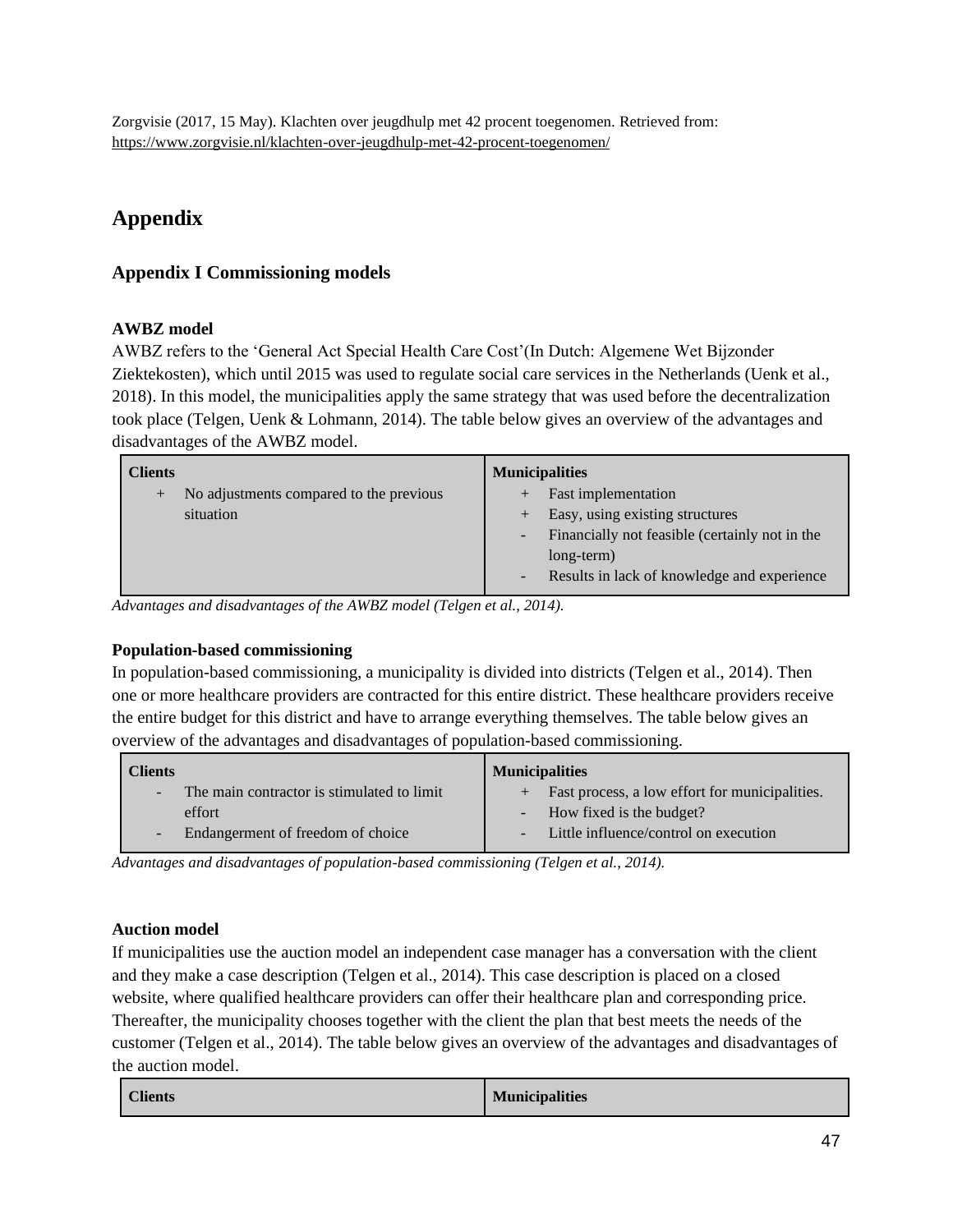| Clients get a customized care plan<br>$^{+}$<br>Clients are involved in choosing a healthcare<br>Æ | Auction mechanism ensure good value for<br>$^{+}$<br>money |
|----------------------------------------------------------------------------------------------------|------------------------------------------------------------|
| provider                                                                                           | + Administratively well arranged                           |
| Not involved in the preparation of the care                                                        | A possibility that healthcare providers propose            |
| $\blacksquare$                                                                                     | $\overline{\phantom{a}}$                                   |
| plan                                                                                               | changes during execution                                   |

*Advantages and disadvantages of the Auction model (Telgen et al., 2014).*

### **Neighborhood teams**

In this commissioning model, multidisciplinary teams are formed by the municipality (Telgen et al., 2014). These teams consist of employees of the municipality and providers of general provisions. The neighbourhood teams conduct conversations with clients and compose support plans. In addition, neighbourhood teams strive to do as much as possible themselves. Should professional help be required, clients will be referred to care providers (Telgen et al., 2014). The table below gives an overview of the advantages and disadvantages of neighborhood teams.

| Clients                                      | <b>Municipalities</b>                                                                                                                                                         |
|----------------------------------------------|-------------------------------------------------------------------------------------------------------------------------------------------------------------------------------|
| Recognizable point of contact nearby<br>/+ 7 | A lot of influence on the execution<br>through the neighbourhood teams<br>- Who monitors the neighbourhood teams?<br>- Are neighbourhood teams able to correctly<br>diagnose? |

<span id="page-47-0"></span>*Advantages and disadvantages of Neighborhood teams (Telgen et al., 2014).*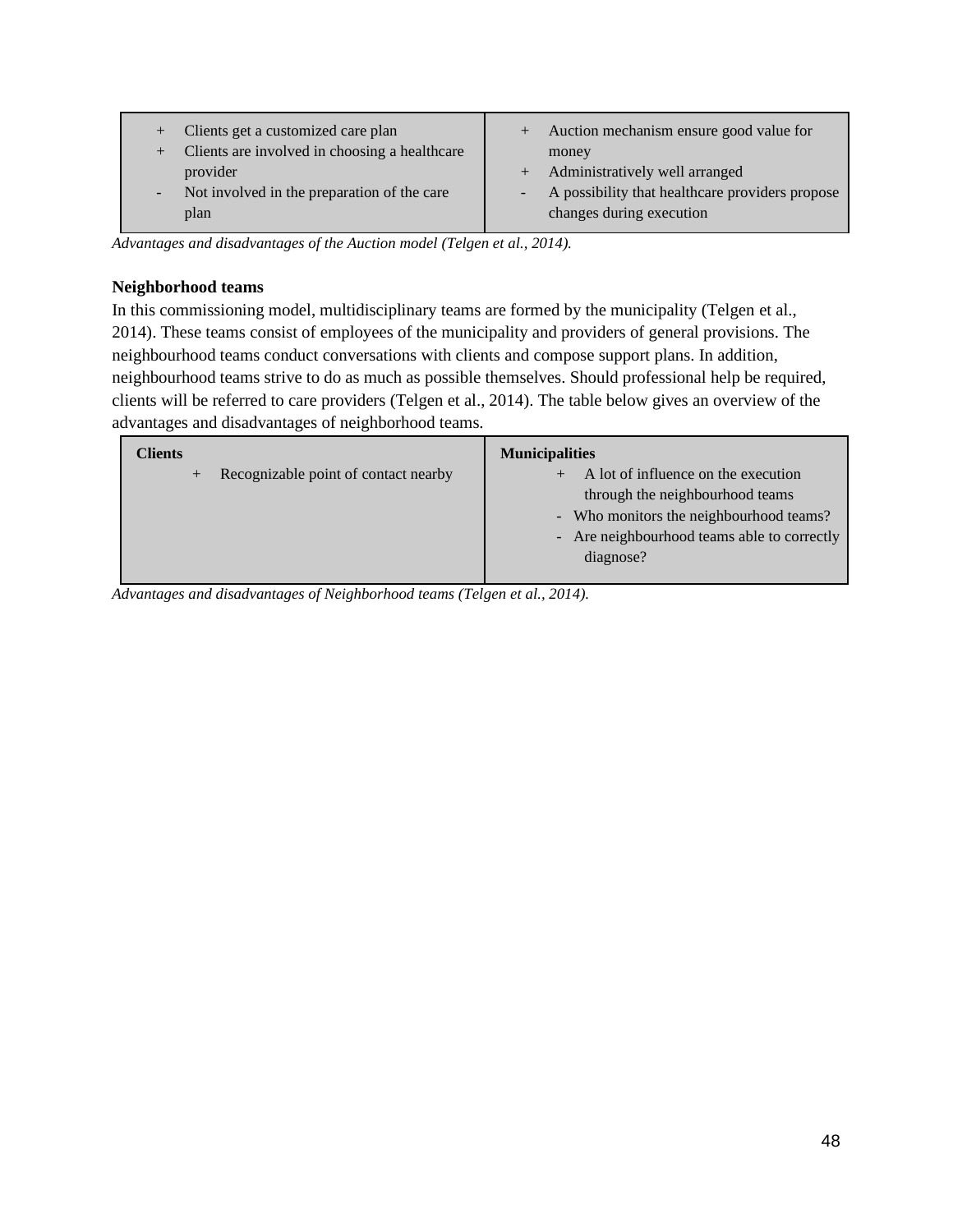## **Appendix II Survey I&O research**

| 1 Toegankelijkheid van voorzieningen (Contact municipality)              | Nooit                                       | Soms                                         |  |                                 | Vaak                                                                         |                | Altijd                                  | Niet van<br>toepassing |
|--------------------------------------------------------------------------|---------------------------------------------|----------------------------------------------|--|---------------------------------|------------------------------------------------------------------------------|----------------|-----------------------------------------|------------------------|
| 1 Ik weet waar ik terecht kan als ik hulp nodig heb                      | O                                           | $\Omega$                                     |  | $\Omega$                        |                                                                              |                | O                                       | O                      |
| 2 Ik ben snel geholpen                                                   | $\Omega$                                    | $\Omega$                                     |  | $\Omega$                        |                                                                              | $\overline{O}$ |                                         | $\Omega$               |
| 3 Ik kan de hulp krijgen die ik nodig heb                                | $\Omega$                                    | $\Omega$                                     |  | $\Omega$                        |                                                                              | $\overline{O}$ |                                         | $\Omega$               |
| 2 Vind je de uitvoering van de zorg goed? (Performance care<br>provider) | Nooit                                       | Soms                                         |  | Vaak                            |                                                                              |                | Altijd                                  | Niet van<br>toepassing |
| 1 Ik word goed geholpen bij mijn vragen en problemen                     | $\Omega$                                    | $\Omega$                                     |  | $\Omega$                        |                                                                              |                | $\Omega$                                | $\Omega$               |
| 2 De verschillende organisaties werken goed samen om mij te<br>helpen    | $\Omega$                                    | $\Omega$                                     |  | $\Omega$                        |                                                                              |                | O                                       | $\Omega$               |
| 3 Ik krijg voldoende informatie over de hulp                             | $\Omega$                                    | $\Omega$                                     |  | $\Omega$                        |                                                                              |                | $\mathbf{O}$                            | $\Omega$               |
| 4 Beslissingen over de hulp worden samen met mij genomen                 | O                                           | $\Omega$                                     |  | $\Omega$                        |                                                                              |                | $\Omega$                                | $\Omega$               |
| 5 De hulpverleners weten genoeg om mij te kunnen helpen                  | $\Omega$                                    | $\Omega$                                     |  | $\Omega$                        |                                                                              |                | $\Omega$                                | $\Omega$               |
| 6 Ik voel mij serieus genomen door de hulpverleners                      | $\Omega$                                    | $\Omega$                                     |  | $\Omega$                        |                                                                              |                | O                                       | $\Omega$               |
| 7 Ik word met respect behandeld door de hulpverleners                    | $\Omega$                                    | $\Omega$                                     |  | O                               |                                                                              |                | $\mathbf{O}$                            | $\Omega$               |
| 3 Wat is het effect van de hulp op hoe jij opgroeit? (Effect)            | Nee, het is<br>veel<br>slechter<br>geworden | Het is een<br>beetje<br>slechter<br>geworden |  | Het is<br>hetzelfde<br>gebleven | Het is een<br>beetje<br>beter<br>geworden                                    |                | JA, het is<br>veel<br>beter<br>geworden | Niet van<br>toepassing |
| 1 Door de hulp voel ik mij beter                                         | $\Omega$                                    | $\mathbf{O}$                                 |  | $\overline{O}$                  | $\overline{O}$                                                               |                | $\Omega$                                | $\Omega$               |
| 2 Door de hulp gaat het beter met mijn gedrag                            | O                                           | $\overline{O}$                               |  | $\Omega$                        | $\overline{O}$                                                               |                | $\Omega$                                | $\overline{O}$         |
| 3 Door de hulp gaat het thuis beter                                      | O                                           | O                                            |  | O                               | O                                                                            |                | $\Omega$                                | O                      |
| 4 Door de hulp voel ik me veiliger                                       | O                                           | $\mathbf{O}$                                 |  | O                               | $\Omega$                                                                     |                | $\Omega$                                | $\Omega$               |
| 4 Wat is het effect van de hulp op jouw zelfstandigheid?                 | Nee, het is<br>veel<br>slechter<br>geworden | Het is een<br>beetie<br>slechter<br>geworden |  |                                 | Het is<br>Het is een<br>hetzelfde<br>beetje<br>beter<br>gebleven<br>geworden |                | JA, het is<br>veel<br>beter<br>geworden | Niet van<br>toepassing |
| 5 Door de hulp weet ik beter wat ik wil                                  | O                                           | O                                            |  | $\mathbf{O}$<br>O               |                                                                              |                | $\Omega$                                | $\mathbf{O}$           |
| 6 Door de hulp zeg ik vaker wat ik nodig heb                             | $\mathbf O$                                 | $\mathbf{O}$                                 |  | $\mathbf{O}$<br>$\mathbf O$     |                                                                              |                | $\mathbf{O}$                            | $\mathbf O$            |
| 7 Door de hulp wordt er beter naar mij geluisterd                        | $\mathbf{O}$                                | $\mathbf{O}$                                 |  | O<br>O                          |                                                                              |                | $\Omega$                                | $\overline{O}$         |
| 5 Wat is het effect van de hulp op jouw zelfredzaamheid?                 | Nee, het is<br>veel<br>slechter<br>geworden | Het is een<br>beetje<br>slechter<br>geworden |  | Het is<br>hetzelfde<br>gebleven | Het is een<br>beetje<br>beter<br>geworden                                    |                | JA, het is<br>veel<br>beter<br>geworden | Niet van<br>toepassing |
| 8 Door de hulp kan ik beter mijn problemen oplossen                      | $\mathbf{O}$                                | O                                            |  | $\Omega$                        | O                                                                            |                | O                                       | $\mathbf{O}$           |
| 9 Door de hulp kan ik beter voor mezelf opkomen                          | $\mathbf{O}$                                | $\mathbf{O}$                                 |  | O                               | $\mathbf{O}$                                                                 |                | $\Omega$                                | $\overline{O}$         |
| 10 Door de hulp heb ik meer vertrouwen in de toekomst                    | $\mathbf{O}$                                | $\mathbf{O}$                                 |  | $\mathbf{O}$                    | $\mathbf{O}$                                                                 |                | $\mathbf{O}$                            | $\mathbf{O}$           |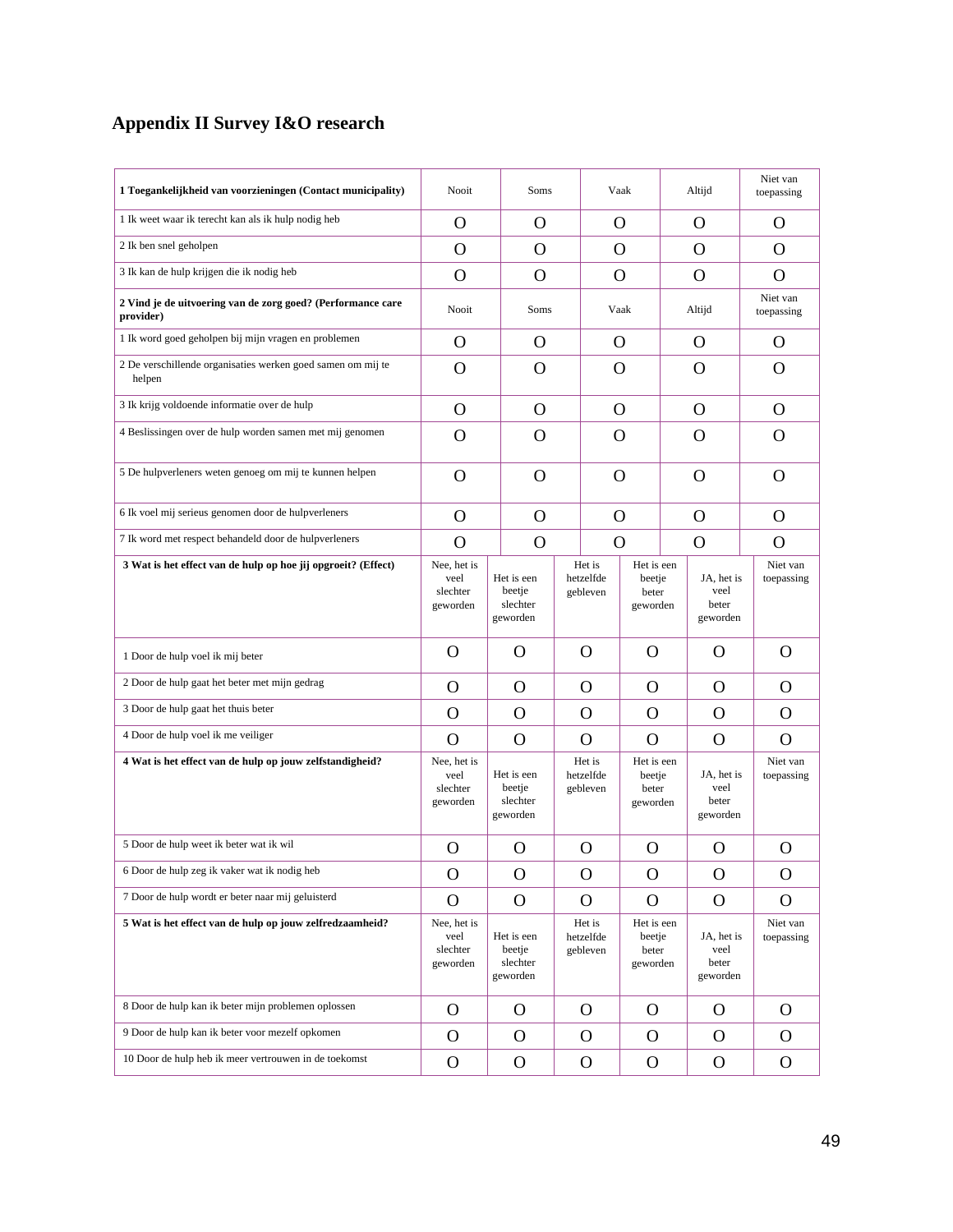| 6 Wat is het effect op hoe jij mee kan doen in jouw omgeving?             | Nee, het is<br>veel<br>slechter<br>geworden | Het is een<br>beetje<br>slechter<br>geworden | Het is<br>hetzelfde<br>gebleven | Het is een<br>beetje<br>beter<br>geworden | JA, het is<br>veel<br>beter<br>geworden | Niet van<br>toepassing |
|---------------------------------------------------------------------------|---------------------------------------------|----------------------------------------------|---------------------------------|-------------------------------------------|-----------------------------------------|------------------------|
| 11 Door de hulp gaat het beter op school, werk of dagbesteding            | O                                           | O                                            | O                               | O                                         | O                                       |                        |
| 12 Door de hulp besteed ik mijn vrije tijd beter                          | $\mathbf{\Omega}$                           |                                              | O                               | O                                         | O                                       |                        |
| 13 Door de hulp is mijn relatie met vrienden en anderen beter<br>geworden | $\Omega$                                    | Ω                                            | O                               | O                                         | O                                       |                        |

Algemene vragen

## **Ik ben een**

O Jongen O Meisje

## **Wat is je leeftijd?**

…….[invulveld]

## **Waar woon je?**

[indeling door de gemeente: kies bijvoorbeeld voor wijk/dorp/postcode]

O Wijk A

O Wijk B

……

O Wijk Z

## **Hoe lang krijg je al hulp?**

<span id="page-49-0"></span>O Korter dan 3 maanden O Tussen de 3 en 6 maanden O Tussen de 6 en 12 maanden O Langer dan een jaar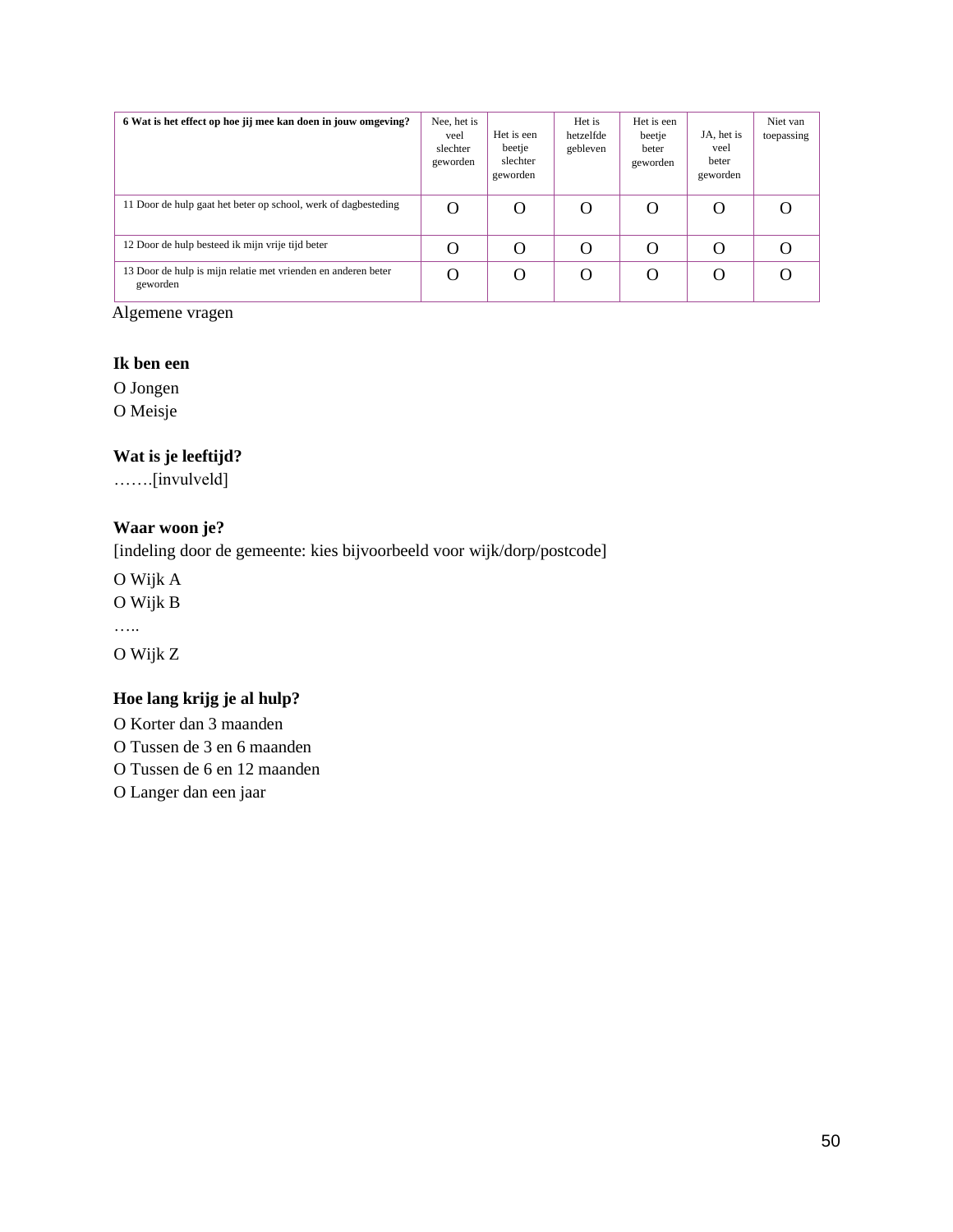## **Appendix III Semi-structured interviews format**

## **Structure**

Questions about how the commissioning of youth care is currently organized and what choices have to be made within this process.

- 1. How is the commissioning of youth care within your region organized at this time?
- 2. What are the choices that your region must make with regard to commissioning youth care?
- 3. To what extent is your organization concerned with client satisfaction?
- 4. How does your organization ensure client satisfaction?
- 5. What agreements are made with care providers about client satisfaction?

### **Commissioning aspects**

From the literature there are a number of commissioning aspects that are expected to have a direct or indirect influence on client satisfaction in youth care. These aspects will now be discussed separately.

1. Do you expect the duration of a contract to affect client satisfaction and why?

2. Do you expect the possibility of extending the contract to have an impact on client satisfaction and why?

3. Do you expect that the degree of inter-municipal cooperation will affect client satisfaction and why?

4. Do you expect that the extent to which a client is free to choose their preferred provider will influence client satisfaction and why?

5. Do you expect the chosen funding method to affect client satisfaction and why?

6. Do you expect that the degree to which the client is involved in the process will influence client satisfaction and why?

7. Are there any other factors within the commissioning process that you expect will affect client satisfaction?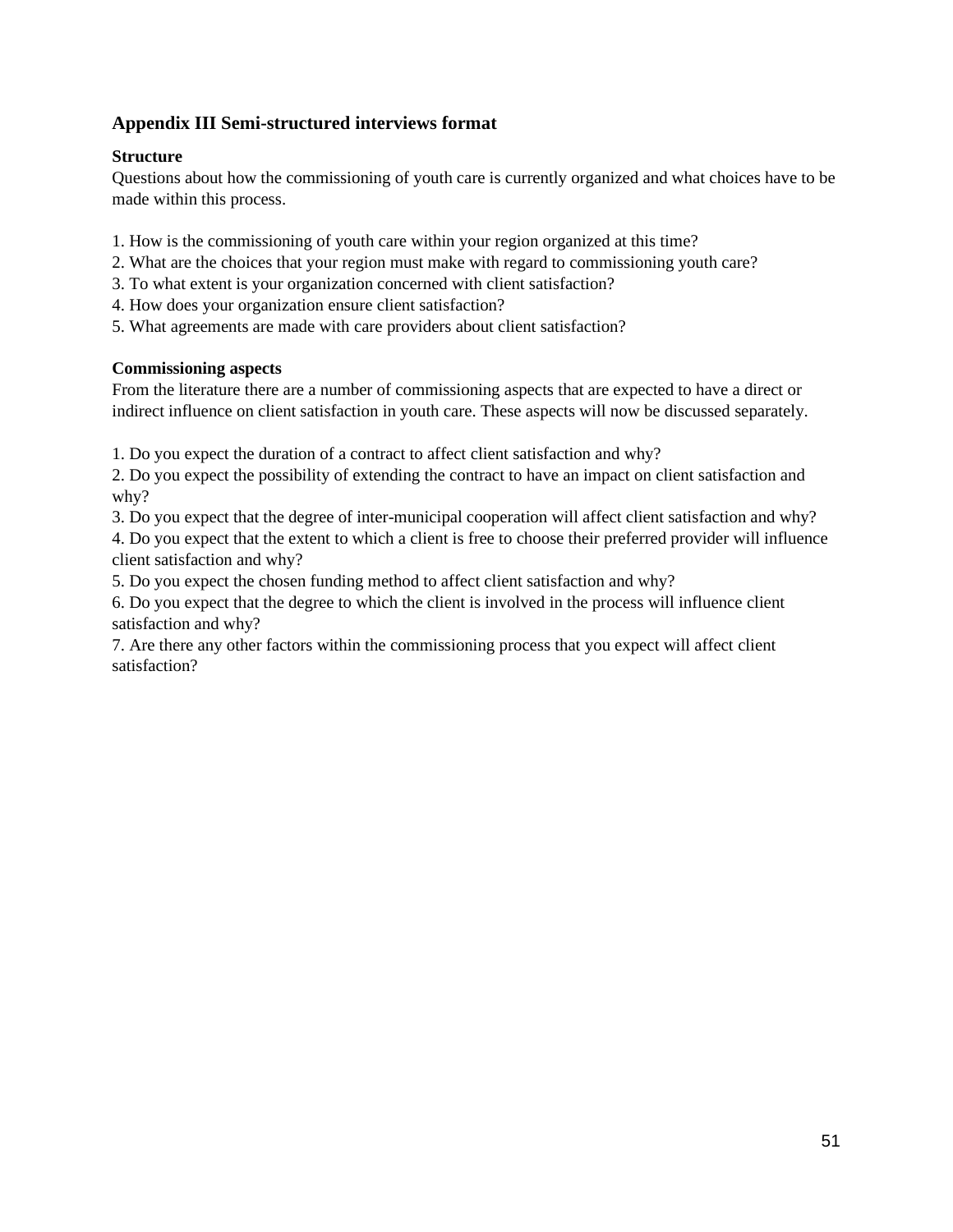## <span id="page-51-0"></span>**Appendix IV Informed consent**

#### **INFORMED CONSENT FORMULIER**

#### **Naam van het onderzoeksproject**

Wordt cliënt tevredenheid in de jeugdzorg beïnvloed door de inkoopstrategie van gemeenten?

#### **Doel van het onderzoek**

Dit onderzoek wordt geleid door Dirk Koehorst. U bent van harte uitgenodigd om deel te nemen aan dit onderzoek. Het doel van dit onderzoek is om te onderzoeken of bepaalde aspecten van het inkooptraject in de jeugdzorg van invloed zijn op de cliënt tevredenheid.

#### **Gang van zaken tijdens het onderzoek**

U neemt deel aan een interview waarin aan u vragen zullen worden gesteld over het inkooptraject van de jeugdzorg en welke keuzes gemeenten hierin moeten maken. Een voorbeeld van een typische vraag die u zal worden gesteld: "Wat zijn keuzes die uw regio moet maken met betrekking tot de inkoop van jeugdzorg?".

U dient tenminste 16 jaar te zijn om deel te nemen aan dit onderzoek.

Voorafgaand aan het interview vullen alle deelnemers een korte vragenlijst in. Hierin staan onder andere vragen over achtergrondgegevens. Tijdens het interview zal, aan de hand van een topic list, dieper worden ingegaan op het inkooptraject van de jeugdzorg en welke keuzes gemeenten hierin moeten maken. Van het interview zal een audio-opname worden gemaakt, zodat het gesprek later ad-verbum (woord voor woord) kan worden uitgewerkt. Dit transcript wordt vervolgens gebruikt in het verdere onderzoek.

#### **Potentiële risico's en ongemakken**

- Er zijn geen fysieke, juridische of economische risico's verbonden aan uw deelname aan deze studie. U hoeft geen vragen te beantwoorden die u niet wilt beantwoorden. Uw deelname is vrijwillig en u kunt uw deelname op elk gewenst moment stoppen.

- Er is mogelijk ongemak verbonden aan uw deelname aan deze studie, vanwege de gevoelige aard van het onderwerp. U hoeft geen vragen te beantwoorden die u niet wilt beantwoorden. Uw deelname is vrijwillig en u kunt uw deelname op elk gewenst moment stoppen.

#### **Vergoeding**

U ontvangt voor deelname aan dit onderzoek geen vergoeding . Door deel te nemen aan dit onderzoek zult u meer inzicht krijgen in hoe beslissingen in het inkooptraject van de jeugdzorg de cliënt tevredenheid beïnvloeden. Het bredere doel van dit onderzoek is: om te onderzoeken of gemeenten de cliënt tevredenheid binnen de jeugdzorg kunnen verhogen door bepaalde keuzes te maken tijdens het inkooptraject.

#### **Vertrouwelijkheid van gegevens**

Uw privacy is en blijft maximaal beschermd. Er wordt op geen enkele wijze vertrouwelijke informatie of persoonsgegevens van of over u naar buiten gebracht, waardoor iemand u zal kunnen herkennen.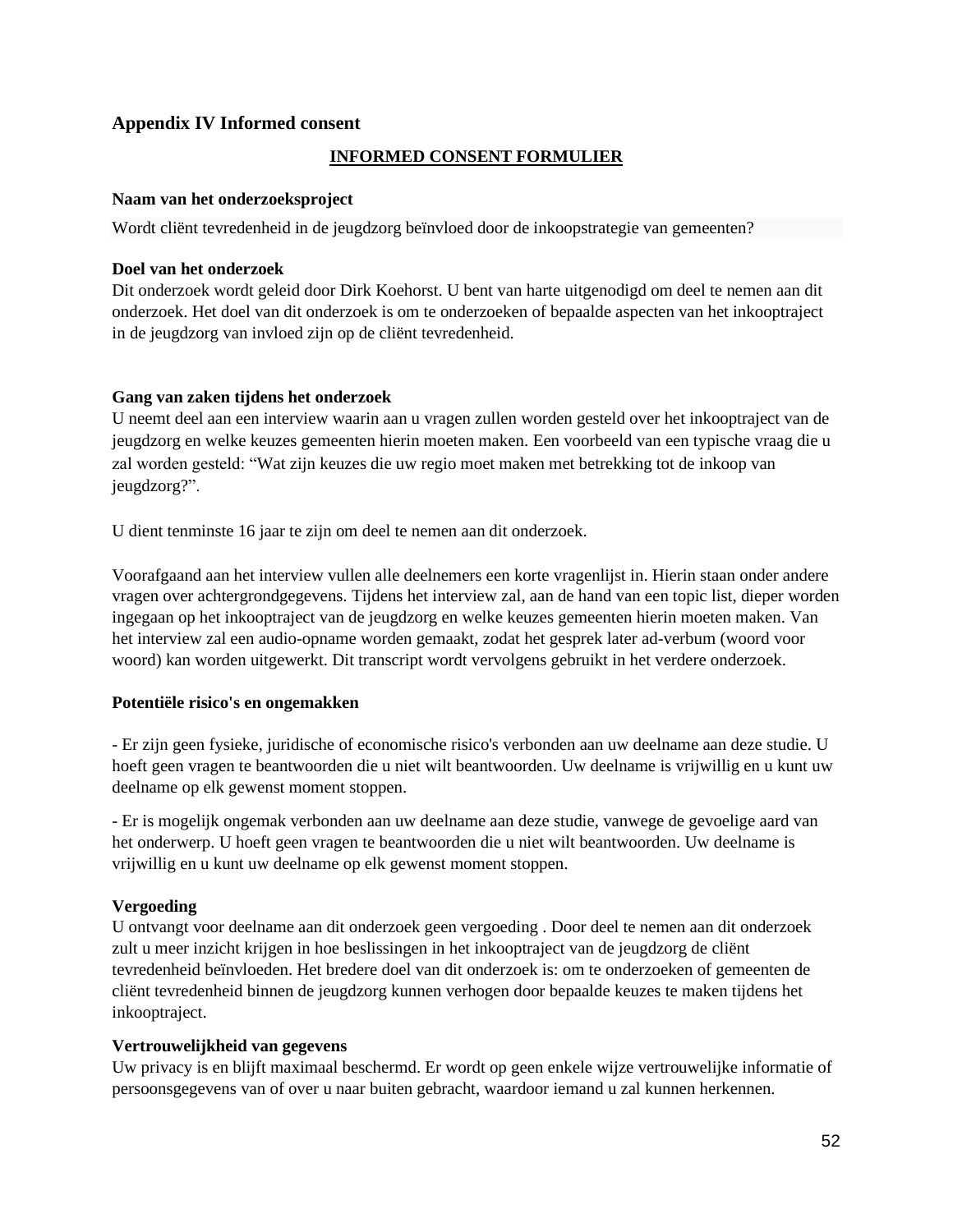Voordat onze onderzoeksgegevens naar buiten gebracht worden, worden uw gegevens geanonimiseerd. Enkele eenvoudige voorbeelden hiervan:

- uw naam wordt vervangen door anonieme, op zichzelf betekenisloze combinatie van getallen.

- uw leeftijd zelf wordt niet verwerkt, maar in een categorie geplaatst. Bijvoorbeeld: leeftijd: tussen 18-25 jaar / tussen 25-35 jaar etc.

- uw woonplaats wordt niet gebruikt, maar de provincie waarin u woont.

Bij de start van ons onderzoek krijgt uw naam direct een **pseudoniem**; uw naar wordt gepseudonimiseerd ofwel 'versleuteld'. Op deze manier kan wel worden onderzocht wat u in het gesprek aangeeft, maar weten de getrainde onderzoekers niet dat u het bent. De onderzoeksleider is zelf verantwoordelijk voor dit pseudoniem en de sleutel en zal uw gegevens niet delen met anderen.

In een publicatie of presentatie zullen of anonieme gegevens of pseudoniemen worden gebruikt. De audio-opnamen, formulieren en andere documenten die in het kader van deze studie worden gemaakt of verzameld, worden opgeslagen op een beveiligde locatie bij de Universiteit Twente en op de beveiligde (versleutelde) computers van de onderzoekers.

## **Vrijwilligheid**

Deelname aan dit onderzoek is geheel vrijwillig. U kunt als deelnemer uw medewerking aan het onderzoek te allen tijde stoppen, of weigeren dat uw gegevens voor het onderzoek mogen worden gebruikt, zonder opgaaf van redenen.

Dit betekent dat als u voorafgaand aan het onderzoek besluit om af te zien van deelname aan dit onderzoek, dat dit op geen enkele wijze gevolgen voor u zal hebben. Tevens kunt u tot 10 werkdagen (bedenktijd) na het interview alsnog de toestemming intrekken die u heeft gegeven om gebruik te maken van uw gegevens.

In deze gevallen zullen uw gegevens uit onze bestanden worden verwijderd en vernietigd. Als u tijdens het onderzoek, na de bedenktijd van 10 werkdagen, besluit om uw medewerking te staken, zal dat eveneens op geen enkele wijze gevolgen voor u hebben. Echter: de gegevens die u hebt verstrekt tot aan het moment waarop uw deelname stopt, zal in het onderzoek gebruikt worden, inclusief de bescherming van uw privacy zoals hierboven beschreven. Er worden uiteraard geen nieuwe gegevens verzameld of gebruikt.

Als u besluit om te stoppen met deelname aan het onderzoek, of als u vragen of klachten heeft, of uw bezorgdheid kenbaar wilt maken, of een vorm van schade of ongemak vanwege het onderzoek, neemt u dan aub contact op met de onderzoeksleider: Dirk Koehorst, d.s.koehorst@student.utwente.nl

## **Toestemmings-verklaring**

Met uw ondertekening van dit document geeft aan dat u minstens 16 jaar oud bent; dat u goed bent geïnformeerd over het onderzoek, de manier waarop de onderzoeksgegevens worden verzameld, gebruikt en behandeld en welke eventuele risico's u zou kunnen lopen door te participeren in dit onderzoek

Indien u vragen had, geeft u bij ondertekening aan dat u deze vragen heeft kunnen stellen en dat deze vragen helder en duidelijk zijn beantwoord. U geeft aan dat u vrijwillig akkoord gaat met uw deelname aan dit onderzoek. U ontvangt een kopie van dit ondertekende toestemmingsformulier.

Ik ga akkoord met deelname aan een onderzoeksproject geleid door Dirk Koehorst. Het doel van dit document is om de voorwaarden van mijn deelname aan het project vast te leggen.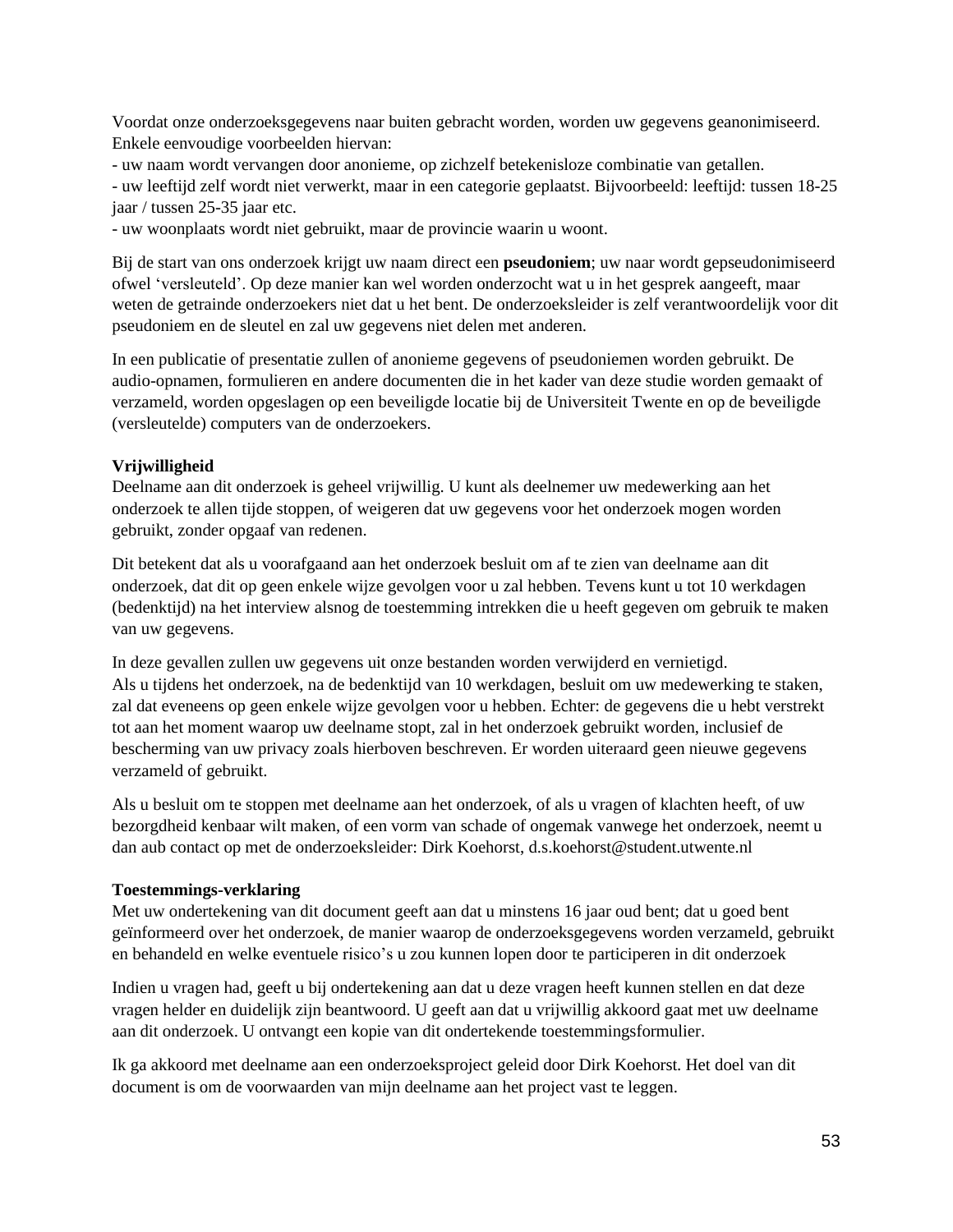1. Ik kreeg voldoende informatie over dit onderzoeksproject. Het doel van mijn deelname als een geïnterviewde in dit project is voor mij helder uitgelegd en ik weet wat dit voor mij betekent.

2. Mijn deelname als geïnterviewde in dit project is vrijwillig. Er is geen expliciete of impliciete dwang voor mij om aan dit onderzoek deel te nemen.

3. Mijn deelname houdt in dat ik word geïnterviewd door een onderzoeker van de Universiteit Twente. Het interview zal ongeveer 30 minuten duren. Ik geef de onderzoeker toestemming om tijdens het interview opnames (geluid / beeld) te maken en schriftelijke notities te nemen. Het is mij duidelijk dat, als ik toch bezwaar heb met een of meer punten zoals hierboven benoemd, ik op elk moment mijn deelname, zonder opgaaf van reden, kan stoppen.

4. Ik heb het recht om vragen niet te beantwoorden. Als ik me tijdens het interview ongemakkelijk voel, heb ik het recht om mijn deelname aan het interview te stoppen.

5. Ik heb van de onderzoeksleider de uitdrukkelijke garantie gekregen dat de onderzoeksleider er zorg voor draagt dat ik niet ben te identificeren in door het onderzoek naar buiten gebrachte gegevens, rapporten of artikelen. Mijn privacy is gewaarborgd als deelnemer aan dit onderzoek.

6. Ik heb de garantie gekregen dat dit onderzoeksproject is beoordeeld en goedgekeurd door de ethische commissie van de BMS Ethics Committee. Voor bezwaren met betrekking tot de opzet en of uitvoering van het onderzoek kan ik me wenden tot de Secretaris van de Ethische Commissie van de faculteit Behavioural, Management and Social Sciences op de Universiteit Twente via [ethicscommittee](mailto:ethicscommittee-bms@utwente.nl)[bms@utwente.nl.](mailto:ethicscommittee-bms@utwente.nl)

7. Ik heb dit formulier gelezen en begrepen. Al mijn vragen zijn naar mijn tevredenheid beantwoord en ik ben vrijwillig akkoord met deelname aan dit onderzoek.

8. Ik heb een kopie ontvangen van dit toestemmingsformulier dat ook ondertekend is door de interviewer.

Naam deelnemer Handtekening Datum

\_\_\_\_\_\_\_\_\_\_\_\_\_\_\_\_\_\_\_\_\_ \_\_\_\_\_\_\_\_\_\_\_\_\_\_\_\_\_\_\_\_\_ \_\_\_\_\_\_\_\_

Naam Onderzoeker **Handtekening** Datum

\_\_\_\_\_\_\_\_\_\_\_\_\_\_\_\_\_\_\_\_\_ \_\_\_\_\_\_\_\_\_\_\_\_\_\_\_\_\_\_\_\_\_ \_\_\_\_\_\_\_\_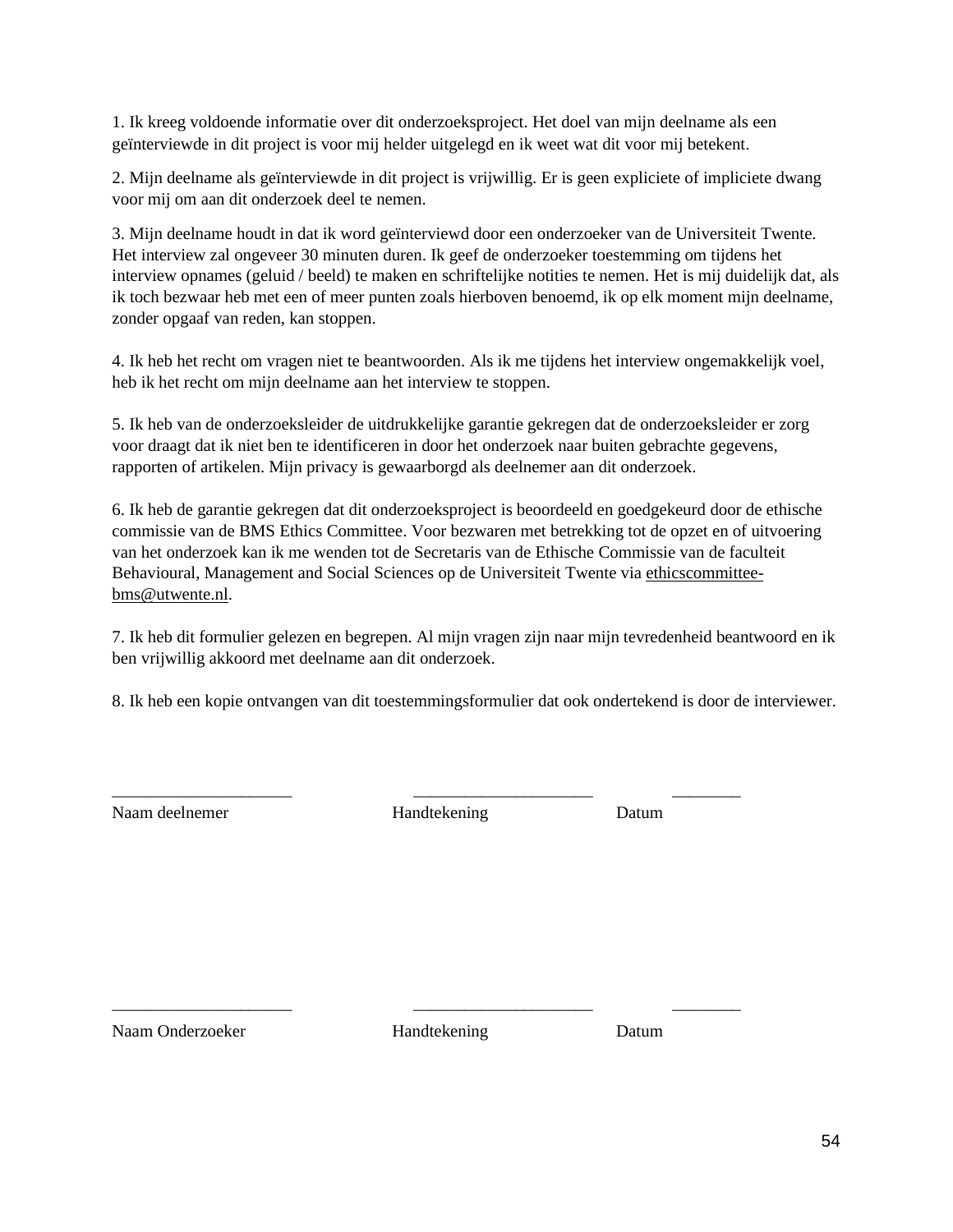| <b>Variable</b>     | <b>Factor 1</b> | <b>Factor 2</b> | <b>Initial</b> | <b>Extraction</b> |
|---------------------|-----------------|-----------------|----------------|-------------------|
| (question)          |                 |                 | communality    | communality       |
| Effect_1            | 0,76            | 0.34            | 1,00           | 0,69              |
| Effect_2            | 0,80            | 0,25            | 1,00           | 0,70              |
| Effect_3            | 0,75            | 0,20            | 1,00           | 0,61              |
| Effect 4            | 0.79            | 0,27            | 1,00           | 0,70              |
| Effect <sub>5</sub> | 0,79            | 0,19            | 1,00           | 0,67              |
| Effect 6            | 0,78            | 0,19            | 1,00           | 0,64              |
| Effect_7            | 0,76            | 0,29            | 1,00           | 0,67              |
| Effect _8           | 0,72            | 0,24            | 1,00           | 0,58              |
| Effect _9           | 0,73            | 0,13            | 1,00           | 0,54              |
| Effect_10           | 0,78            | 0,14            | 1,00           | 0,63              |
| Effect_11           | 0,77            | 0,18            | 1,00           | 0,63              |
| Effect_12           | 0,79            | 0,17            | 1,00           | 0,65              |
| Effect_13           | 0,81            | 0,23            | 1,00           | 0,72              |
| Performance_1       | 0,25            | 0.79            | 1,00           | 0,69              |
| Performance _2      | 0,20            | 0,76            | 1,00           | 0.62              |
| Performance _3      | 0,23            | 0,77            | 1,00           | 0,65              |
| Performance_4       | 0,17            | 0,79            | 1,00           | 0,65              |
| Performance _5      | 0,26            | 0,81            | 1,00           | 0,73              |
| Performance _6      | 0,23            | 0,85            | 1,00           | 0,77              |
| Performance 7       | 0,18            | 0,80            | 1,00           | 0,68              |

<span id="page-54-0"></span>**Appendix V Exploratory factor analysis** 

*Table 8. Rotated Component Matrix <sup>5</sup> .*

The table shows that the EFA identifies two factors. Loadings close to 1 or -1 indicate that the factor greatly influences the variable. Loadings that are close to zero indicate the opposite. Effect\_1 through Effect\_13 have large positive loadings on factor 1, so this factor describes the effects experienced by the client. Performance\_1 through Performance\_7 have large positive loadings on factor 2, so this factor describes the performance of the care provider. In addition, table 7 provides the initial and extraction communality for each variable. Initial and extraction communalities are both are approximations of the variance in each variable. However, the variance in initial communalities is accounted for by all factors, where the variance in extraction communalities is accounted for by the factors in the factor solution. The communality score shows the extent to which a variable correlates with all other factors. The higher the communality the stronger the correlation. The communalities are relatively high for all of the variables. This indicates that all the variables are well defined by the two factors.

<sup>5</sup> Extraction Method: Principal Components Analysis (PCA) Rotation Method: Varimax with Kaiser Normalization a. Rotation converged in 3 iterations.